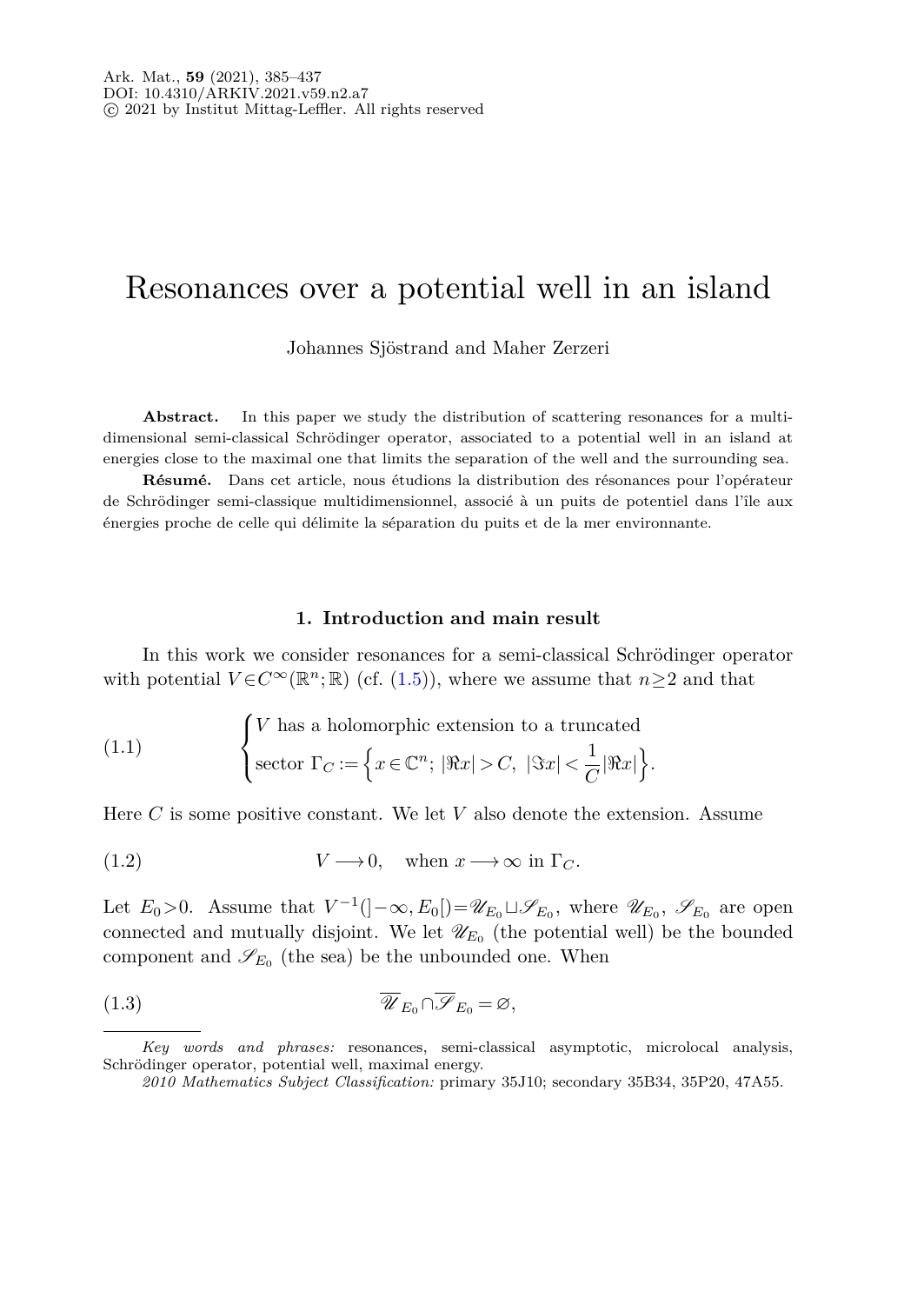the situation is quite well understood (see [\[11\]](#page-51-0) and also [\[2](#page-51-1)]): Let

(1.4) 
$$
p(x,\xi) = \xi^2 + V(x)
$$

and assume that

<span id="page-1-3"></span>V is analytic in a neighborhood of 
$$
\overline{\mathscr{S}}_{E_0}
$$
,  
\n
$$
H_p = \partial_{\xi} p \cdot \partial_x - \partial_x p \cdot \partial_{\xi}
$$
 has no trapped trajectories in  $p^{-1}(E_0)_{|\overline{\mathscr{S}}_{E_0}}$ .

Here a trapped trajectory is by definition a maximally extended integral curve of  $H_p$  which is contained in some bounded set.

By suitably modifying the potential near  $\overline{\mathscr{S}}_{E_0}$ , we get a new potential  $V^{\text{int}}$ which is equal to *V* in a neighborhood of  $\overline{\mathscr{U}}_{E_0}$  and  $\geq E_0 + \frac{1}{\mathcal{O}(1)} \binom{1}{1}$  $\geq E_0 + \frac{1}{\mathcal{O}(1)} \binom{1}{1}$  $\geq E_0 + \frac{1}{\mathcal{O}(1)} \binom{1}{1}$  away from that neighborhood, so that  $P^{\text{int}} = -h^2 \Delta + V^{\text{int}}$  is self-adjoint with purely discrete spectrum in  $]-\infty, E_0+\frac{1}{\mathcal{O}(1)}[$ . The eigenvalues are distributed according to the semiclassical Weyl law and it was established in [\[2,](#page-51-1) Theorem 4 in Section IV or Theorem 2 in Section V] and [\[11,](#page-51-0) Proposition 9.6 and Theorem 9.7] that the resonances of

<span id="page-1-0"></span>
$$
(1.5) \t\t\t P = -h^2 \Delta + V
$$

in neigh  $(E_0, \mathbb{C})$ <sup>(2)</sup> are related to the eigenvalues of  $P^{\text{int}}$  in neigh  $(E_0, \mathbb{R})$  via a bijection

$$
b: \sigma(P^{\text{int}}) \cap \text{neigh}(E_0, \mathbb{R}) \longrightarrow \text{Res}(P) \cap \text{neigh}(E_0, \mathbb{C}),
$$

such that  $b(\mu) - \mu = \mathcal{O}(1)e^{-\frac{1}{\mathcal{O}(h)}}$ . Here  $\sigma(P^{\text{int}})$  denotes the spectrum of  $P^{\text{int}}$  and  $Res(P)$  the set of resonances, where both the eigenvalues and the resonances are counted with their natural multiplicity. See  $[7]$ ,  $[12]$ ,  $[13]$  and  $[14]$  $[14]$  for related results for potentials that may be non-analytic on any bounded set.

When increasing the energy level, we may have

$$
V^{-1}(\cdot - \infty, E[\cdot] = \mathscr{U}_E \sqcup \mathscr{S}_E
$$

for  $E-E_0>0$  small, where  $\mathscr{U}_E \supset \mathscr{U}_{E_0}, \mathscr{S}_E \supset \mathscr{S}_{E_0}$  remain connected and disjoint until we reach a new energy  $E_0 = E_0^{\text{new}}$ , for which  $(1.3)$  no longer holds. We typically may have

(1.6) 
$$
\overline{\mathscr{U}}_{E_0} \cap \overline{\mathscr{S}}_{E_0} = \{x_0\},\
$$

<span id="page-1-1"></span> $(1)$  Here we follow the convention that the expression " $\mathcal{O}(1)$ " in a denominator denotes a bounded positive quantity.

<span id="page-1-2"></span> $(2)$  Let *M* be a topological space. Let *N* be a subset of *M*. The set neigh $(N, M)$  denotes some neighborhood of *N* in *M*.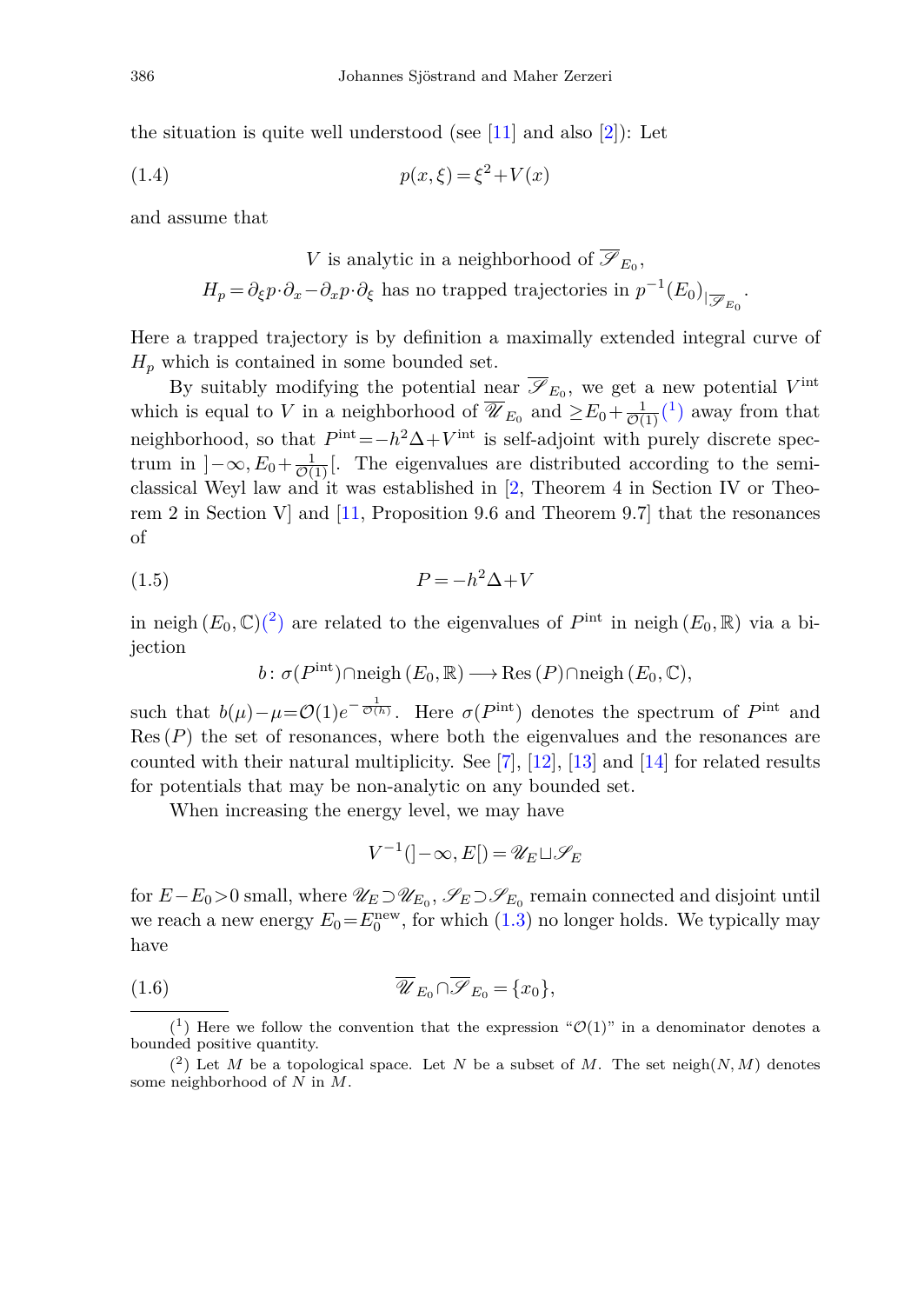

$$
\{V(x) < 0\} = \mathscr{U}_0 \cup \mathscr{S}_0.
$$

<span id="page-2-0"></span>Figure 1. View from above. *The topographic situation*.

for some point  $x_0 \in \mathbb{R}^n$  while the other assumptions remain valid. In this work we study the distribution of resonances near the new energy level  $E_0 > 0$ .

For simplicity we now replace *V* by  $V - E_0$  (so that the energy level  $E_0$  transforms to the level 0) and formulate our assumptions for the new potential  $V \in$  $C^{\infty}(\mathbb{R}^n;\mathbb{R})$ ,  $(n>1)$  assumed to satisfy  $(1.1)$ . Instead of  $(1.2)$  we assume

(1.7) 
$$
V \longrightarrow -E_0
$$
, when  $x \longrightarrow \infty$  in  $\Gamma_C$ .

<span id="page-2-1"></span>Assume that

(1.8) 
$$
V^{-1}(\mathcal{I} - \infty, 0]) = \mathscr{U}_0 \sqcup \mathscr{S}_0,
$$

where  $\mathscr{U}_0$ ,  $\mathscr{S}_0$  are open connected (and mutually disjoint). We let  $\mathscr{U}_0$  (the potential well) be the bounded component and  $\mathscr{S}_0$  (the sea) be the unbounded one. Define  $p(x,\xi)$  as in [\(1.4\)](#page-1-3). Assume that

<span id="page-2-2"></span>(1.9) 
$$
V
$$
 is analytic in a neighborhood of  $\overline{\mathscr{S}}_0$ .

<span id="page-2-3"></span>Assume that

$$
(1.10) \t\t \overline{\mathscr{U}}_0 \cap \overline{\mathscr{S}}_0 = \{x_0\},\
$$

for some point  $x_0 \in \mathbb{R}^n$ . After a translation, we may assume that  $x_0 = 0$ .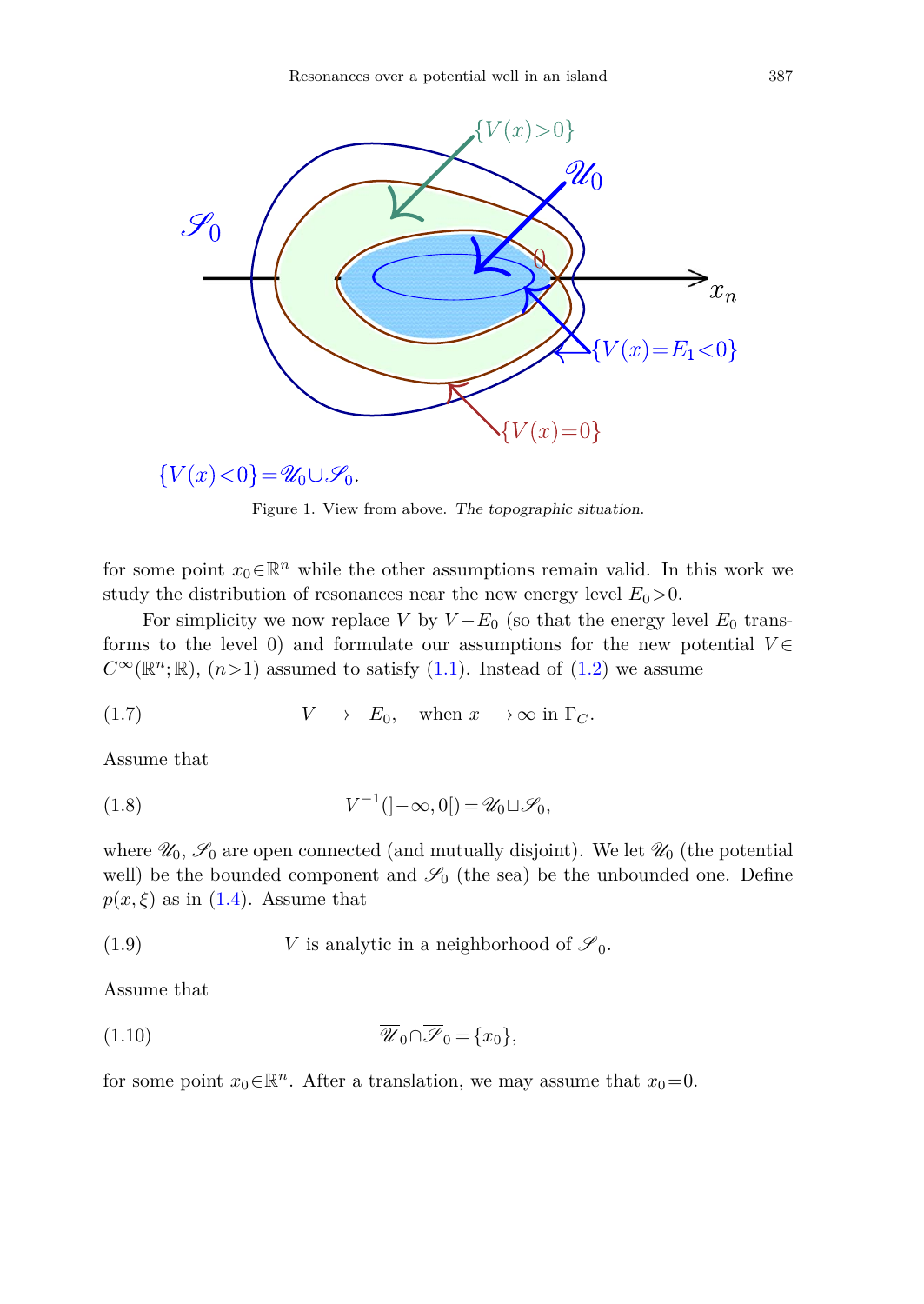<span id="page-3-3"></span>We make the generic assumption that

(1.11) 
$$
\begin{cases} x_0 = 0 \text{ is a non-degenerate critical} \\ \text{point for } V \text{ of signature } (n-1,1). \end{cases}
$$

The point  $(0,0) \in \mathbb{R}^{2n}$  is a stationary point and hence a trapped trajectory for the Hamilton flow of *p*. Assume that

(1.12) 
$$
\begin{cases} \{(0,0)\} \text{ is the only trapped trajectory} \\ \text{for the } H_p\text{-flow in } p^{-1}(0)_{|\overline{\mathscr{S}}_0}. \end{cases}
$$

<span id="page-3-5"></span><span id="page-3-4"></span>We have  $V(0)=0$ . Assume for simplicity that

(1.13) 
$$
dV(x) \neq 0, \text{ when } x \in \partial \mathcal{U}_0 \setminus \{0\}.
$$

As in [\[11\]](#page-51-0) one can define a reference operator  $P^{\text{int}}$  by increasing *V* in  $\mathscr{S}_0$  to get a potential *V*<sup>int</sup> which is  $\geq 0$  away from  $\mathscr{U}_0$ . (Take for instance  $V^{\text{int}} = 1_{\mathbb{R}^n \setminus \mathscr{S}_0} V + 1_{\mathscr{S}_0}$ .) Then we have the standard Weyl asymptotics for the number of eigenvalues of *P*int in  $]-\infty, E]$  when

<span id="page-3-0"></span>
$$
(1.14)\qquad \qquad -\frac{1}{C} \le E \le -\delta
$$

for every fixed  $0 < \delta \ll 1$  and  $C \gg 1$ , stating that

(1.15) 
$$
\#(\sigma(P^{\text{int}})\cap ]-\infty,E]) = \frac{1}{(2\pi h)^n} \left(\text{vol}(p^{-1}(-\infty,E])_{|\mathscr{U}_0}\right) + o(1)\right)
$$

as  $h \rightarrow 0$  and uniformly for *E* as in  $(1.14)$ .<sup>(3</sup>)

<span id="page-3-2"></span>For *E*≤0, put

(1.16) 
$$
\omega(E) = \text{vol}\left(p^{-1}(\left]-\infty, E\right]\right)_{\left|\mathcal{U}_0\right|},
$$

<span id="page-3-6"></span>so that

(1.17) 
$$
\omega(E) = C_n \int_{\mathcal{U}_0} \left( E - V(x) \right)_+^{\frac{n}{2}} dx,
$$

where  $C_n = \text{vol}(B_{\mathbb{R}^n}(0, 1)) = \frac{\pi^{\frac{n}{2}}}{\Gamma(\frac{n}{2}+1)}$ . Since  $n \geq 2$ , we see that  $\omega \in C^1([-\frac{1}{C}, 0])$  and that

<span id="page-3-7"></span>(1.18) 
$$
\omega'(E) = \frac{\pi^{\frac{n}{2}}}{\Gamma(\frac{n}{2})} \int_{\mathscr{U}_0} \left( E - V(x) \right)_+^{\frac{n}{2} - 1} dx.
$$

Let  $\omega$  also denote a  $C^1$ -extension to the interval  $\left[-\frac{1}{C},\frac{1}{C}\right]$  so that  $(1.16)$  holds for  $E \le 0$  and so that  $\omega(E)$  is well-defined up to a term  $o(E)$  for  $0 \le E \le \frac{1}{C}$ .

<span id="page-3-1"></span> $\overline{(3)}$  Here for  $A \subset T^* \mathbb{R}^n$ ,  $B \subset \mathbb{R}^n$  we write  $A_{|B} = A \cap \pi_x^{-1}(B)$  where  $\pi_x : T^* \mathbb{R}^n \longrightarrow \mathbb{R}^n$  is the canonical projection, given by  $\pi_x(x,\xi)=x$ .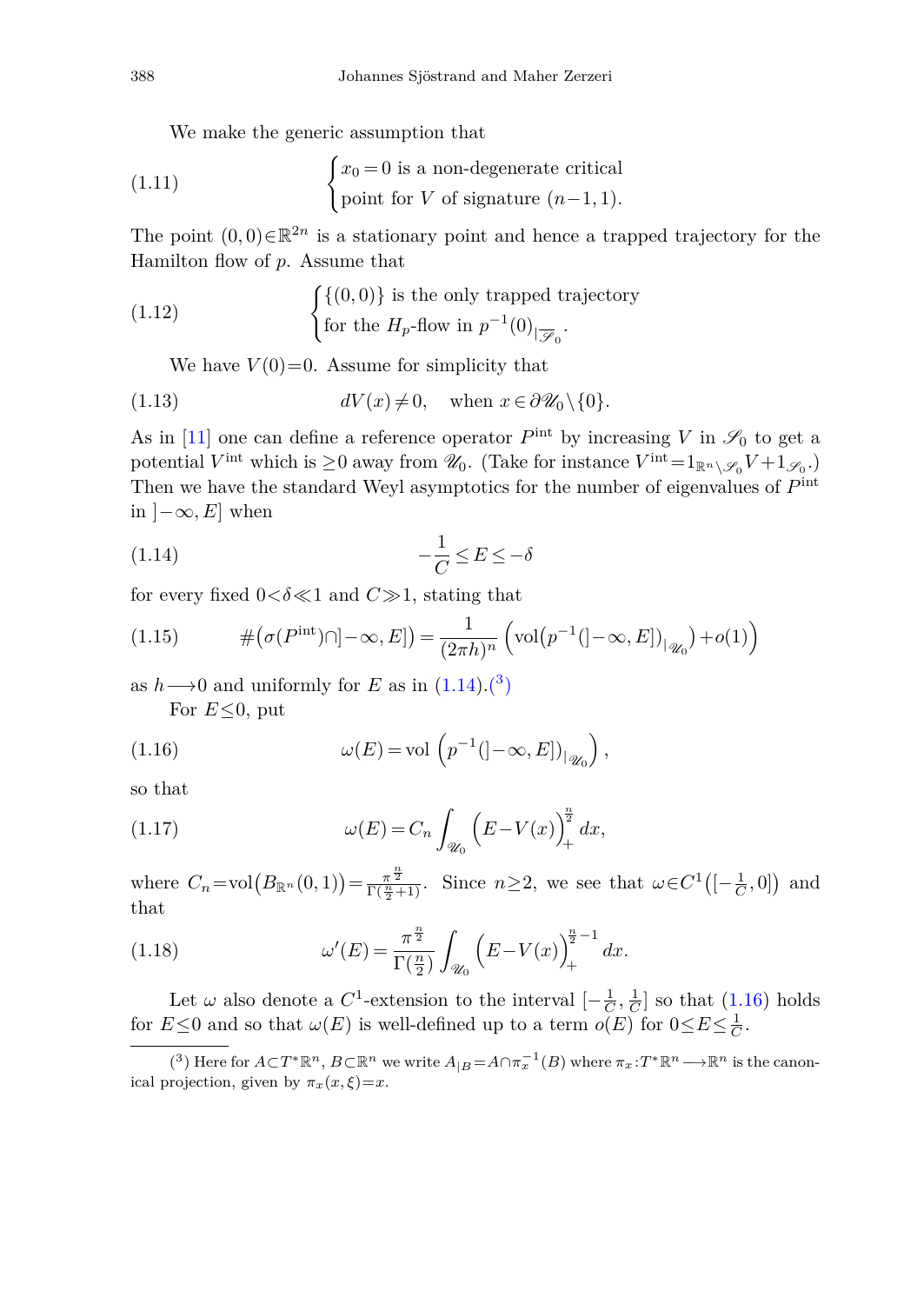<span id="page-4-0"></span>**Theorem 1.1.** Let  $V \in C^\infty(\mathbb{R}^n; \mathbb{R})$  and define *P*, *p* as in [\(1.5\)](#page-1-0), [\(1.4\)](#page-1-3). Let  $E_0 > 0$ and assume [\(1.1\)](#page-0-1), [\(1.7\)](#page-2-0), [\(1.8\)](#page-2-1), [\(1.9\)](#page-2-2), [\(1.10\)](#page-2-3), [\(1.11\)](#page-3-3), [\(1.12\)](#page-3-4) and [\(1.13\)](#page-3-5). Let *ω*(*E*) be a  $C^1$  function on  $\left[-\frac{1}{C}, \frac{1}{C}\right]$  satisfying [\(1.16\)](#page-3-2) for  $E \leq 0$ .

Let  $C_0 > 0$ . Then for every  $0 < \delta \leq \frac{1}{2}$ , there exists  $0 < \varepsilon(\delta) \ll 1$  such that for every  $0 < \varepsilon \leq \varepsilon(\delta)$  and  $0 < h \leq h(\delta, \varepsilon)$  small enough:

(A) The number of resonances (of *P*) in  $\vert -C_0 \varepsilon, \varepsilon \vert +i \vert -\varepsilon, -\delta \varepsilon \vert$  is  $\mathcal{O}_{\delta}(h^{-n} \varepsilon^n)$ .

(B) For all  $a, b \in ]-C_0\varepsilon, \varepsilon[$  with  $a < b$ , the number of resonances in  $]a, b[+$  $i$ ]−*δε*, 0] is equal to  $(2\pi h)^{-n} (\omega(b) - \omega(a) + \mathcal{O}(\delta |\ln \delta|\varepsilon))$ , uniformly with respect to *a, b, h*.

More precise results are known when  $n=1$ . In this case the function  $\omega$  has a logarithmic singularity at zero. See [\[1](#page-51-6)] and [\[8\]](#page-51-7).

At least formally our result is similar to recent ones about Helmholtz resonators and other capting devices. See [\[5](#page-51-8)], [\[15\]](#page-51-9) and also [\[3\]](#page-51-10).

The remainder of the paper is devoted to the proof of Theorem [1.1.](#page-4-0) We shall use suitable escape functions and the corresponding spaces of distributions with exponential phase space weights as developed in [\[11](#page-51-0)]. The main work will take place near the island and we found it convenient to use the global framework of [\[11\]](#page-51-0). The control near infinity could also be obtained using complex distorsion techniques. (See  $[6]$  for an overview.)

*Acknowledgments.* We are grateful to the referee for useful remarks that have led to improvements of the exposition.

The IMB receives support from the EIPHI Graduate School (contract ANR-17-EURE-0002).

#### **2. Outline**

#### **2.1. Escape functions (Sections [3,](#page-8-0) [4\)](#page-11-0)**

After a linear change of coordinates, we may assume that near  $x = (x', x_n) = 0$ 

$$
p(x,\xi) = \underbrace{\frac{\varkappa}{2} (\xi_n^2 - x_n^2) + q(x',\xi')}_{=:p_0(x,\xi)} + \mathcal{O}(|x|^3),
$$

where  $x>0$  and q is a positive definite quadratic form. Moreover,  $x_n<0$  in the well and  $x_n > 0$  in the sea. Assume for simplicity that  $\varkappa = 1$ .

Let  $G_0(x,\xi) = x_n\xi_n$ . Then  $H_{p_0}G_0 = x_n^2 + \xi_n^2$ . We will define  $G = G^{\varepsilon}$  near  $(0,0)$ as a truncation of  $G_0$ . See [\(3.5\)](#page-9-0). We show that, with  $\rho = (x, \xi)$ :

$$
\partial_{\rho}^{\alpha}G(\rho) = \mathcal{O}(1)\left(\varepsilon + \rho^2\right)^{1 - \frac{|\alpha|}{2}}, \quad \alpha \in \mathbb{N}^{2n}
$$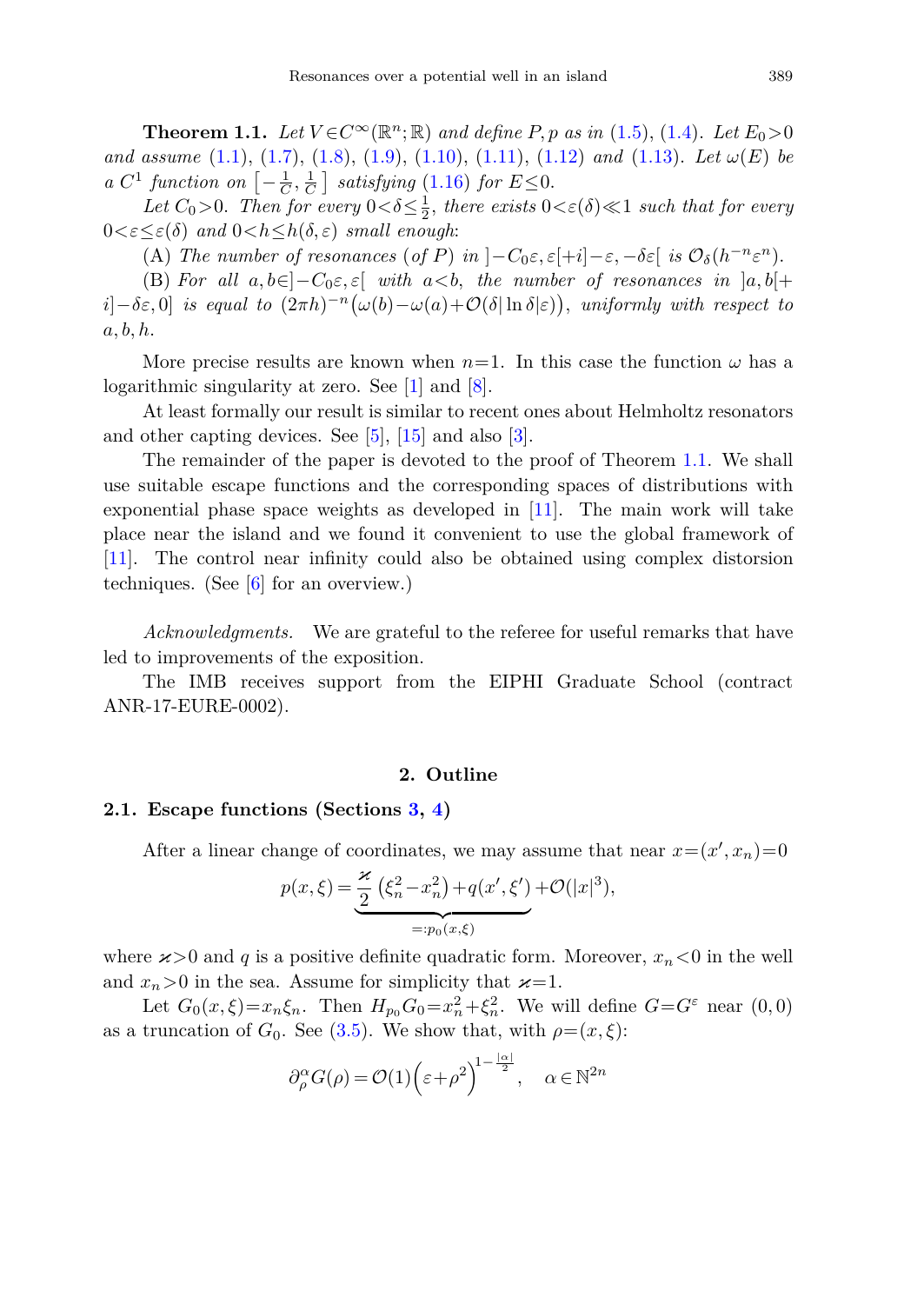and that there exists  $C \geq 1$  such that in neigh  $(0, \mathbb{R}^{2n})$ :

If 
$$
p(\rho) < -\frac{\varepsilon}{C} + \frac{\rho^2}{C}
$$
 and  $x_n(\rho) \ge 0$ , then  $H_p G \asymp \varepsilon + \rho^2$ .

Here we write  $X \times Y$  for *X, Y*  $\in \mathbb{R}$  if *X, Y* have the same sign (or vanish) and *X* =  $\mathcal{O}(Y)$  and  $Y = \mathcal{O}(X)$ .

We add a bump at the saddle point in order to create a barrier between the well and the sea: Let  $\chi(x,\xi) = e^{-(\beta x)^2 - (\beta \xi)^2}$  where  $\beta > 0$  is small but fixed. Put

$$
p_{\varepsilon} = p + \chi_{\varepsilon}, \quad \chi_{\varepsilon}(x,\xi) = \varepsilon \chi \left( \frac{x}{\sqrt{\varepsilon}}, \frac{\xi}{\sqrt{\varepsilon}} \right).
$$

Then there exist *b, c>*0 such that:

If 
$$
p_{\varepsilon}(\rho) < b\varepsilon + c\rho^2
$$
 and  $x_n(\rho) \ge 0$ , then  $H_{p_{\varepsilon}}G \asymp \varepsilon + \rho^2$ .

**Proposition 2.1.** Possibly after a dilation in  $\varepsilon$  in the definition of *G* we have for  $0 < t \ll 1$  and all  $\rho$  in neigh  $(0, \mathbb{R}^{2n})$  with  $x_n(\rho) \geq 0$ :

$$
If \Re p(\rho + itH_G(\rho)) \le -\frac{\varepsilon}{\widetilde{C}} + \frac{\rho^2}{2C}, \quad then \ \Im p(\rho + itH_G(\rho)) \asymp -t(\varepsilon + \rho^2).
$$
  
If  $\Re p_{\varepsilon}(\rho + itH_G(\rho)) \le b\varepsilon + \frac{c}{2}\rho^2$ , then  $\Im p_{\varepsilon}(\rho + itH_G(\rho)) \asymp -t(\varepsilon + \rho^2)$ .

## **2.2. Resolvents (Sections [5,](#page-13-0) [6,](#page-16-0) [7,](#page-22-0) [8,](#page-25-0) [9,](#page-27-0) [10,](#page-31-0) [A\)](#page-41-0)**

Let  $P_{\varepsilon}$  be the *h*-Weyl quantization of  $p_{\varepsilon}$ . Let  $t>0$  be small enough and fixed. We can extend *G* as a classical escape function ([\[9](#page-51-12)] and [\[11\]](#page-51-0)) to  $\mathbb{R}_x^n \times \mathbb{R}_\xi^n$ , equal to zero over  $\mathscr{U}_0$  and with  $H_p G>0$  in  $p^{-1}(0)_{|\mathscr{S}_0\setminus \text{neigh } (0,\mathbb{R}^n)}$ . After an  $\varepsilon$ -dependent dilation (see Definition [A.5](#page-46-0) and the following discussion), [\[11\]](#page-51-0) applies and using the spaces  $H(\Lambda_{tG};m)$ <sup>(4</sup>), from that work, we have a well-defined operator

$$
P_{\varepsilon}: H(\Lambda_{tG}; \tilde{r}_{\varepsilon}^2) \longrightarrow H(\Lambda_{tG}; 1),
$$

where

$$
\tilde{r}_{\varepsilon}(x,\xi) = (r_{\varepsilon}^2(x) + \xi^2)^{\frac{1}{2}}
$$
 and  $r_{\varepsilon}(x) = \left(\frac{\varepsilon + x^2}{1 + x^2}\right)^{\frac{1}{2}}$ ,  $\forall (x,\xi) \in \mathbb{R}^{2n}$ .

See [A](#page-41-0)ppendix A for more details. From now on, we denote by  $H(\Lambda_{tG})$  the space  $H(\Lambda_{tG}; 1).$ 

Let  $P_{\varepsilon}^{\text{int}}$  be a suitable self-adjoint reference operator, obtained from  $P_{\varepsilon}$  by "filling the sea up to the level  $\frac{\varepsilon}{\mathcal{O}(1)}$ ". We have Weyl asymptotics for its spectrum.

<span id="page-5-0"></span> $(4)$  Here *m* is an order function, see  $(A.21)$ .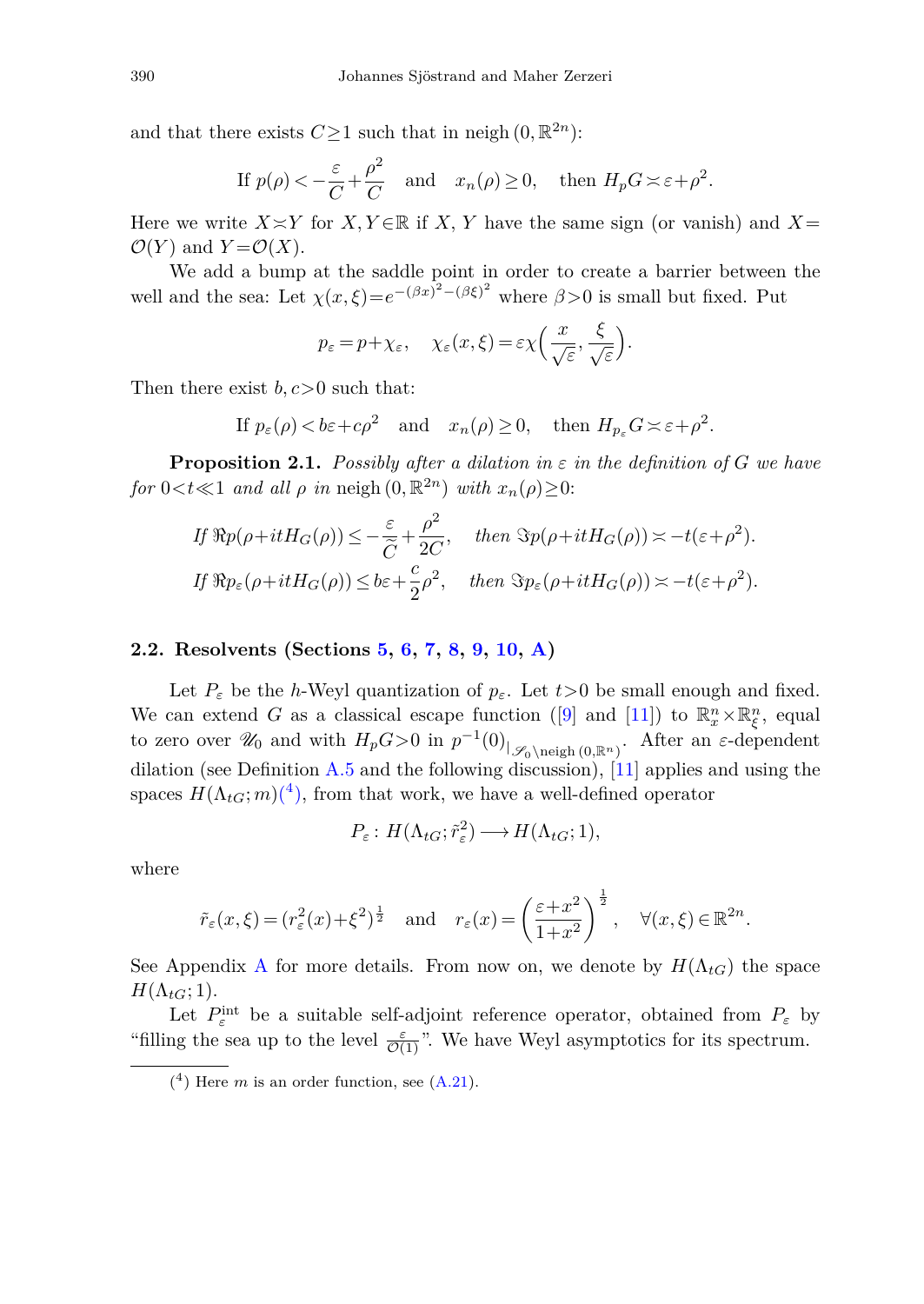**Proposition 2.2.** For *z* satisfying

(2.1) 
$$
-\mathcal{O}(\varepsilon) < \Re z < \frac{\varepsilon}{\mathcal{O}(1)} \quad \text{and} \quad -\frac{\varepsilon}{\mathcal{O}(1)} < \Im z < \mathcal{O}(\varepsilon)
$$

<span id="page-6-1"></span>with

(2.2) 
$$
\operatorname{dist}\left(z, \sigma(P_{\varepsilon}^{\text{int}})\right) \ge \tilde{\delta} \ge h^{N_0},
$$

we have

•

<span id="page-6-0"></span>
$$
(P_{\varepsilon}-z)^{-1} = \mathcal{O}\left(\frac{1}{\tilde{\delta}}\right) : H(\Lambda_{tG}) \longrightarrow H(\Lambda_{tG}, \tilde{r}_{\varepsilon}^2) \cap H(\Lambda_{tG}).
$$

Inside the set [\(2.1\)](#page-6-0) there exists a bijection  $b:\sigma(P_{\varepsilon}^{\text{int}}) \longrightarrow \sigma(P_{\varepsilon})$  with  $b(\mu) - \mu = \mathcal{O}(h^{\infty})$ .

For  $0 < \delta \ll 1$ ,  $0 < \varepsilon \leq \varepsilon(\delta)$ ,  $0 < h \leq h(\delta, \varepsilon)$ , let  $-\mathcal{O}(1) < A < B < \frac{1}{\mathcal{O}(1)}$ . By moving the eigenvalues of  $P_{\varepsilon}^{\text{int}}$  out of the gaps  $A\varepsilon + ]-\delta \varepsilon, \delta \varepsilon[$  and  $B\varepsilon + ]-\delta \varepsilon, \delta \varepsilon[$  we can construct an operator  $P_{\varepsilon,\delta} := P_{\varepsilon,A,B,\delta} : H(\Lambda_{tG}, \tilde{r}_{\varepsilon}) \longrightarrow H(\Lambda_{tG})$  such that

• the eigenvalues of  $P_{\varepsilon,\delta}$  with  $-\mathcal{O}(\varepsilon) < \Re z < \frac{\varepsilon}{\mathcal{O}(1)}$  belong to a complex  $h^{N_0}$ -neighborhood of

$$
R_{\varepsilon,A,B,\delta} := \left] - \mathcal{O}(\varepsilon), \frac{\varepsilon}{\mathcal{O}(1)} \left[ \setminus \left( \left\{ A\varepsilon, B\varepsilon \right\} + \right] - \frac{\varepsilon\delta}{2}, \frac{\varepsilon\delta}{2} \right[ \right),
$$

$$
\begin{aligned}\n&\# \Big(\sigma(P_{\varepsilon,\delta}) \cap \big( [A\varepsilon, B\varepsilon[+i] - o(\varepsilon), o(\varepsilon) [ \big) \Big) \\
&= \left( \frac{1}{2\pi h} \right)^n \Big( \omega(\varepsilon B) - \omega(\varepsilon A) \Big) + \mathcal{O}(\delta \varepsilon) h^{-n}.\n\end{aligned}
$$

#### **2.3. Relative determinants (Sections [11,](#page-33-0) [12\)](#page-39-0)**

Recall (see e.g. [\[10\]](#page-51-13)) that under suitable but very general assumptions on the linear operators  $A$  and  $B$ ,

$$
|\det \mathcal{AB}^{-1}| = |\det (1 + (\mathcal{A} - \mathcal{B})\mathcal{B}^{-1})| \le \exp \left\| (\mathcal{A} - \mathcal{B})\mathcal{B}^{-1} \right\|_{\text{tr}} \le \exp \left( \left\| \mathcal{A} - \mathcal{B} \right\|_{\text{tr}} \left\| \mathcal{B}^{-1} \right\| \right).
$$

Here  $\|\cdot\|$  denotes the operator norm and  $\|\cdot\|_{tr}$  the trace class norm. Let introduce the following sets, (see Figure [2\)](#page-6-1):

$$
R := \left] -\mathcal{O}(\varepsilon), \frac{\varepsilon}{\mathcal{O}(1)} \left[ +i \right] - \frac{\varepsilon}{\mathcal{O}(1)}, \mathcal{O}(\varepsilon) \left[ , \right. \\ R_{\delta} := \left\{ z \in R; \, |\Im z| > \delta \varepsilon \right\}, \text{ and}
$$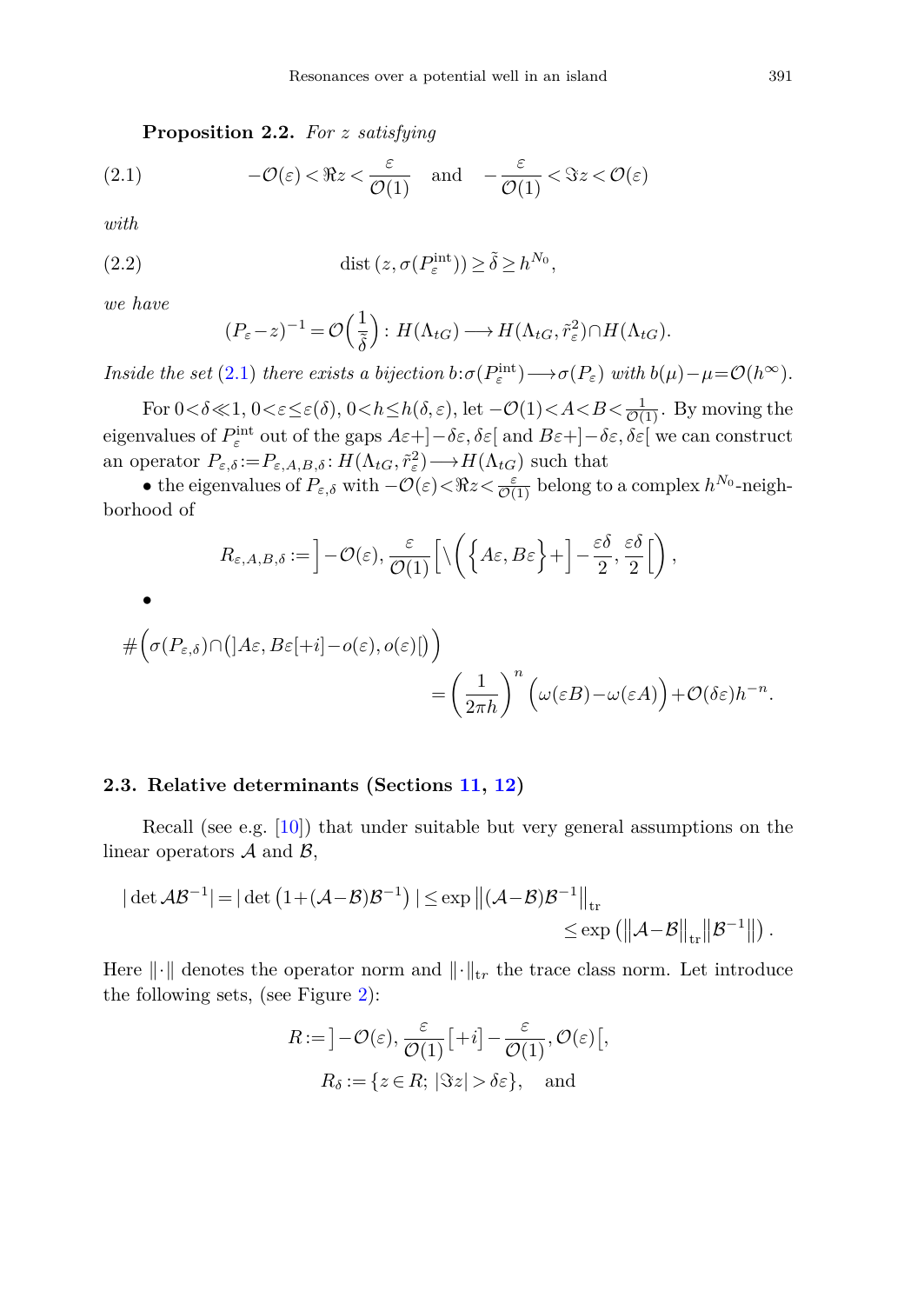

Figure 2. The set  $R_{\varepsilon,\delta}$ .

$$
R_{\varepsilon,\delta} := R_{\delta} \bigcup \left( A \varepsilon + \right] - \frac{\delta \varepsilon}{4}, \frac{\delta \varepsilon}{4} \left[ + i \left[ - \delta \varepsilon, \delta \varepsilon \right] \right)
$$

$$
\bigcup \left( B \varepsilon + \right] - \frac{\delta \varepsilon}{4}, \frac{\delta \varepsilon}{4} \left[ + i \left[ - \delta \varepsilon, \delta \varepsilon \right] \right).
$$

We can construct an operator  $P_{\varepsilon}^{\text{ext}}$  as a "trace class filling of  $P_{\varepsilon}$  over  $\mathscr{U}_0$ " so that  $(P_{\varepsilon}^{\text{ext}} - z)^{-1}$  is  $\mathcal{O}(\frac{1}{\varepsilon})$  as a bounded operator from  $H(\Lambda_{tG})$  to itself, for all  $z \in R$ . We also have

$$
||P_{\varepsilon} - P_{\varepsilon}^{\text{ext}}||_{\text{tr}} = \mathcal{O}(h^{-n}), \quad ||P - P_{\varepsilon}||_{\text{tr}} = \mathcal{O}(\varepsilon^{n+1} h^{-n}) \text{ and}
$$
  
 $||P_{\varepsilon} - P_{\varepsilon,\delta}||_{\text{tr}} = \mathcal{O}((\varepsilon \delta)^2 h^{-n}).$ 

Define

$$
\mathcal{D}_P(z) = \ln \left| \det(P - z)(P_{\varepsilon}^{\text{ext}} - z)^{-1} \right|
$$
  
\n
$$
\mathcal{D}_{P_{\varepsilon}}(z) = \ln \left| \det(P_{\varepsilon} - z)(P_{\varepsilon}^{\text{ext}} - z)^{-1} \right|
$$
  
\n
$$
\mathcal{D}_{P_{\varepsilon,\delta}}(z) = \ln \left| \det(P_{\varepsilon,\delta} - z)(P_{\varepsilon}^{\text{ext}} - z)^{-1} \right|.
$$

The zeros of det  $((P-z)(P_{\varepsilon}^{\text{ext}}-z)^{-1})$  coincide with the resonances of *P*. We have

$$
\mathcal{D}_{P} - \mathcal{D}_{P_{\varepsilon}} \begin{cases} \leq & \mathcal{O}_{\delta}(1) \varepsilon^{n} h^{-n} \quad \text{in } R_{\delta}, \\ \geq -\mathcal{O}_{\delta}(1) \varepsilon^{n} h^{-n} \quad \text{in } R_{\delta} \cap \{z \in \mathbb{C}; \Re z \leq -\frac{\varepsilon}{\mathcal{O}(1)}\}. \end{cases}
$$

Similar estimates hold for  $\mathcal{D}_P - \mathcal{D}_{P_{\varepsilon,\delta}}$  with  $\varepsilon^n h^{-n}$  replaced by  $\varepsilon \delta h^{-n}$  and  $R_\delta$  by  $R_{\varepsilon,\delta}$ .

Standard arguments, including Jensen's formula, lead to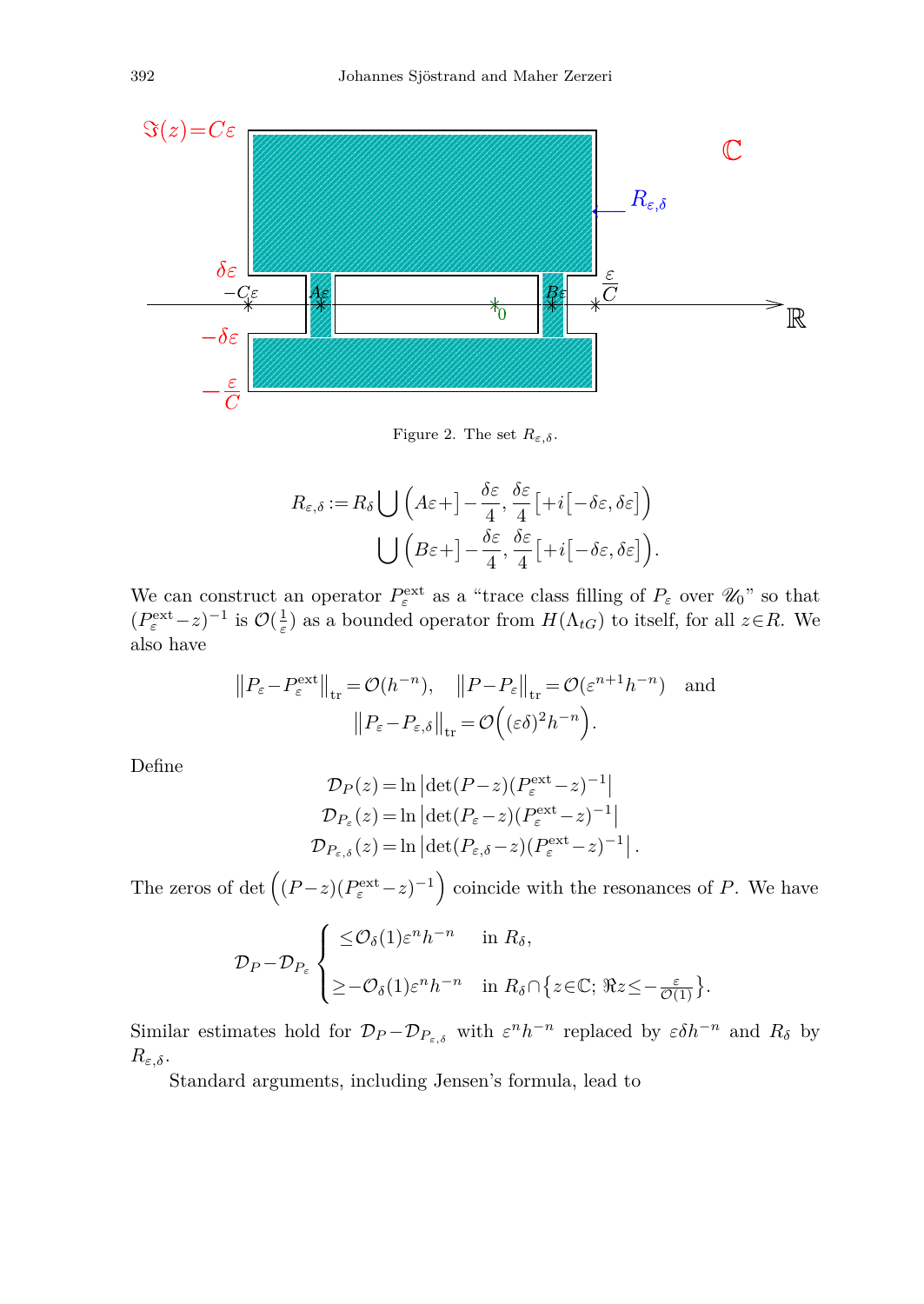#### **Proposition 2.3.**

(A) The number of resonances in  $R_\delta$  is  $\leq \mathcal{O}_\delta(1) \varepsilon^n h^{-n}$  with the usual convention that  $0 < \varepsilon \leq \varepsilon(\delta)$ ,  $0 < h \leq h(\delta, \varepsilon)$ .

(B) There are plenty of  $z \in R_\delta$  for which

(2.3) 
$$
\mathcal{D}_P(z) - \mathcal{D}_{P_{\varepsilon}}(z) \geq -\mathcal{O}_{\delta}(1)\varepsilon^n h^{-n}.
$$

The point *(A)* of the above proposition gives part *(A)* in Theorem [1.1.](#page-4-0)

### <span id="page-8-1"></span>**Proposition 2.4.**

- (A) The number of resonances of *P* in  $R_{\varepsilon,\delta}$  is  $\leq \mathcal{O}(\varepsilon\delta)h^{-n}$ .
- (B) There are plenty of  $z \in R_{\varepsilon,\delta}$  for which

(2.4) 
$$
\mathcal{D}_P(z) - \mathcal{D}_{P_{\varepsilon,\delta}}(z) \geq -\mathcal{O}(\varepsilon\delta)h^{-n}.
$$

Consider the holomorphic function  $f(z) = \det \left( (P - z)(P_{\varepsilon}^{\text{ext}} - z)^{-1} \right)$  on *R*. Then

$$
\left| f(z) \right| \leq \exp\left( h^{-n} \Big( \phi(z) + \mathcal{O}\big(\varepsilon \delta\big) \Big) \right) \quad \text{in } R_{\varepsilon, \delta},
$$

where  $\phi(z) = h^n \mathcal{D}_{P_{\varepsilon,\delta}}$ . By *(B)* in Proposition [2.4](#page-8-1) we have

$$
\left| f(z) \right| \geq \exp\left( h^{-n} \Big( \phi(z) - \mathcal{O}\big( \varepsilon \delta \big) \Big) \right) \text{ at plenty of points in } R_{\varepsilon, \delta}.
$$

We can then apply Theorem 1.1 in [\[16](#page-52-0)] (or [\[17](#page-52-1), Theorem 12.1.1]) with *h* there replaced by  $h^n$ , to finish the proof.

## **3. Escape functions**

<span id="page-8-0"></span>From the property [\(1.11\)](#page-3-3), we get after an orthogonal change of *x*-variables and a subsequent dilation in the variable *xn*,

<span id="page-8-2"></span>
$$
p(x,\xi) = \frac{\varkappa}{2}(\xi_n^2 - x_n^2) + \frac{1}{2}q(x',\xi') + \mathcal{O}(x^3),
$$

where  $\varkappa$  is a positive constant. Here we write  $x=(x',x_n)\in\mathbb{R}^n$ ,  $x'=(x_1,...,x_{n-1})\in$  $\mathbb{R}^{n-1}$  and similarly for the dual variable  $\xi$ . The quadratic form *q* is positive definite. For simplicity, we may assume that  $\varkappa=1$ :

(3.1) 
$$
p(x,\xi) = \frac{1}{2}(\xi_n^2 - x_n^2) + \frac{1}{2}q(x',\xi') + \mathcal{O}(|x|^3),
$$

for  $x \in \text{neigh}(0, \mathbb{R}^n)$ ,  $\xi \in \mathbb{R}^n$ . Let

(3.2) 
$$
p_0 = \frac{1}{2}(\xi_n^2 - x_n^2) \text{ and } G_0 = x_n \xi_n.
$$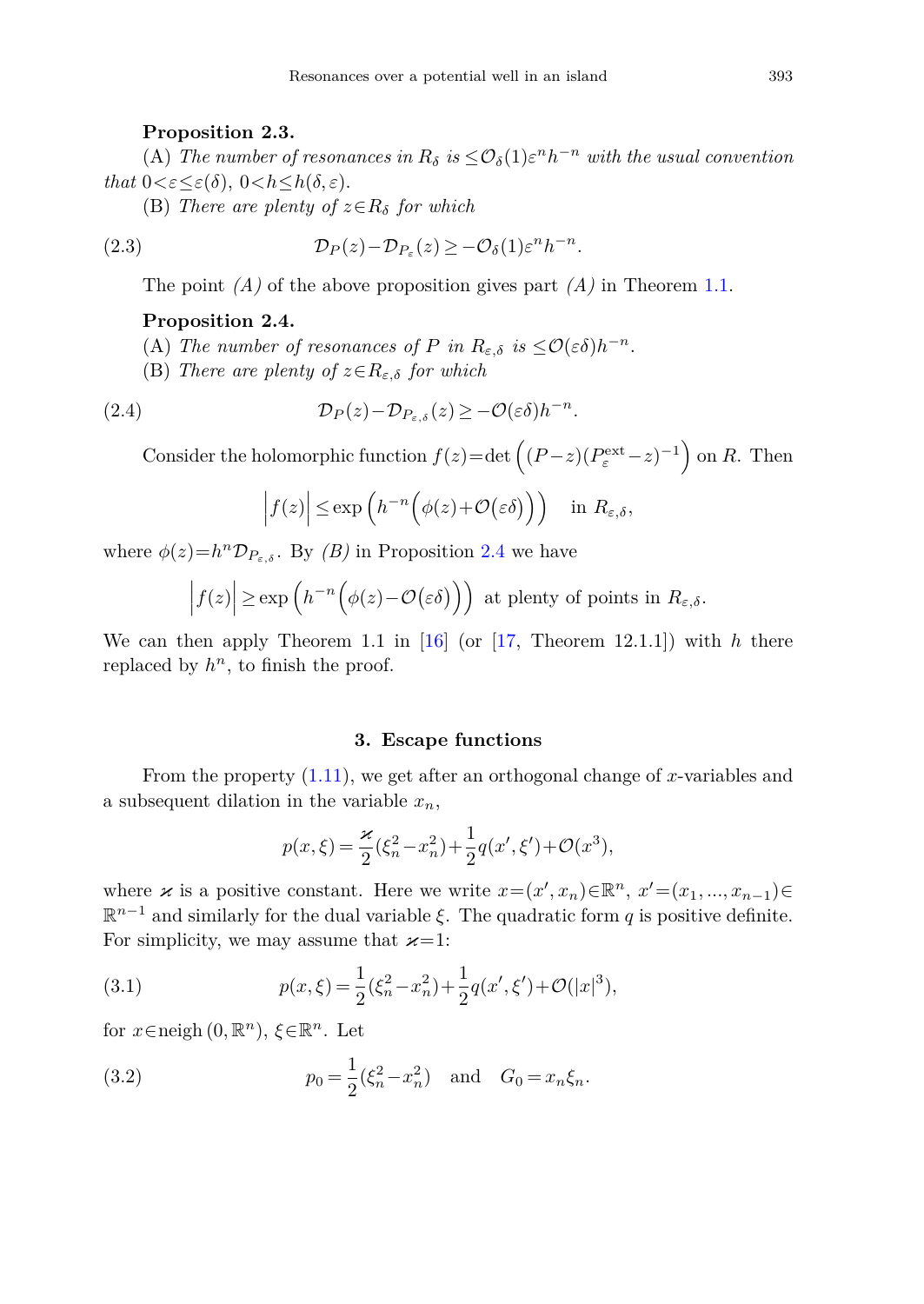Then

(3.3) 
$$
H_{p_0} = (\partial_{\xi_n} p_0) \partial_{x_n} - (\partial_{x_n} p_0) \partial_{\xi_n}
$$

and

(3.4) 
$$
H_{p_0}G_0 = x_n^2 + \xi_n^2.
$$

Let  $\Psi \in C^{\infty}(\mathbb{R}; [0,1])$  have its support =  $]-\infty, 1]$  and be equal to one on  $]-\infty, \frac{1}{2}].$  For  $\lambda \ge 1$  large enough (to be fixed below), we put

<span id="page-9-0"></span>(3.5) 
$$
G(x,\xi) = G^{\varepsilon}(x,\xi) = \left(1 - \Psi\left(\frac{\lambda x_n}{\sqrt{\varepsilon + x'^2 + \xi^2}}\right)\right) G_0(x,\xi).
$$

Here  $\varepsilon > 0$  is a small parameter with respect to which our estimates will be uniform. We will consider *G* for  $(x,\xi) \in \text{neigh}(0,\mathbb{R}^{2n})$ ,  $\xi \in \mathbb{R}^n$  and notice first that  $G=0$  for  $x_n < 0$ , so we may restrict the attention to the region  $x_n \geq 0$ .

The prefactor  $1-\Psi(\lambda x_n(\varepsilon+x^2+\xi^2)^{-\frac{1}{2}})$  in [\(3.5\)](#page-9-0) is smooth and positively homogeneous of degree 0 in the variables  $(\sqrt{\varepsilon}, \rho) = (\sqrt{\varepsilon}, x, \xi)$ . It follows that in neigh  $(0, \mathbb{R}^{2n})$ 

(3.6) 
$$
\partial_{\rho}^{\alpha} G = \mathcal{O}(1)(\varepsilon + \rho^2)^{1 - \frac{|\alpha|}{2}}, \quad \alpha \in \mathbb{N}^{2n}.
$$

<span id="page-9-2"></span>For  $|\alpha|=0,1$ , we have

(3.7) 
$$
G = \mathcal{O}(1)|\rho|^2, \quad \partial_{\rho}G = \mathcal{O}(|\rho|).
$$

Notice that the support of *G* is contained in the region where

(3.8) 
$$
x_n^2 \ge \frac{1}{4\lambda^2} \left( \varepsilon + (x', \xi')^2 + \xi_n^2 \right).
$$

<span id="page-9-1"></span>In the cutoff region, where the prefactor in  $(3.5)$  is  $\neq 1$ , we have

(3.9) 
$$
x_n^2 \le \frac{1}{\lambda^2} \left( \varepsilon + (x', \xi')^2 + \xi_n^2 \right).
$$

Since the quadratic form  $q$  is positive definite,

(3.10) 
$$
q(x',\xi') \geq \frac{1}{C}(x',\xi')^2,
$$

we get from  $(3.1)$ ,  $(3.9)$ , that in the cutoff region,

(3.11) 
$$
p \ge \frac{1}{2} \left( \xi_n^2 + \frac{1}{C} (x', \xi')^2 \right) - \frac{1}{2\lambda^2} \left( \varepsilon + (x', \xi')^2 + \xi_n^2 \right) - \mathcal{O}(|x|^3).
$$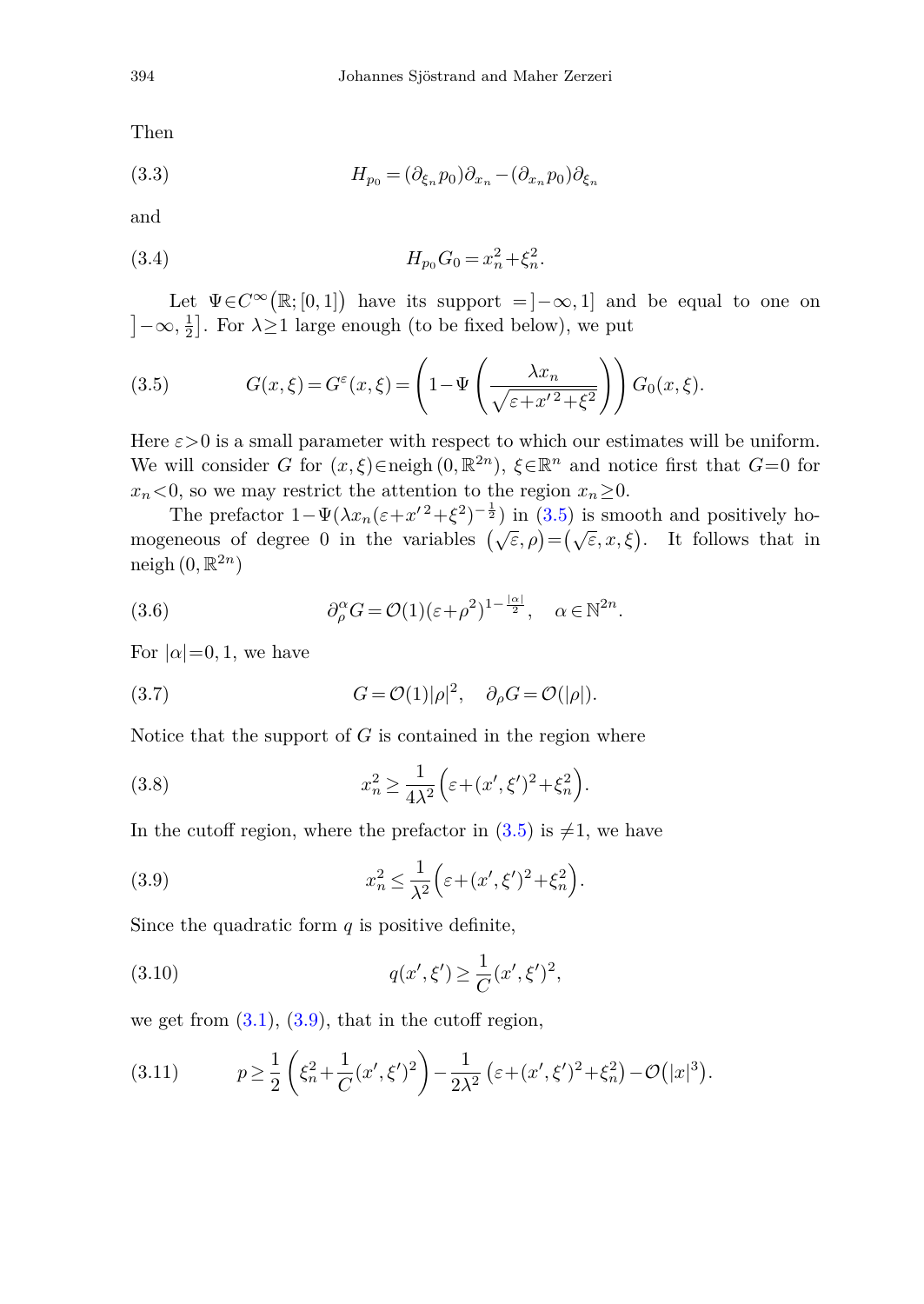In view of  $(3.9)$  we can add the non-positive term

$$
\frac{1}{2}x_n^2 - \frac{1}{2\lambda^2}(\varepsilon + (x', \xi')^2 + \xi_n^2)
$$

to the right hand side and get in the cutoff region,

$$
p \ge \frac{1}{2} \left( x_n^2 + \xi_n^2 + \frac{1}{C} (x', \xi')^2 \right) - \frac{1}{\lambda^2} \left( \varepsilon + (x', \xi')^2 + \xi_n^2 \right) - \mathcal{O}(|x|^3).
$$

Assume for simplicity that *C*≥1 and fix *λ*≥1 such that

$$
\frac{1}{\lambda^2} < \frac{1}{4C}.
$$

Absorbing the term  $-\mathcal{O}(|x|^3)$  by restricting the attention to a small neighborhood of  $x=0$ , we get in the cutoff region (that is the one where the prefactor in  $(3.5)$ ) is  $\neq$ 1),

(3.13) 
$$
p \ge -\frac{\varepsilon}{4C} + \frac{1}{4}x_n^2 + \frac{1}{4}\xi_n^2 + \frac{1}{4C}(x', \xi')^2,
$$

hence with a new constant  $C \geq 1$ :

(3.14) 
$$
p(\rho) \geq -\frac{\varepsilon}{C} + \frac{\rho^2}{C}.
$$

Outside the cutoff region, we have  $G = G_0$  and hence

<span id="page-10-1"></span><span id="page-10-0"></span>
$$
H_p G = H_p G_0 = H_{p_0} G_0 + \mathcal{O}(|x|^2) \partial_{\xi_n} G_0,
$$

so

(3.15) 
$$
H_p G = x_n^2 + \xi_n^2 + \mathcal{O}(|x|^2) x_n.
$$

Here, we also have  $\lambda x_n \ge (\varepsilon + (x', \xi')^2 + \xi_n^2)^{\frac{1}{2}}$ , where  $\lambda \ge 1$  is now fixed and hence we have outside the cutoff region and inside a small neighborhood of (0*,* 0):

$$
(3.16) \tH_p G \asymp \varepsilon + |\rho|^2.
$$

<span id="page-10-2"></span>Notice that if

(3.17) 
$$
p(\rho) < -\frac{\varepsilon}{C} + \frac{\rho^2}{C},
$$

then by  $(3.14)$  we are outside the cutoff region and  $(3.16)$  holds.

<span id="page-10-3"></span>**Proposition 3.1.** Let  $\lambda > 0$  be sufficiently large in the definition [\(3.5\)](#page-9-0) of  $G^{\varepsilon}$ and let  $(\rho, \varepsilon)$  vary in neigh  $(0, \mathbb{R}^{2n}) \times ]0, \varepsilon_0]$  for  $\varepsilon_0 > 0$  sufficiently small. Then there exists a constant  $C \geq 1$  such that if [\(3.17\)](#page-10-2) holds, then [\(3.16\)](#page-10-1) holds uniformly for  $\rho \in \text{neigh } (0, \mathbb{R}^{2n}).$ 

 $\inf p(\rho) < -\frac{\varepsilon}{\tilde{C}}+\frac{\rho^2}{C}$  for some fixed  $\widetilde{C}\geq C$ , we reach the same conclusion if we *If*  $p(\rho) < -\frac{\varepsilon}{\tilde{C}} + \frac{\rho^2}{C}$  for som<br>replace  $G^{\varepsilon}$  by  $G^{\tilde{\varepsilon}}$  where  $\tilde{\varepsilon} = \frac{C}{\tilde{C}} \varepsilon$ .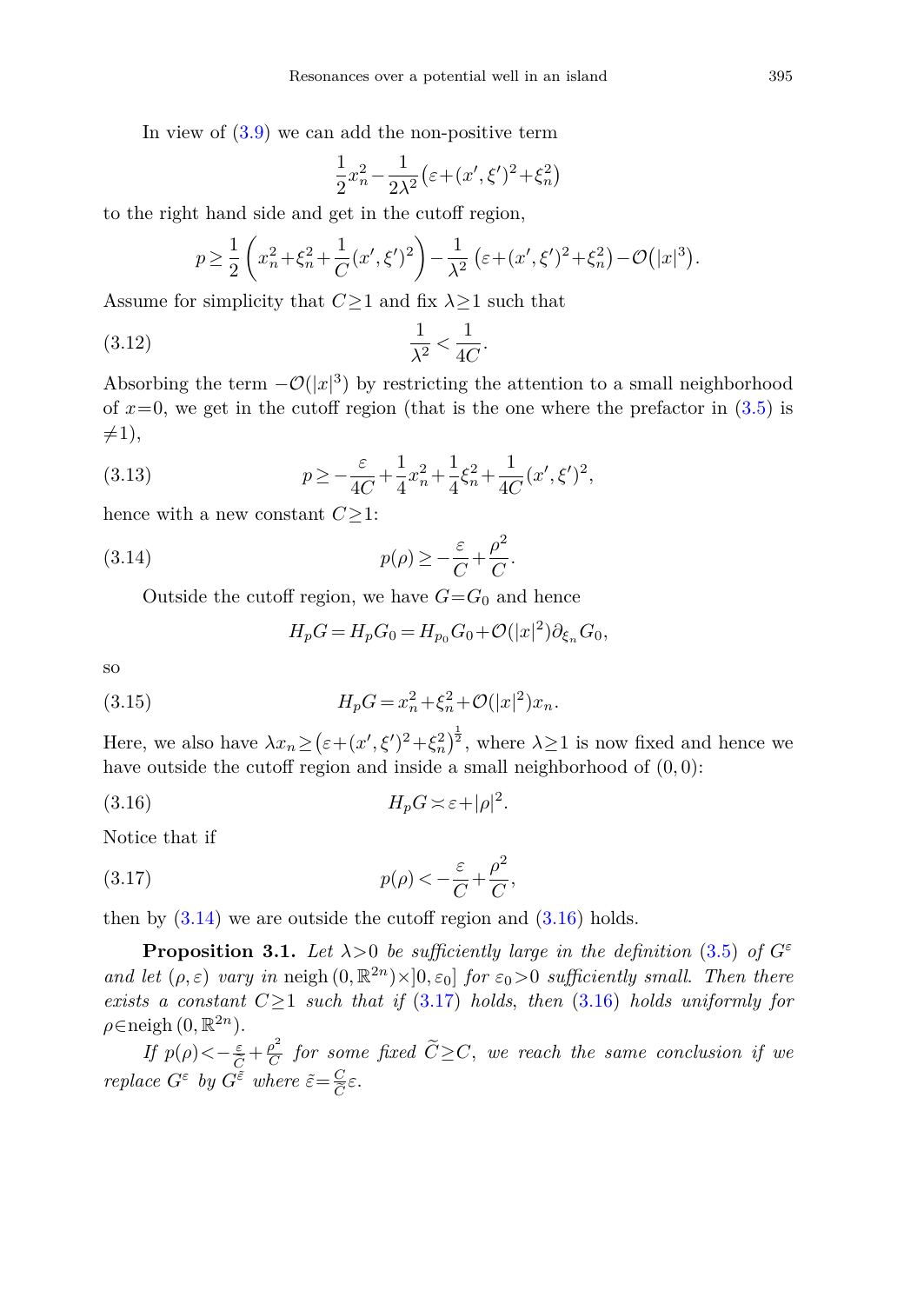## <span id="page-11-5"></span>**4. Adding a bump at the saddle point**

<span id="page-11-0"></span>Let  $\chi(x,\xi)$  > 0 be an analytic function on  $\mathbb{R}^{2n}$  with a holomorphic extension to the domain

(4.1) 
$$
|\Im(x,\xi)| < \frac{1}{C} \langle \Re(x,\xi) \rangle,
$$

<span id="page-11-4"></span>satisfying

(4.2) 
$$
\chi(x,\xi) = \mathcal{O}(1) \exp\left(-\frac{1}{C} \left(\Re(x,\xi)\right)^2\right),
$$

where the extension is denoted by the same symbol. We use the standard notation  $\langle \rho \rangle = (1+\rho^2)^{\frac{1}{2}}$  for real vectors  $\rho$ .

*.*

<span id="page-11-6"></span>For  $0<\epsilon\ll 1$ , we put

(4.3) 
$$
\chi_{\varepsilon}(x,\xi) = \varepsilon \chi\left(\frac{x}{\sqrt{\varepsilon}}, \frac{\xi}{\sqrt{\varepsilon}}\right)
$$

Assume for simplicity that

(4.4) 
$$
\qquad \qquad \chi \leq 1
$$
 on the real domain.

<span id="page-11-1"></span>Then

(4.5) 
$$
\chi_{\varepsilon} \leq \varepsilon
$$
 on the real domain.

For every  $r_0 > 0$ , there exists  $a_0 = a_0(r_0, \chi) > 0$  such that

<span id="page-11-7"></span><span id="page-11-3"></span><span id="page-11-2"></span>
$$
\chi \ge a_0 \quad \text{on } B_{\mathbb{R}^{2n}}(0, r_0).
$$

Since  $\chi$  is positive, we get

(4.6) 
$$
\chi(x,\xi) \ge a \left(1 - \frac{x^2 + \xi^2}{r_0^2}\right)
$$
 on  $\mathbb{R}^{2n}$ , for  $0 \le a \le a_0$ .

Hence for the same values of *a*

(4.7) 
$$
\chi_{\varepsilon}(x,\xi) \ge a \left( \varepsilon - \frac{x^2 + \xi^2}{r_0^2} \right),
$$

on the real domain.

<span id="page-11-8"></span>Let

(4.8) *p<sup>ε</sup>* = *p*+*χε.*

Then, by  $(4.5)$ ,

$$
(4.9) \t\t\t\t\t p_{\varepsilon} \leq p + \varepsilon.
$$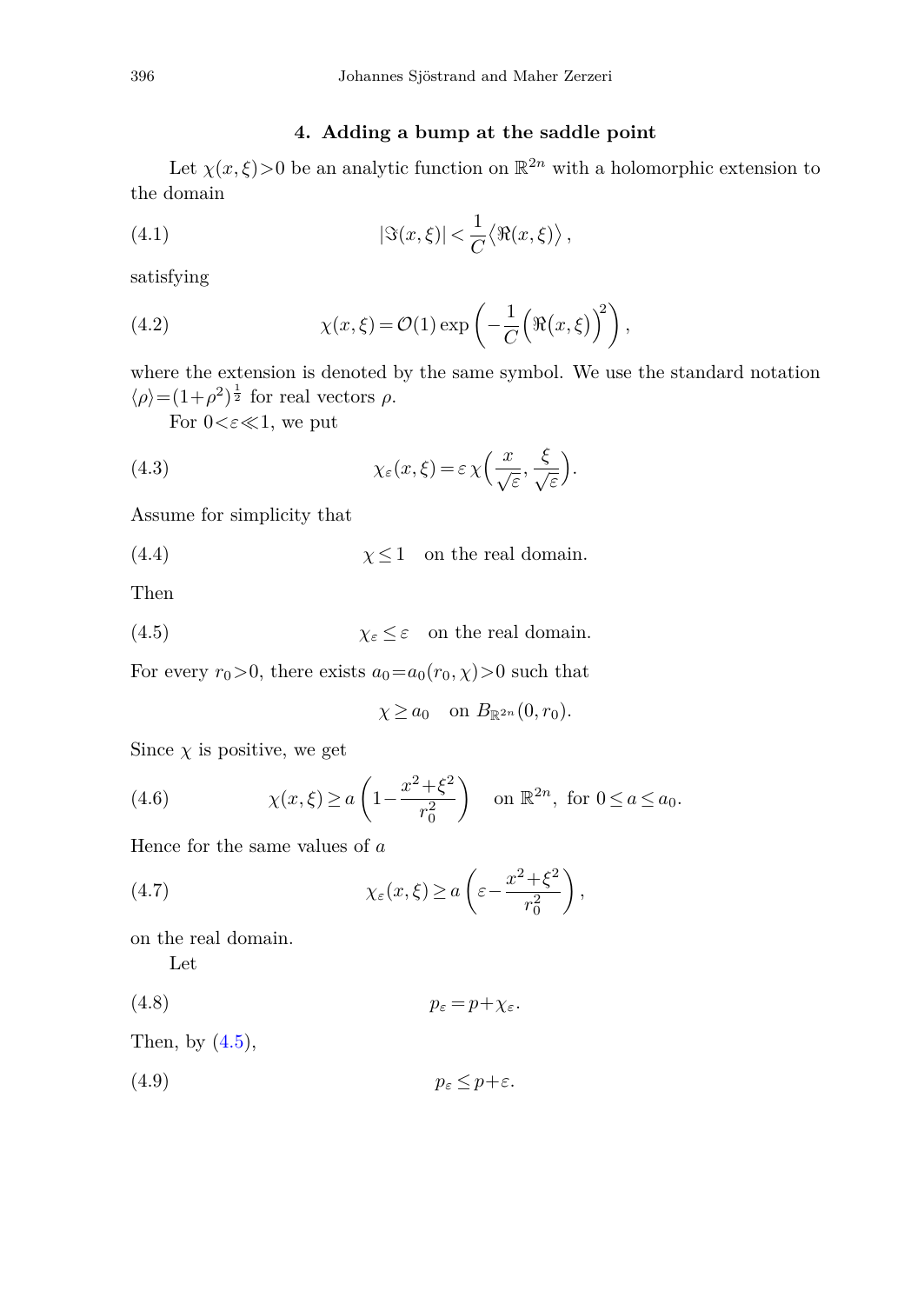<span id="page-12-1"></span>Assume that

$$
(4.10) \t\t\t\t\t p_{\varepsilon}(\rho) \le b\varepsilon + c\rho^2,
$$

where  $b, c > 0$  are constants to be chosen below. Using  $(4.6)$ ,  $(4.7)$ , we have

<span id="page-12-3"></span><span id="page-12-0"></span>
$$
p(\rho) = p_{\varepsilon}(\rho) - \chi_{\varepsilon}(\rho) \le b\varepsilon + c\rho^2 - a\varepsilon + \frac{a}{r_0^2}\rho^2,
$$

i.e.

(4.11) 
$$
p(\rho) \le (b-a)\varepsilon + \left(c + \frac{a}{r_0^2}\right)\rho^2.
$$

Let  $C \geq 1$  be the constant in Proposition [3.1.](#page-10-3) If for some constant  $\tilde{C} \geq C$ ,

(4.12) 
$$
b-a \le -\frac{1}{\widetilde{C}}, \quad c+\frac{a}{r_0^2} \le \frac{1}{C},
$$

<span id="page-12-2"></span>we get

(4.13) 
$$
p(\rho) \leq -\frac{\varepsilon}{\widetilde{C}} + \frac{\rho^2}{C}
$$

and hence [\(3.16\)](#page-10-1) holds for  $G = G^{\tilde{\varepsilon}}$  with  $\tilde{\varepsilon} = \frac{C}{\tilde{C}} \varepsilon$  in [\(3.5\)](#page-9-0) (as we saw in Proposition [3.1\)](#page-10-3)

$$
(4.14) \t\t H_p G \asymp \varepsilon + \rho^2.
$$

For a given  $r_0 > 0$ , we know that [\(4.7\)](#page-11-3) holds for  $0 < a \le a_0$  for some  $a_0 > 0$ . Choose *a* so that  $\frac{a}{r_0^2} \leq \frac{1}{2C}$  and put  $c = \frac{1}{2C}$ . Then the second inequality in [\(4.12\)](#page-12-0) is valid. Choose  $b=\frac{a}{2}$  and  $\tilde{C} \geq C$  large enough. Then the first estimate in [\(4.12\)](#page-12-0) also holds. With this choice of  $a, b, c$ , we know that  $(4.10)$  implies  $(4.13)$  and hence also  $(3.16)$ With this choice of *a*, *b*, *c*,  $(\iff$   $(4.14))$  $(4.14))$ , for  $G = G^{\frac{C\varepsilon}{C}}$ .

After the dilation  $\chi(\rho) \mapsto \chi(\alpha \rho)$ ,  $\alpha \in ]0,1]$ , [\(4.7\)](#page-11-3) remains valid. Hence we still have that  $(4.10) \implies (4.14) \iff (3.16)$  $(4.10) \implies (4.14) \iff (3.16)$  $(4.10) \implies (4.14) \iff (3.16)$  $(4.10) \implies (4.14) \iff (3.16)$  $(4.10) \implies (4.14) \iff (3.16)$  (with the same fixed dilation in  $\varepsilon$ ).

We next study

$$
H_{p_{\varepsilon}}G = H_p G + \left\{ \varepsilon \chi \left( \frac{x}{\sqrt{\varepsilon}}, \frac{\xi}{\sqrt{\varepsilon}} \right), G \right\}
$$
  
=  $H_p G + \mathcal{O}(1) \left| (\nabla \chi) \left( \frac{x}{\sqrt{\varepsilon}}, \frac{\xi}{\sqrt{\varepsilon}} \right) \right| \sqrt{\varepsilon} |(x, \xi)|,$ 

where we used [\(3.7\)](#page-9-2) in the last step. Here  $\{f,g\} = H_f g$  denotes the Poisson bracket of two  $C^1$  functions  $f, g$ . Thus

(4.15) 
$$
H_{p_{\varepsilon}}G = H_pG + \mathcal{O}(1) \|\nabla \chi\|_{L^{\infty}} (\varepsilon + \rho^2).
$$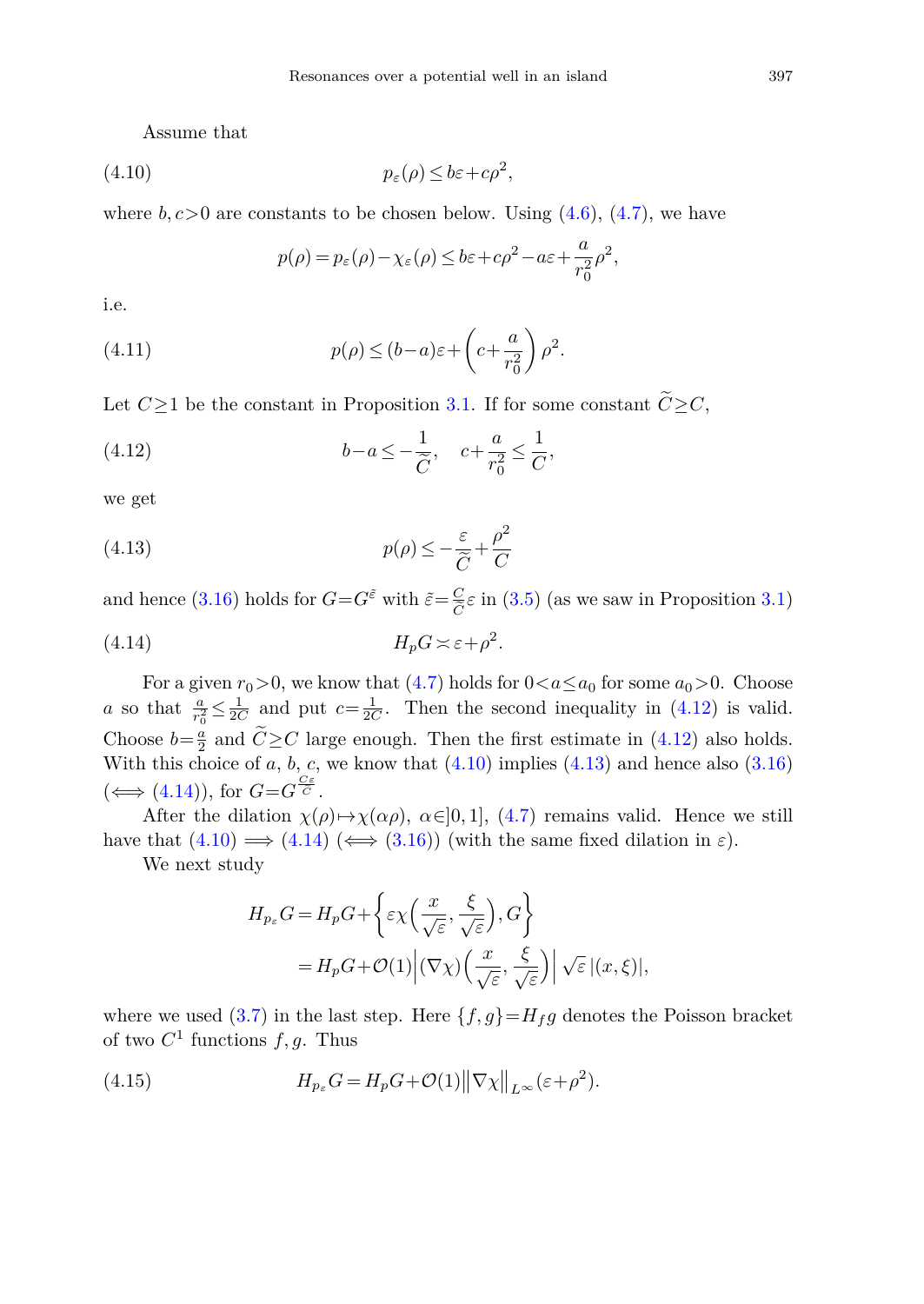Replacing  $\chi$  with  $\chi(\alpha \rho)$ , gives

(4.16) 
$$
H_{p_{\varepsilon}}G = H_pG + \mathcal{O}(1)\alpha(\varepsilon + \rho^2).
$$

<span id="page-13-1"></span>Choose *a*, *b*, *c* as in the preceding discussion and  $\alpha > 0$  small enough in

(4.17) 
$$
p_{\varepsilon}(\rho) = p(\rho) + \varepsilon \chi(\varepsilon^{-\frac{1}{2}} \alpha \rho).
$$

Then in the region [\(4.10\)](#page-12-1) we have

(4.18) 
$$
H_{p_{\varepsilon}}G \asymp \varepsilon + \rho^2, \quad G = G^{\tilde{\varepsilon}}, \quad \tilde{\varepsilon} = \frac{C}{\tilde{C}}\varepsilon.
$$

<span id="page-13-5"></span>**Proposition 4.1.** Define  $p_{\varepsilon} = p + \chi_{\varepsilon}$  as in [\(4.2\)](#page-11-4), [\(4.1\)](#page-11-5), [\(4.3\)](#page-11-6), [\(4.4\)](#page-11-7). Assume also that  $\|\nabla \chi\| \le \alpha_0$  for some sufficiently small  $\alpha_0 > 0$ . Let  $G^{\varepsilon}$  be as in Proposition [\(3.1\)](#page-10-3) and let  $(\rho, \varepsilon)$  vary in neigh  $(0, \mathbb{R}^{2n}) \times ]0, \varepsilon_0]$  for  $\varepsilon_0 > 0$  sufficiently small. Then there exist constants  $b, c>0$  and  $\widetilde{C} \geq C>0$  such that if [\(4.10\)](#page-12-1) holds, then we have [\(4.13\)](#page-12-2), and [\(4.18\)](#page-13-1) holds uniformly for  $\rho \in \text{neigh}(0, \mathbb{R}^{2n})$ .

#### **5. Deformed phase space**

<span id="page-13-0"></span>We continue to work with the function *G* of Section [3,](#page-8-0) where  $\lambda \geq 1$  now is fixed and  $\varepsilon$  is a small parameter. *G* vanishes near  $\{(x,\xi) \in \text{neigh}(0, \mathbb{R}^{2n})\; \text{and} \; \text{we}$ restrict the attention to the set  $x_n \geq 0$ . We saw in Proposition [3.1](#page-10-3) that there is a constant *C*≥1 such that

<span id="page-13-3"></span>
$$
(3.17) \implies (3.16)
$$

uniformly. Also if  $\tilde{C} > C$ , the estimate

(5.1) 
$$
p(\rho) \leq -\frac{\varepsilon}{\widetilde{C}} + \frac{\rho^2}{C}
$$

implies [\(3.16\)](#page-10-1) uniformly, where  $G = G \frac{C \varepsilon}{C}$ .

For  $0 \le t \ll 1$ , we introduce the **IR**-manifold (see Appendix [A\)](#page-41-0)

(5.2) 
$$
\Lambda_{tG} = \{ \rho + itH_G(\rho); \ \rho \in \text{neigh } (0, \mathbb{R}^{2n}) \}.
$$

By Taylor expansion, we have

<span id="page-13-4"></span>(5.3) 
$$
\Im p\left(\rho + itH_G(\rho)\right) = -tH_pG(\rho) + \mathcal{O}\left(t^3|\rho|^3\right),
$$

<span id="page-13-2"></span>(5.4) 
$$
\Re p\left(\rho + itH_G(\rho)\right) = p(\rho) + \mathcal{O}\left(t^2\rho^2\right).
$$

Here we also use that  $|H_G(\rho)|=|\partial_{\rho}G|=\mathcal{O}(|\rho|)$  by [\(3.7\)](#page-9-2).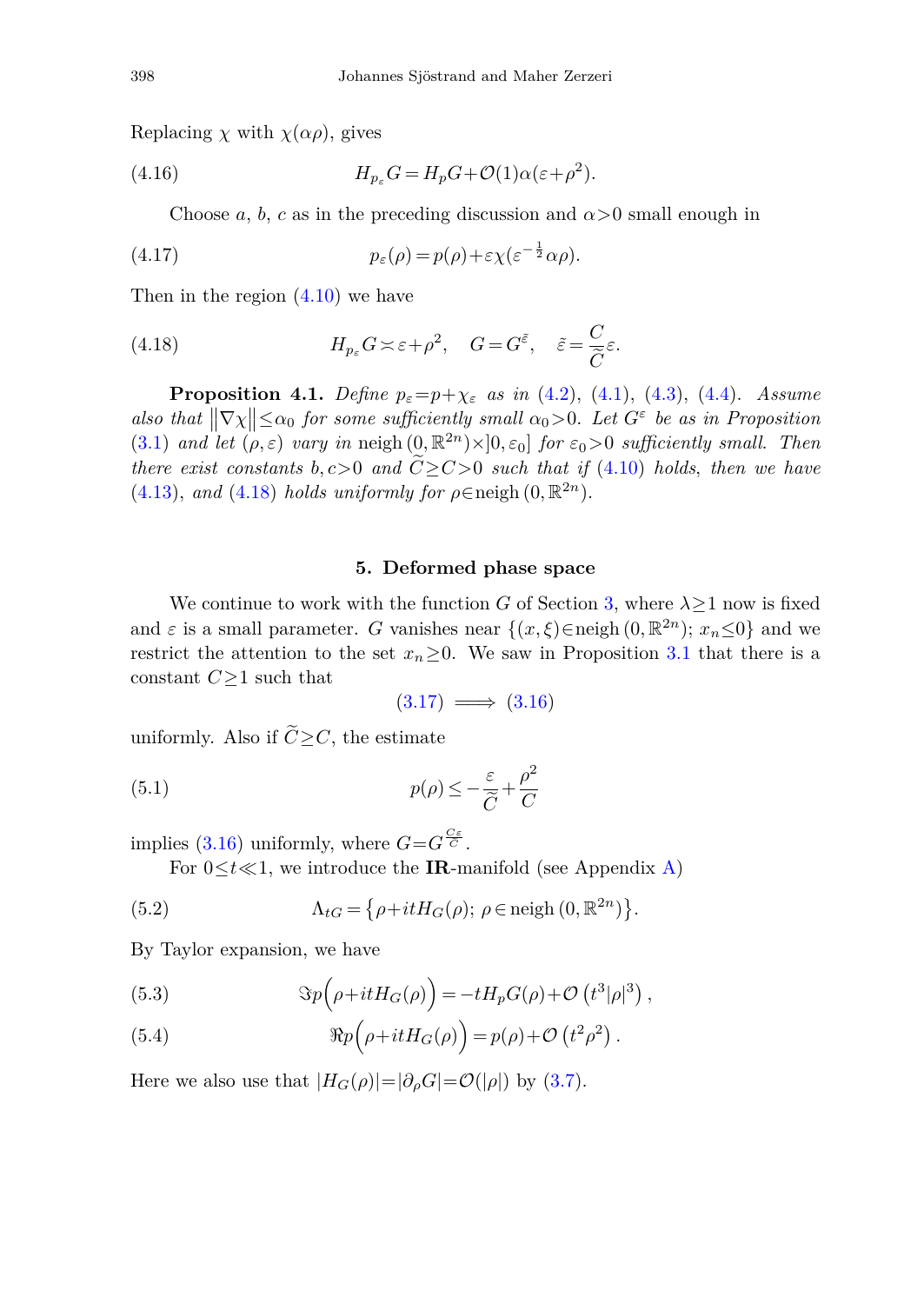<span id="page-14-2"></span>**Proposition 5.1.** Let  $\widetilde{C} \geq C > 0$  be as above and let  $G = G^{\frac{C\varepsilon}{C}}$ . Then if  $t > 0$  is small enough, we have that

<span id="page-14-0"></span>(5.5) 
$$
\Re p(\rho + itH_G(\rho)) \leq -\frac{\varepsilon}{\widetilde{C}} + \frac{\rho^2}{2C}
$$

implies that

(5.6) 
$$
\Im p(\rho + itH_G(\rho)) \asymp -t(\rho^2 + \varepsilon).
$$

We recall that we work in neigh  $(0, \mathbb{R}^{2n}) \cap \{x_n \geq 0\}.$ 

*Proof.* From  $(5.5)$  we get by means of  $(5.4)$ ,

(5.7) 
$$
p(\rho) \leq -\frac{\varepsilon}{\widetilde{C}} + \left(\frac{1}{2C} + \mathcal{O}(t^2)\right)\rho^2
$$

and hence  $(5.1)$ :

$$
p(\rho) \le -\frac{\varepsilon}{\widetilde{C}} + \frac{\rho^2}{C},
$$

if  $t$  is small enough. Then by  $(3.16)$ ,  $(5.3)$  we get

(5.8)  
\n
$$
\Im p(\rho + itH_G(\rho)) = -tH_pG(\rho) + \mathcal{O}(t^3|\rho|^3)
$$
\n
$$
= -t\left(H_pG + \mathcal{O}(t^2)|\rho|^3\right)
$$
\n
$$
\asymp -t(\varepsilon + \rho^2). \quad \Box
$$

We next turn to  $p_{\varepsilon}$  and recall Proposition [4.1.](#page-13-5) From [\(4.2\)](#page-11-4) and the Cauchy inequalities, we get after slightly increasing the constant  $C=C_{\chi}>0$  there:

(5.9) 
$$
\partial_{\rho}^{\alpha} \chi(\rho) = \mathcal{O}(1) \exp\left(-\frac{1}{C} (\Re \rho)^2\right), \quad |\Im \rho| < \frac{1}{C} \langle \Re \rho \rangle.
$$

For  $\chi_{\varepsilon}$  (cf. [\(4.3\)](#page-11-6)) we get

(5.10) 
$$
\partial_{\rho}^{\alpha} \chi_{\varepsilon}(\rho) = \mathcal{O}(1) \varepsilon^{1 - \frac{|\alpha|}{2}} \exp\left(-\frac{1}{C \varepsilon} (\Re \rho)^2\right),
$$

<span id="page-14-1"></span>when

(5.11) 
$$
|\Im \rho| \leq \frac{1}{C} \Big( \sqrt{\varepsilon} + |\Re \rho| \Big).
$$

In particular, we have

(5.12) 
$$
\partial_{\rho}^{\alpha} \chi_{\varepsilon}(\rho) = \mathcal{O}(1) \exp\left(-\frac{1}{C \varepsilon} (\Re \rho)^2\right), \text{ when } |\alpha| \le 2.
$$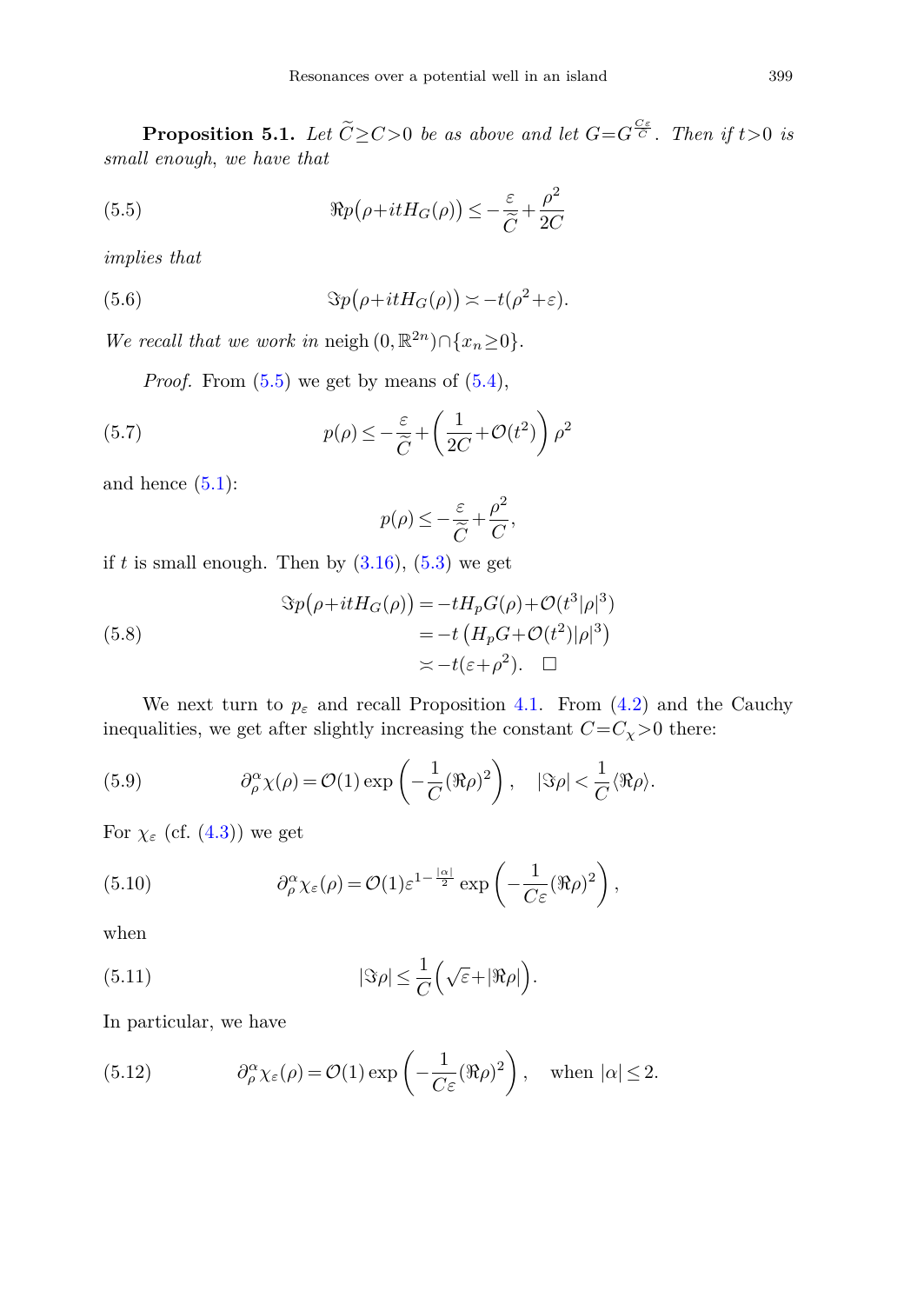<span id="page-15-0"></span>Since  $H_G = \mathcal{O}(\rho)$ ,  $\Lambda_{tG}$  is included in the region [\(5.11\)](#page-14-1) when  $0 \le t \le 1$  and by Taylor expansion we get

(5.13) 
$$
-\Im p_{\varepsilon} \left( \rho + itH_G(\rho) \right) = tH_{p_{\varepsilon}} G + \mathcal{O} \left( 1 + \varepsilon^{-\frac{1}{2}} e^{-\frac{\rho^2}{C_{\varepsilon}}} \right) t^3 |\rho|^3
$$

$$
= tH_{p_{\varepsilon}} G + \mathcal{O}(1)t^3 |\rho|^2.
$$

Similarly,

(5.14) 
$$
\Re p_{\varepsilon}\left(\rho + itH_G(\rho)\right) = p_{\varepsilon}(\rho) + \mathcal{O}(1)t^2 \rho^2.
$$

This is analogous to  $(5.3)$ ,  $(5.4)$  and we get

<span id="page-15-2"></span>**Proposition 5.2.** Let  $b, c, C, \widetilde{C} > 0$  be as in Proposition [4.1,](#page-13-5) choose *G* as in [\(4.18\)](#page-13-1). Then for  $0 \le t \ll 1$ , if

(5.15) 
$$
\Re p_{\varepsilon}\left(\rho + itH_G(\rho)\right) \leq b\varepsilon + \frac{c}{2}\rho^2,
$$

we have [\(4.10\)](#page-12-1):

 $p_{\varepsilon}(\rho) \leq b\varepsilon + c\rho^2$ ,

and we conclude as in Proposition [4.1](#page-13-5) that  $(4.13)$ ,  $(4.18)$  hold:

(5.16) 
$$
p(\rho) \leq -\frac{\varepsilon}{\tilde{C}} + \frac{\rho^2}{C},
$$

$$
(5.17) \t\t H_{p_{\varepsilon}}G \asymp \varepsilon + \rho^2.
$$

Hence by  $(5.13)$ ,

(5.18) 
$$
-\Im p_{\varepsilon}\left(\rho+itH_G(\rho)\right) \asymp t(\varepsilon+\rho^2),
$$

when  $0 < t \ll 1$ . Recall here that  $\rho \in \text{neigh}(0, \mathbb{R}^{2n})$  with  $x_n(\rho) \geq 0$ .

Define  $r(x)$ ,  $R(x)$  as in  $(A.8)$  below:

$$
r(x) = 1, \quad R(x) = \langle x \rangle,
$$

and put

$$
\tilde{r}(x,\xi) = (r(x)^2 + \xi^2)^{\frac{1}{2}}.
$$

Define the class  $\dot{S}(\mathbb{R}^{2n}; R\tilde{r})$  as in Definition [A.2](#page-42-1) (b) (see [\[11](#page-51-0), Chapter 1, Définition 1.4]).<sup>(5</sup>) From the appendix in [\[9](#page-51-12)] we see that if  $\Psi_0 \in C_0^{\infty}(\mathbb{R}^{2n};[0,1])$  is equal to one

<span id="page-15-1"></span><sup>(&</sup>lt;sup>5</sup>) For our special choice of  $r, R, S(\mathbb{R}^{2n}; R\tilde{r})=S(\mathbb{R}^{2n}; R\tilde{r})$ , but we prefer  $S(\mathbb{R}^{2n}; R\tilde{r})$  as in the general theory, allowing for more general scales near infinity.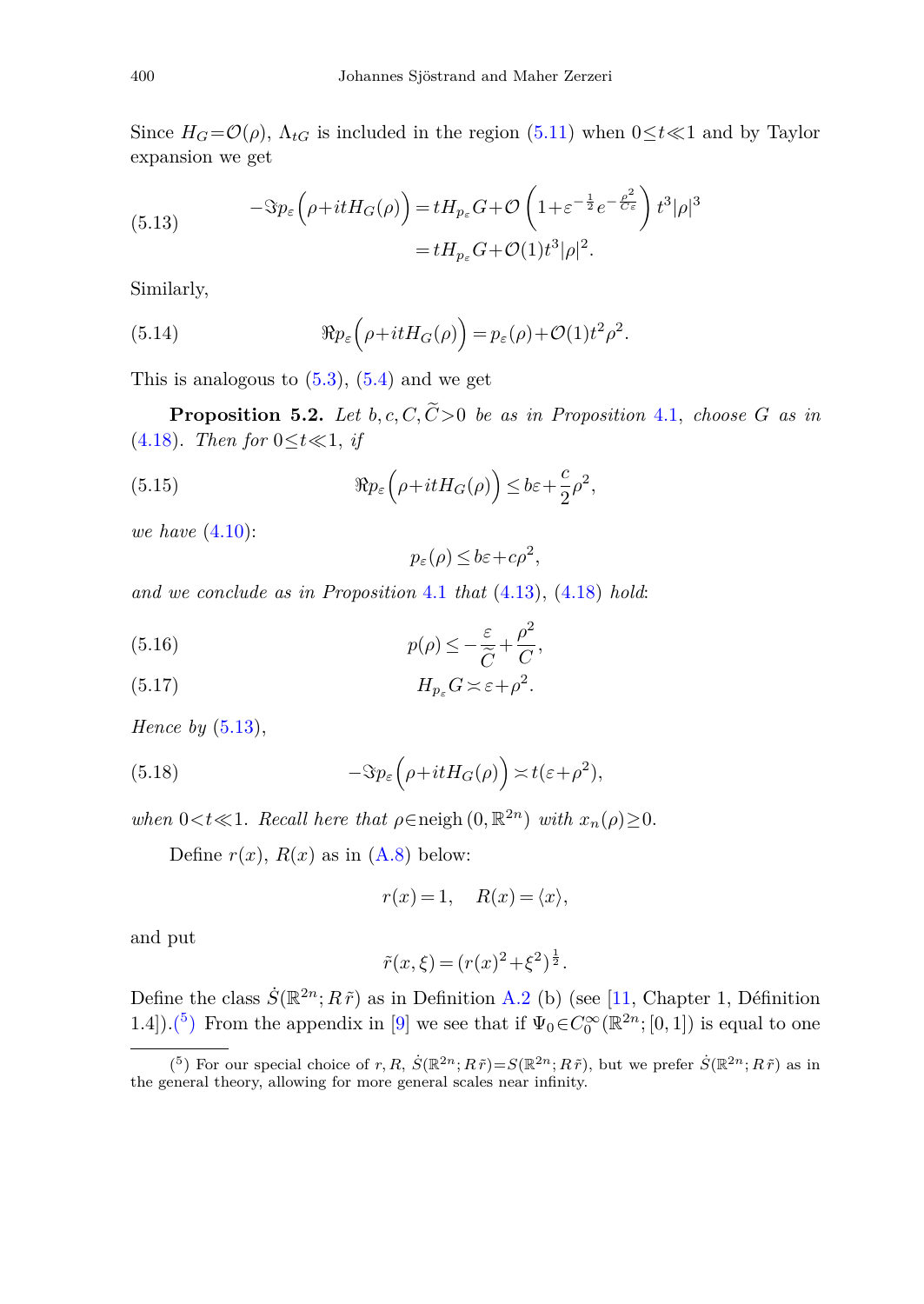near  $(0,0)$ , then there exists  $\widetilde{G} = \Psi_0 G + F$ , where *F* is independent of  $\varepsilon$ ,

(5.19) 
$$
F \in \dot{S}(\tilde{r}R), \quad F = 0 \quad \text{when } |\xi| \gg r(x),
$$

$$
(5.20) \t\t (0,0) \notin \text{supp } F,
$$

(5.21) 
$$
H_p\widetilde{G} > 0 \quad \text{on } p^{-1}(0) \cap (\overline{\mathscr{S}}_0 \times \mathbb{R}^n \setminus \{(0,0)\}),
$$

and uniformly  $\geq \frac{1}{\mathcal{O}(1)}$  outside any fixed neighborhood of  $(0,0)$  in  $(\mathcal{F}_0 \times \mathbb{R}^n) \setminus \{(0,0)\}.$ We can also arrange so that  $\pi_x(\text{supp } F)$  is contained in an arbitrarily small neighborhood of  $\overline{\mathscr{S}}_0$  ( $\pi_x$  is introduced in Footnote [3](#page-3-1) in Section [1\)](#page-0-3).

<span id="page-16-1"></span>By Taylor expansion we see that

• In a small fixed neighborhood of  $(0,0)$  we have  $\widetilde{G}=G$  and the Propositions [5.1,](#page-14-2) [5.2](#page-15-2) hold with *<sup>G</sup>* replaced by *<sup>G</sup>*.

• Away from any fixed neighborhood of  $(0,0)$  and for any fixed  $t \in ]0, t_0]$  with  $t_0$ *>*0 small enough, we have

(5.22) 
$$
\begin{cases} p(\rho)=0, \\ \pi_x(\rho)\in\mathscr{S}_0 \end{cases} \implies -\Im p((\rho+itH_{\widetilde{G}}(\rho))\asymp t,
$$

uniformly in  $\varepsilon$ . Also, since  $\Re p$  $\rho + itH_{\tilde{G}}(\rho)\bigg) = p(\rho) + \mathcal{O}(t^2)$ , we conclude that away from any small fixed neighborhood of (0*,* 0), we have

(5.23) 
$$
\frac{t}{C}\tilde{r}^2 \leq \left|p(\rho + itH_{\tilde{G}}(\rho))\right| \leq C\tilde{r}^2.
$$

and  $p(\rho + itH_{\widetilde{G}}(\rho))\Big|_{\mathscr{B}_0\times\mathbb{R}^n}$ is an elliptic symbol of class  $S(\mathbb{R}^{2n}; \tilde{r}^2)$  away from any fixed neighborhood of (0*,* 0).

## <span id="page-16-4"></span><span id="page-16-2"></span>**6. Preparations for the study of** *P<sup>ε</sup>*

<span id="page-16-3"></span><span id="page-16-0"></span>Let

(6.1) 
$$
P = -h^2 \Delta + V(x),
$$

so that *P* is the *h*-Weyl quantization of the symbol  $p(x,\xi) = \xi^2 + V(x)$ . Recall the definition of the symbol  $\chi_{\varepsilon}(x,\xi)$  in [\(4.3\)](#page-11-6). By  $\chi_{\varepsilon}$  we will also denote a suitable *h*-quantization (very close to the Weyl-one). Let

$$
(6.2) \t\t P_{\varepsilon} = P + \chi_{\varepsilon}
$$

be the corresponding quantization of

(6.3) 
$$
p_{\varepsilon} = p + \chi_{\varepsilon} = \xi^2 + V(x) + \chi_{\varepsilon}(x, \xi).
$$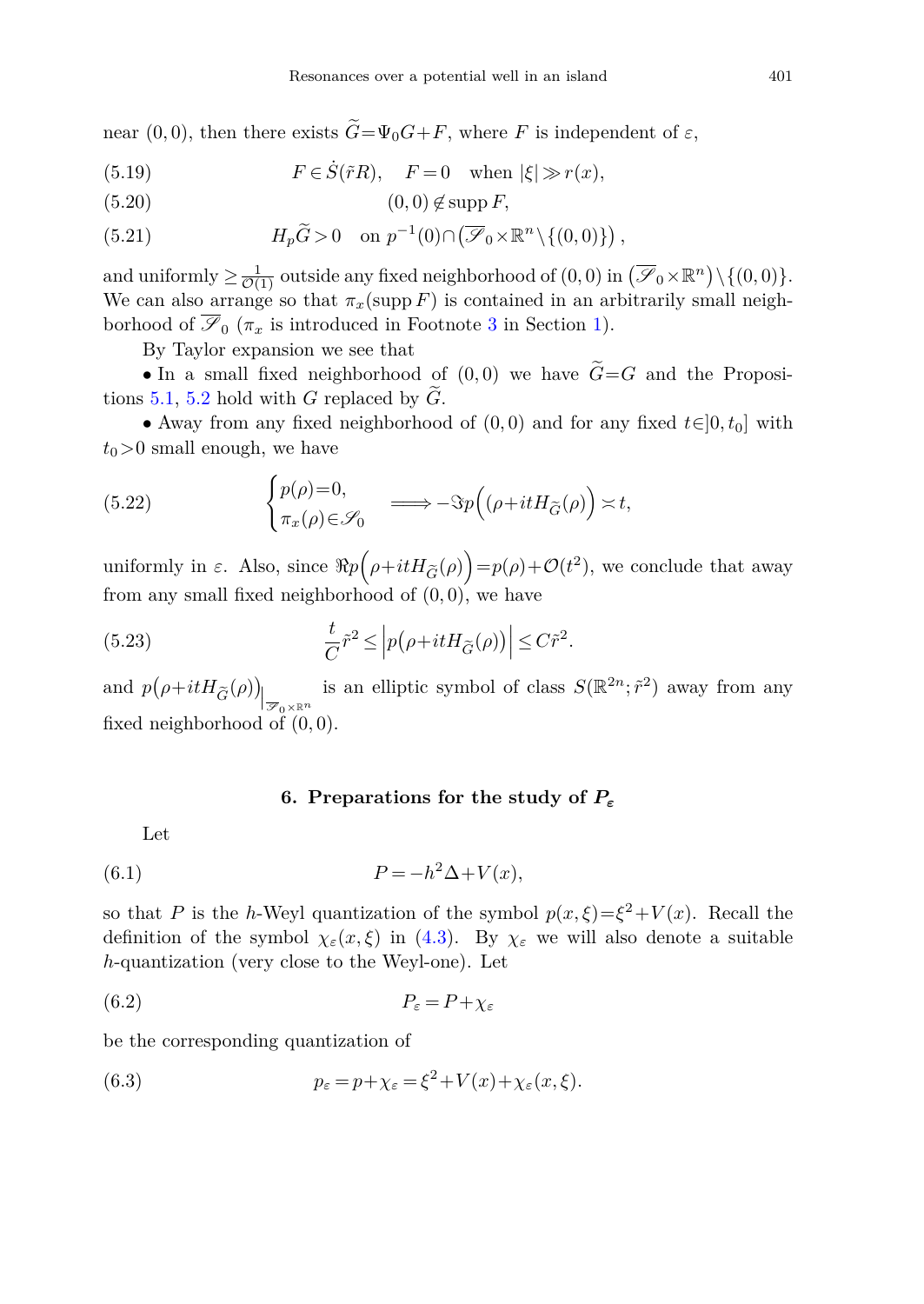<span id="page-17-0"></span>Assume for simplicity that

(6.4) 
$$
\partial_{\xi} \chi(x,0) = 0,
$$

a condition which is fulfilled in the main case that we have in mind:

(6.5) 
$$
\chi(x,\xi) = \exp\left(-\frac{1}{C}(x,\xi)^2\right).
$$

Recall that in Section [4,](#page-11-0) we have replaced  $\chi(\rho)$  by  $\chi(\alpha \rho)$  for some sufficiently small fixed  $\alpha > 0$ , in order to have Proposition [4.1](#page-13-5) available. With  $\alpha$  small enough, we get from  $(6.4)$  that

<span id="page-17-5"></span>(6.6) 
$$
\inf_{\xi \in \mathbb{R}^n} \left( \frac{\xi^2}{2} + \chi_{\varepsilon}(x,\xi) \right) = \chi_{\varepsilon}(x,0).
$$

This follows from the fact that

(6.7) 
$$
\partial_{\rho}^{2} \chi_{\varepsilon} = \mathcal{O}(\alpha^{2}), \quad \partial_{\rho} \chi_{\varepsilon} = \mathcal{O}(\sqrt{\varepsilon} \alpha), \quad \chi_{\varepsilon} = \mathcal{O}(\varepsilon).
$$

(We could here replace  $\frac{\xi^2}{2}$  by  $\theta \xi^2$  for any  $0 < \theta < 1$  if  $\alpha = \alpha(\theta)$  is small enough.) As a natural potential associated to  $P_{\varepsilon}$ , we put

<span id="page-17-3"></span><span id="page-17-1"></span>

(6.8) 
$$
V_{\varepsilon}(x) = V(x) + \chi_{\varepsilon}(x,0) = \inf_{\xi \in \mathbb{R}^n} \left( \frac{\xi^2}{2} + V(x) + \chi_{\varepsilon}(x,\xi) \right).
$$

Using [\(6.7\)](#page-17-1), we see that  $V_{\varepsilon}$  is a small perturbation of *V* in  $C^2$  and has a critical point  $x_c(\varepsilon) = \mathcal{O}(\sqrt{\varepsilon})$  which is uniformly non-degenerate of signature  $(n-1, 1)$ . Also,

$$
(6.9) \t\t V_{\varepsilon}\big(x_c(\varepsilon)\big) \asymp \varepsilon.
$$

<span id="page-17-2"></span>Assume for simplicity that

$$
(6.10) \t\t \t\t \partial \chi(0) = 0.
$$

Then  $x_c(\varepsilon)=0$  and

(6.11) 
$$
V_{\varepsilon}\big(x_c(\varepsilon)\big) = \varepsilon \chi(0) =: E_{\varepsilon}.
$$

<span id="page-17-4"></span>In analogy with  $(1.8)$ , we have

(6.12) 
$$
V_{\varepsilon}^{-1}\left(]-\infty,E_{\varepsilon}\right[ \right) = \mathscr{U}_{\varepsilon} \sqcup \mathscr{S}_{\varepsilon},
$$

where  $\mathscr{U}_{\varepsilon}$ ,  $\mathscr{S}_{\varepsilon}$  are open, connected and mutually disjoint. Let  $\mathscr{U}_{\varepsilon}$  be the bounded component and  $\mathscr{S}_{\varepsilon}$  the unbounded one. Again,

(6.13) 
$$
\overline{\mathscr{U}}_{\varepsilon} \cap \overline{\mathscr{S}}_{\varepsilon} = \{0\}.
$$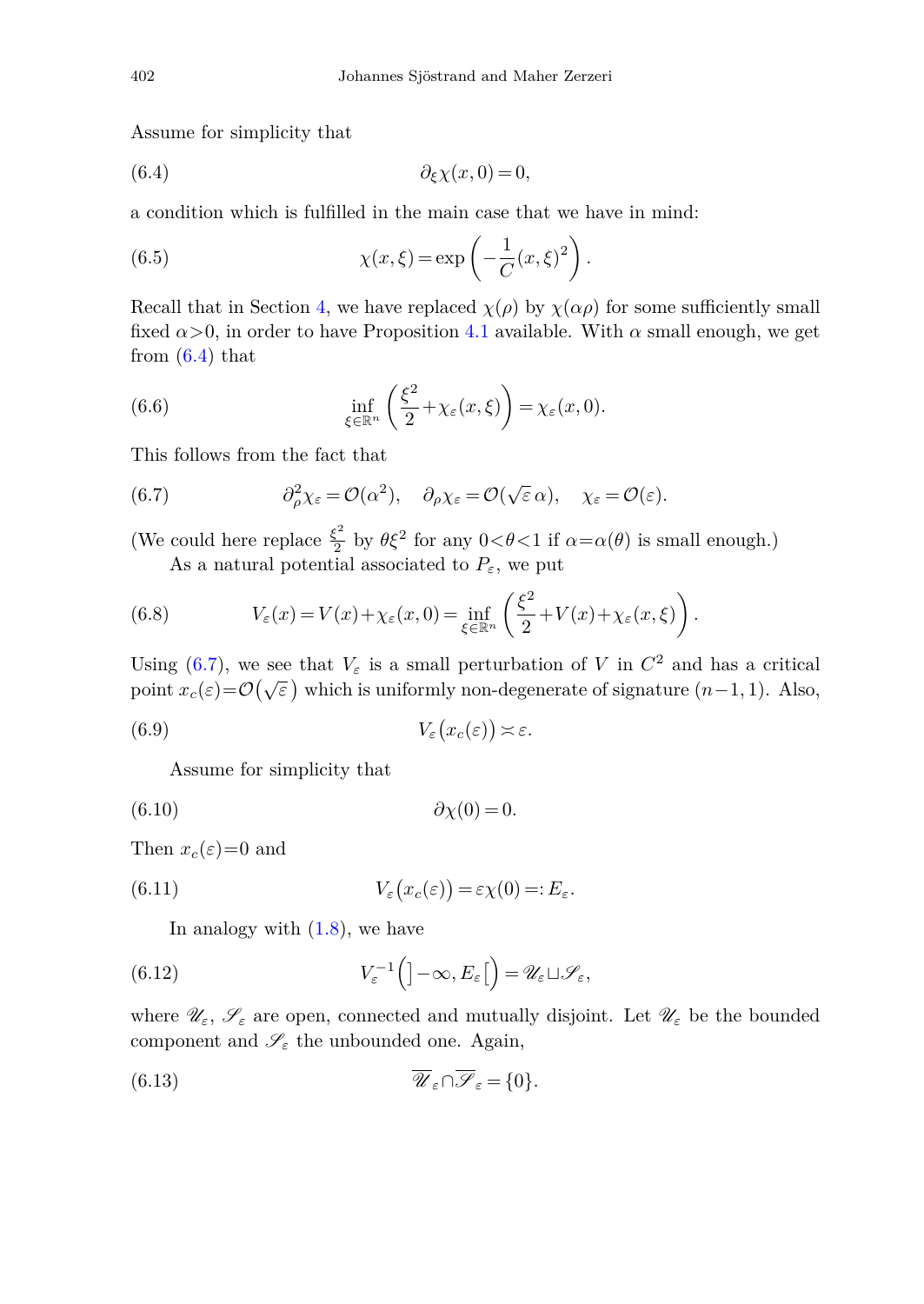In an  $\mathcal{O}(\sqrt{\varepsilon})$ -neighborhood of 0, we write  $x = \sqrt{\varepsilon} \tilde{x}$  and

(6.14) 
$$
V_{\varepsilon}(x) - E_{\varepsilon} = V(\sqrt{\varepsilon} \tilde{x}) + \varepsilon (\chi(\alpha \tilde{x}, 0) - \chi(0, 0))
$$

$$
= \varepsilon \left( \frac{V(\sqrt{\varepsilon} \tilde{x})}{\varepsilon} + \chi(\alpha \tilde{x}, 0) - \chi(0, 0) \right).
$$

<span id="page-18-0"></span>Thus, with  $V_0(\tilde{x}) = \langle \frac{1}{2} V''(0)\tilde{x}, \tilde{x} \rangle$ ,

(6.15) 
$$
V_{\varepsilon}(x) - E_{\varepsilon} = \varepsilon \left( V_0(\tilde{x}) + \mathcal{O}(\sqrt{\varepsilon} + \alpha^2) \tilde{x}^2 \right) \text{ in } C^{\infty}.
$$

Here, we may assume (cf.  $(3.1)$ ) that

(6.16) 
$$
V_0(\tilde{x}) = q(\tilde{x}') - \tilde{x}_n^2,
$$

where  $q(\tilde{x}')$  is a positive definite quadratic form and  $(6.15)$  gives

(6.17) 
$$
V_{\varepsilon}(x) - E_{\varepsilon} = \varepsilon \left( q(\tilde{x}') - \tilde{x}_n^2 + \mathcal{O}(\sqrt{\varepsilon} + \alpha^2) \tilde{x}^2 \right).
$$

<span id="page-18-2"></span><span id="page-18-1"></span>For  $-\mathcal{O}(\varepsilon) \leq E \leq E_{\varepsilon}$  we have

(6.18) 
$$
V_{\varepsilon}^{-1}(|-\infty,E|) = \mathscr{U}_{\varepsilon}(E) \cup \mathscr{S}_{\varepsilon}(E),
$$

where  $\mathscr{U}_{\varepsilon}(E) \subset \mathscr{U}_{\varepsilon} = \mathscr{U}_{\varepsilon}(E_{\varepsilon}), \ \mathscr{S}_{\varepsilon}(E) \subset \mathscr{S}_{\varepsilon} = \mathscr{S}_{\varepsilon}(E_{\varepsilon}).$ 

Orient the  $\tilde{x}_n$ -axis so that  $\tilde{x}_n < 0$  in  $\mathscr{U}_{\varepsilon}$  and  $\tilde{x}_n > 0$  in  $\mathscr{S}_{\varepsilon}$ . Write  $E = E_{\varepsilon} - \varepsilon F$ , 0≤*F* ≤ $\mathcal{O}(1)$ . Then on  $\partial \mathscr{U}_{\varepsilon}(E) \cup \partial \mathscr{S}_{\varepsilon}(E)$ , we have by [\(6.17\)](#page-18-1),

(6.19) 
$$
-F = -\left(1 + \mathcal{O}(\sqrt{\varepsilon} + \alpha^2)\right)\tilde{x}_n^2 + \left(1 + \mathcal{O}(\sqrt{\varepsilon} + \alpha^2)\right)q(\tilde{x}'),
$$

$$
\tilde{x}_n = \pm\left(1 + \mathcal{O}(\sqrt{\varepsilon} + \alpha^2)\right)\left(F + \left(1 + \mathcal{O}(\sqrt{\varepsilon} + \alpha^2)\right)q(\tilde{x}')\right)^{\frac{1}{2}}.
$$

Here the plus and minus sign give the local parametrizations of  $\partial \mathscr{S}_{\varepsilon}(E)$  and  $\partial \mathscr{U}_{\varepsilon}(E)$ respectively. In the original coordinates  $x = \sqrt{\varepsilon} \tilde{x}$ , this gives

(6.20) 
$$
x_n = \pm \left(1 + \mathcal{O}(\sqrt{\varepsilon} + \alpha^2)\right) \left(\varepsilon F + \left(1 + \mathcal{O}(\sqrt{\varepsilon} + \alpha^2)\right) q(x')\right)^{\frac{1}{2}}
$$

which is a detailed description of  $\partial \mathscr{U}_{\varepsilon}(E)$  and  $\partial \mathscr{S}_{\varepsilon}(E)$  in any  $\mathcal{O}(\sqrt{\varepsilon})$ -neighborhood of 0. The two sets come closest to each other when  $|x'| \ll \sqrt{\varepsilon}$  and the distance is

(6.21) 
$$
2\left(1+\mathcal{O}(\sqrt{\varepsilon}+\alpha^2)\right)(\varepsilon F)^{\frac{1}{2}}.
$$

Moreover, for  $E=E_{\varepsilon}-\varepsilon F$ ,

(6.22) 
$$
\inf_{x \in \text{neigh}(0) \cap \mathscr{S}_{\varepsilon}(E)} - \sup_{x \in \text{neigh}(0) \cap \mathscr{U}_{\varepsilon}(E)} x_n = 2 \left( 1 + \mathcal{O}(\sqrt{\varepsilon} + \alpha^2) \right) (\varepsilon F)^{\frac{1}{2}}.
$$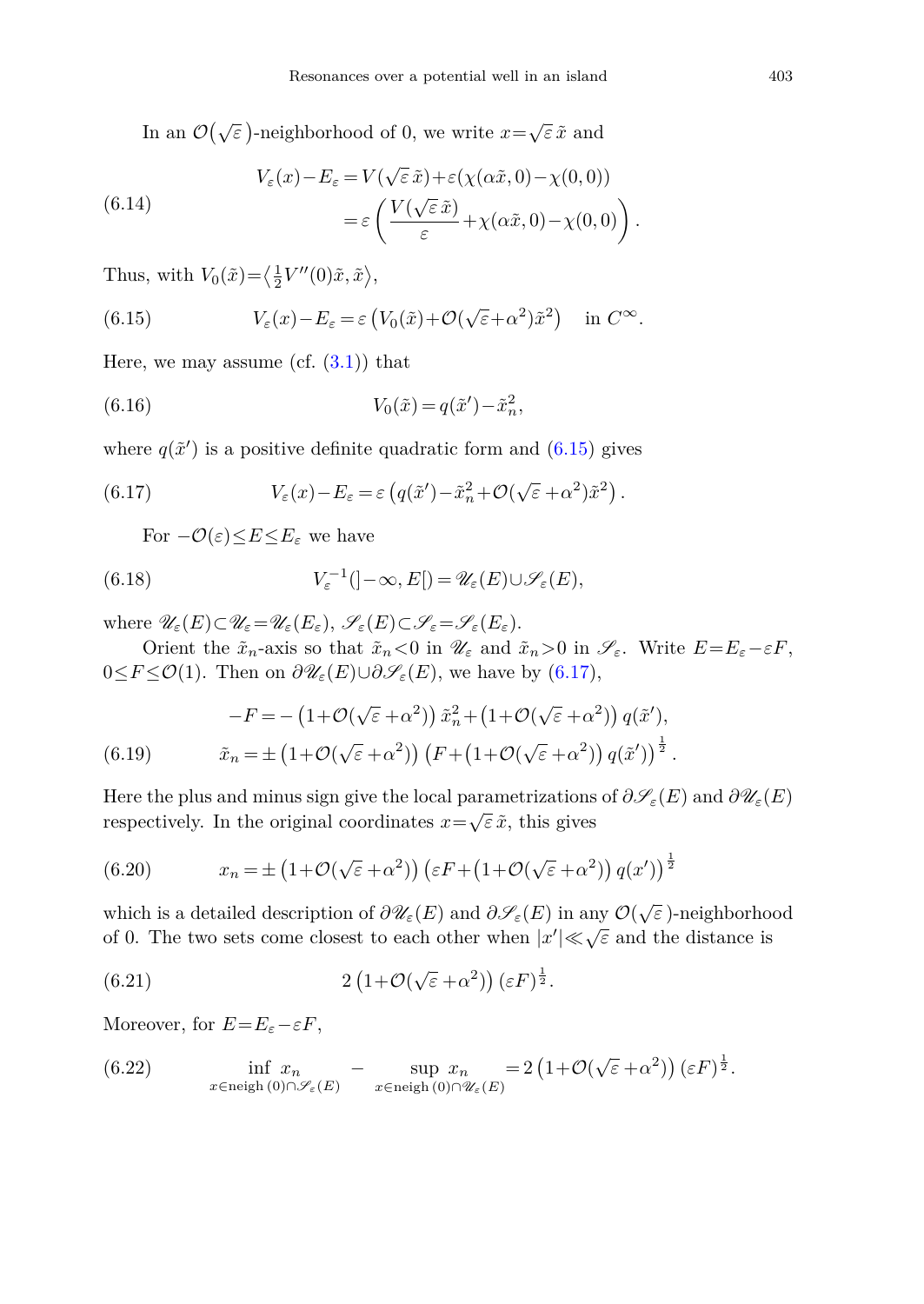<span id="page-19-0"></span>In the following, we assume that

(6.23) 
$$
E = E_{\varepsilon} - \varepsilon F, \quad \frac{1}{\mathcal{O}(1)} \leq F \leq \mathcal{O}(1),
$$

and we shall define two reference operators  $P_{\varepsilon}^{\text{int}}, P_{\varepsilon}^{\text{ext}}$  by "filling the sea" and "filling the well" respectively up to a suitable level. Introduce the metric

$$
(6.24)\quad \frac{dx^2}{\varepsilon + x^2}
$$

and let  $d_{\varepsilon}$  be the corresponding distance. When  $(6.23)$  holds, we see that

(6.25) 
$$
d_{\varepsilon}(\mathscr{U}_{\varepsilon}(E),\mathscr{S}_{\varepsilon}(E))\asymp 1.
$$

If  $E < E' = E_{\varepsilon} - \varepsilon F'$ ,  $\frac{1}{\mathcal{O}(1)} \leq F' \leq \mathcal{O}(1)$ , we have

(6.26) 
$$
\mathscr{U}_{\varepsilon}(E') \subset B_{d_{\varepsilon}}(\mathscr{U}_{\varepsilon}(E), \mathbf{r}), \quad \mathbf{r} = \mathbf{r}(E, E', \varepsilon) > 0,
$$

where  $\mathbf{r} \longrightarrow 0^+$  when  $\frac{E'-E}{\varepsilon} \longrightarrow 0$ . We have the same inclusions after replacing  $\mathscr{U}_{\varepsilon}$ with  $\mathscr{S}_{\varepsilon}$ .

To  $d_{\varepsilon}$  we can associate the symbol classes  $S_{\varepsilon}(\mathbb{R}^{2n};m)$  given by Definition [A.5.](#page-46-0) Precisely, the function  $a=a(x)$  independent of  $\xi$  belongs to  $S_{\varepsilon}(\mathbb{R}^{2n};m)$  if

(6.27) 
$$
\partial^{\alpha} a(x) = \mathcal{O}(1) m(x) R_{\varepsilon}(x)^{-|\alpha|}, \quad \forall \alpha \in \mathbb{N}^{n}.
$$

<span id="page-19-1"></span>Here  $R_{\varepsilon}$  is given by [\(A.19\)](#page-46-2) and  $0 < m \in C^{\infty}(\mathbb{R}^n)$  is an order function independent of *ξ* (see Definition [A.4](#page-46-3) (b)).

**Lemma 6.1.** For every  $E' = E_{\varepsilon} - \varepsilon F'$  with  $F - F' \approx 1$  small, we can find **r** > 0, tending to 0 when  $F-F' \longrightarrow 0$ , and  $0 \leq W \in C^{\infty}(\mathbb{R}^n)$  such that

(6.28) 
$$
W \in S_{\varepsilon}(\mathbb{R}^n; r_{\varepsilon}^2),
$$

(6.29) 
$$
\operatorname{supp} W \subset B_{d_{\varepsilon}}(\mathscr{S}_{\varepsilon}(E), \mathbf{r}),
$$

(6.30) 
$$
V_{\varepsilon} + W \geq E' + \frac{r_{\varepsilon}^2}{C} \quad in \ \mathbb{R}^n \setminus B_{d_{\varepsilon}}(\mathscr{U}_{\varepsilon}(E), \mathbf{r}).
$$

Here the scale function  $r_{\varepsilon}$  is given by  $(A.19)$ .

*Proof.* This can be done in quite a standard way, using partitions of unity, adapted to the metric. See e.g. [\[11](#page-51-0), Remarque 1.3, p. 9].  $\Box$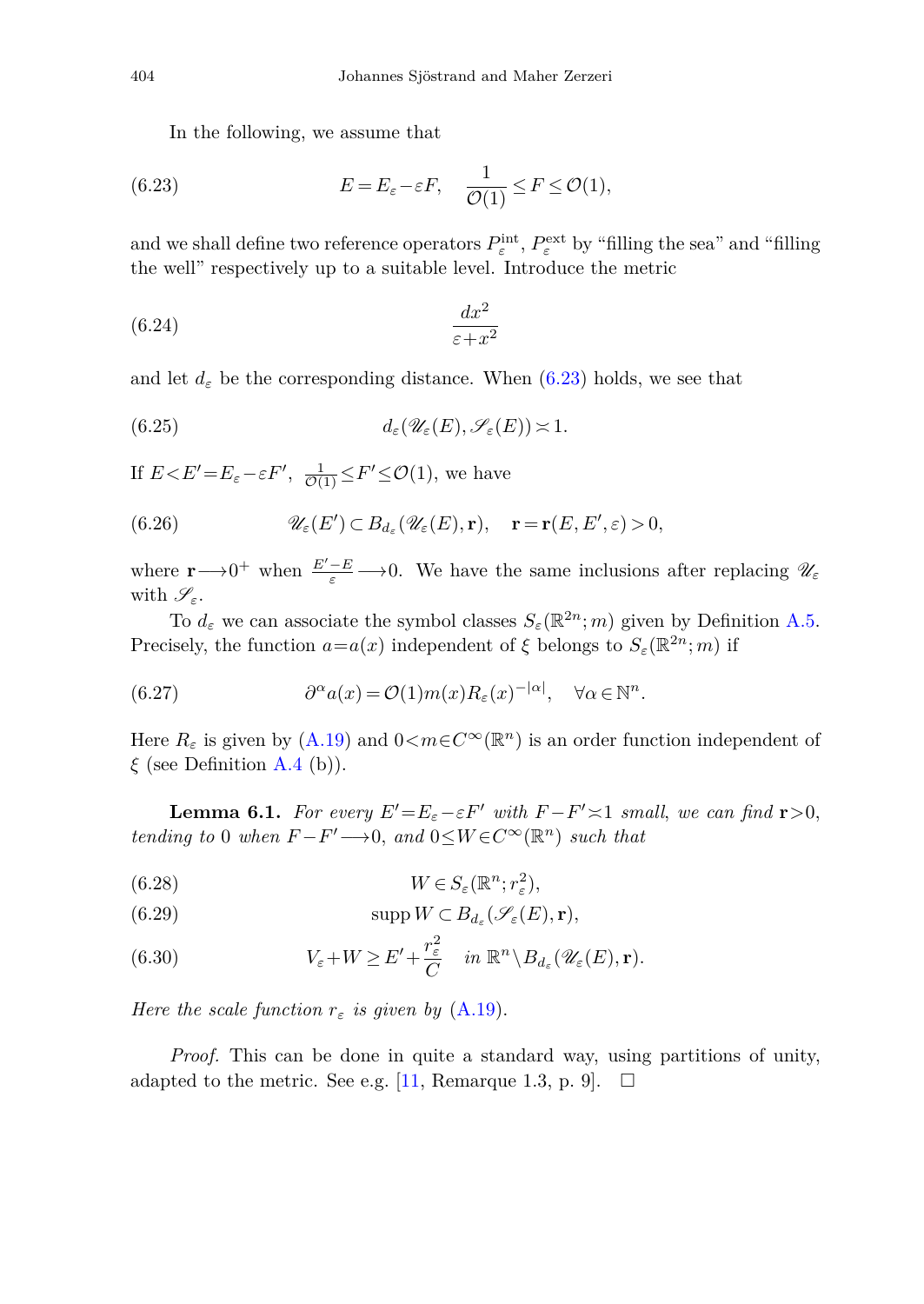<span id="page-20-2"></span>Put

(6.31) 
$$
P_{\varepsilon}^{\text{int}} = P_{\varepsilon} + W, \quad V_{\varepsilon}^{\text{int}} = V_{\varepsilon} + W.
$$

We next turn to the definition of  $P_{\varepsilon}^{\text{ext}}$  by means of "filling the well". For technical reasons, we want the perturbation to be of trace class.

<span id="page-20-4"></span><span id="page-20-0"></span>The inequality  $e^{-t}+t\geq 1$  for  $t\geq 0$  implies that

(6.32) 
$$
\beta e^{-\frac{\xi^2}{2\beta}} + \frac{\xi^2}{2} \ge \beta
$$

for every  $\beta > 0$ .

**Lemma 6.2.** For every  $E' = E_{\varepsilon} - \varepsilon F'$  with  $F - F' \approx 1$  small, we can find **r** > 0, tending to 0 when  $F-F' \longrightarrow 0$ , and  $0 \leq \beta \in C_0^{\infty}(\mathbb{R}^n)$  such that

(6.33) 
$$
\beta \in S_{\varepsilon}(\mathbb{R}^{2n}; r_{\varepsilon}^2),
$$

 $\text{supp }\beta \subset B_{d_{\epsilon}}(\mathscr{U}_{\epsilon}(E), \mathbf{r}),$ 

<span id="page-20-1"></span>(6.35)  $V_{\varepsilon} + \beta \geq E'$  in  $\mathbb{R}^n \setminus B_{d_{\varepsilon}}(\mathscr{S}_{\varepsilon}(E), \mathbf{r}).$ 

*Proof.* This can be done in quite a standard way, using partitions of unity, adapted to the metric. See e.g. [\[11,](#page-51-0) Remarque 1.3, p. 9].  $\Box$ 

<span id="page-20-5"></span>From  $(6.32)$ ,  $(6.35)$  we see that

(6.36) 
$$
p_{\varepsilon}(x,\xi) + \beta(x)e^{-\frac{\xi^2}{2\beta(x)}} \ge \frac{\xi^2}{2} + V_{\varepsilon}(x) + \beta(x) \ge E'
$$

in  $\mathbb{R}^n \setminus B_{d_{\varepsilon}}(\mathscr{S}_{\varepsilon}(E), \mathbf{r}).$ 

<span id="page-20-6"></span>We can arrange so that

(6.37) 
$$
\beta \ge \frac{r_{\varepsilon}^2}{\mathcal{O}(1)} \quad \text{in } B_{d_{\varepsilon}}\left(\mathcal{U}_{\varepsilon}(E), \frac{3\mathbf{r}}{4}\right)
$$

<span id="page-20-3"></span>and

(6.38) 
$$
V_{\varepsilon} \geq E' \quad \text{in } B_{d_{\varepsilon}}(\mathscr{U}_{\varepsilon}(E), \mathbf{r}) \setminus B_{d_{\varepsilon}}\Big(\mathscr{U}_{\varepsilon}(E), \frac{\mathbf{r}}{2}\Big).
$$

Let  $\chi_{\mathscr{U}_{\varepsilon}} \in C_0^{\infty}$   $(B_{d_{\varepsilon}}(\mathscr{U}_{\varepsilon}(E), \frac{3\mathbf{r}}{4}); [0,1])$  be of class  $S_{\varepsilon}(\mathbb{R}^n; 1)$  and equal to one on  $B_{d_{\varepsilon}}\left(\mathscr{U}_{\varepsilon}(E),\frac{\mathbf{r}}{2}\right)$ .

**Proposition 6.3.** We have

$$
\beta \exp\left(-\frac{\xi^2}{2\beta}\right) \in S_{\varepsilon}\left(B_{d_{\varepsilon}}\left(\mathscr{U}_{\varepsilon}(E),\frac{3\mathbf{r}}{4}\right) \times \mathbb{R}^n; r_{\varepsilon}^2\right).
$$

Here  $S_{\varepsilon}(\bullet; m)$  is given in Definition A[.5](#page-46-0) (c).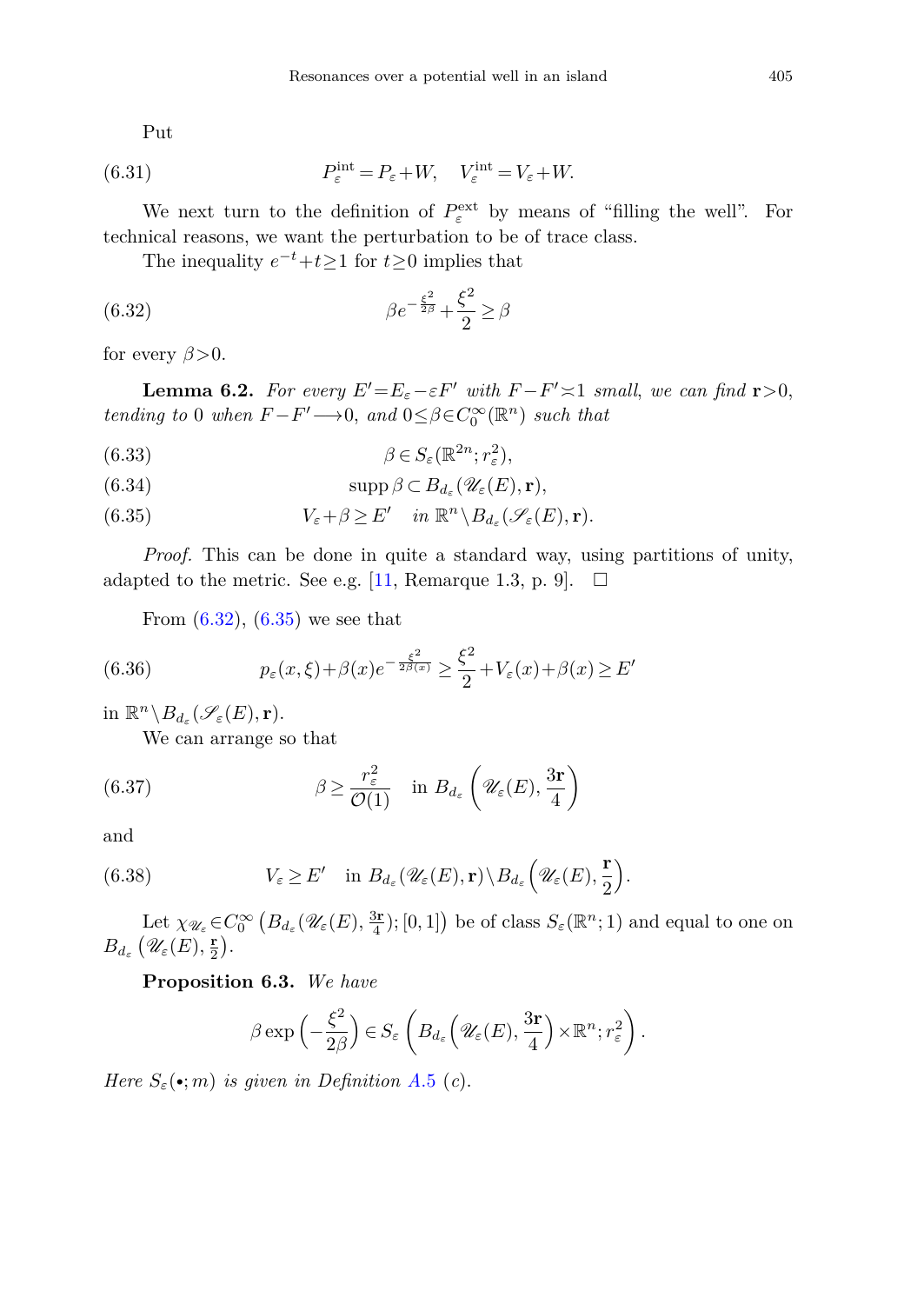<span id="page-21-0"></span>*Proof.* We write

(6.39) 
$$
\exp\left(-\frac{\xi^2}{2\beta(x)}\right) = \exp\left(-\frac{\tilde{r}_{\varepsilon}^2}{2\beta}\right) \exp\left(\frac{r_{\varepsilon}^2}{2\beta}\right).
$$

Here  $\frac{r_{\varepsilon}^2}{2\beta} \approx 1$  so  $\exp\left(\frac{r_{\varepsilon}^2}{2\beta}\right) \in S_{\varepsilon}(1)$ . This factor does not depend on  $\xi$ . As for the first factor in  $(6.39)$ , we notice that

(6.40) 
$$
0 < \frac{\tilde{r}_{\varepsilon}^2}{2\beta} \in S_{\varepsilon} \left( \left( \frac{\tilde{r}_{\varepsilon}}{r_{\varepsilon}} \right)^2 \right)
$$

is elliptic. For  $\alpha, \gamma \in \mathbb{N}^n$ ,  $\partial_x^{\alpha} \partial_{\xi}^{\gamma} \left( \exp \left( - \frac{\tilde{r}_{\varepsilon}^2}{2\beta} \right) \right)$  is a finite linear combination of terms

(6.41) 
$$
\left(\partial_x^{\alpha_1} \partial_{\xi}^{\gamma_1} \left(\frac{\tilde{r}_{\varepsilon}^2}{2\beta}\right) \dots \partial_x^{\alpha_k} \partial_{\xi}^{\gamma_k} \left(\frac{\tilde{r}_{\varepsilon}^2}{2\beta}\right)\right) \exp\left(-\frac{\tilde{r}_{\varepsilon}^2}{2\beta}\right)
$$

with  $\alpha_1 + \ldots + \alpha_k = \alpha$ ,  $\gamma_1 + \ldots + \gamma_k = \gamma$ ,  $(\alpha_k, \gamma_k) \neq (0, 0)$ . This term is

<span id="page-21-1"></span>
$$
= \mathcal{O}(1) \left(\frac{\tilde{r}_{\varepsilon}^2}{\beta}\right)^k \exp\left(-\frac{\tilde{r}_{\varepsilon}^2}{2\beta}\right) \tilde{r}_{\varepsilon}^{-|\gamma|} R_{\varepsilon}^{-|\alpha|} = \mathcal{O}(1) \tilde{r}_{\varepsilon}^{-|\gamma|} R_{\varepsilon}^{-|\alpha|},
$$

so  $\exp\left(-\frac{\tilde{r}_{\varepsilon}^2}{2\beta}\right) \in S_{\varepsilon}(1)$  and the proposition follows.  $\Box$ 

Using that  $\exp\left(-\frac{\tilde{r}_e^2}{2\beta}\right) = \mathcal{O}\left(\left(\frac{\tilde{r}_e}{R_e}\right)^{-N}\right)$  for every  $N \geq 0$ , we can strengthen the conclusion in the proposition to

(6.42) 
$$
\beta \exp\left(-\frac{\xi^2}{2\beta}\right) \in S_{\varepsilon}\left(B_{d_{\varepsilon}}\left(\mathscr{U}_{\varepsilon}(E),\frac{3\mathbf{r}}{4}\right) \times \mathbb{R}^n; r_{\varepsilon}^2 \left(\frac{r_{\varepsilon}}{\tilde{r}_{\varepsilon}}\right)^N\right),
$$

for every  $N \geq 0$ . Using also the properties of  $\chi_{\mathscr{U}_{\varepsilon}}$ , we get

(6.43) 
$$
\chi^2_{\mathscr{U}_{\varepsilon}} \beta \exp\left(-\frac{\xi^2}{2\beta}\right) \in S_{\varepsilon}\left(\mathbb{R}^{2n};\, r_{\varepsilon}^2 \left(\frac{r_{\varepsilon}}{\tilde{r}_{\varepsilon}}\right)^N\right), \quad \forall N \ge 0.
$$

Here  $R_{\varepsilon} \times r_{\varepsilon}$  over supp  $\chi_{\mathscr{U}_{\varepsilon}}$ . We define

(6.44) 
$$
p_{\varepsilon}^{\text{ext}}(x,\xi) = p_{\varepsilon}(x,\xi) + \chi_{\mathscr{U}_{\varepsilon}}(x)^2 \beta(x) \exp\left(-\frac{\xi^2}{2\beta(x)}\right).
$$

<span id="page-21-2"></span>By direct checking,

(6.45) 
$$
p_{\varepsilon} \in S_{\varepsilon}(\Lambda_G; \tilde{r}_{\varepsilon}^2),
$$

and by using also [\(6.43\)](#page-21-1),

(6.46) 
$$
p_{\varepsilon}^{\text{ext}} \in S_{\varepsilon}(\Lambda_G; \tilde{r}_{\varepsilon}^2).
$$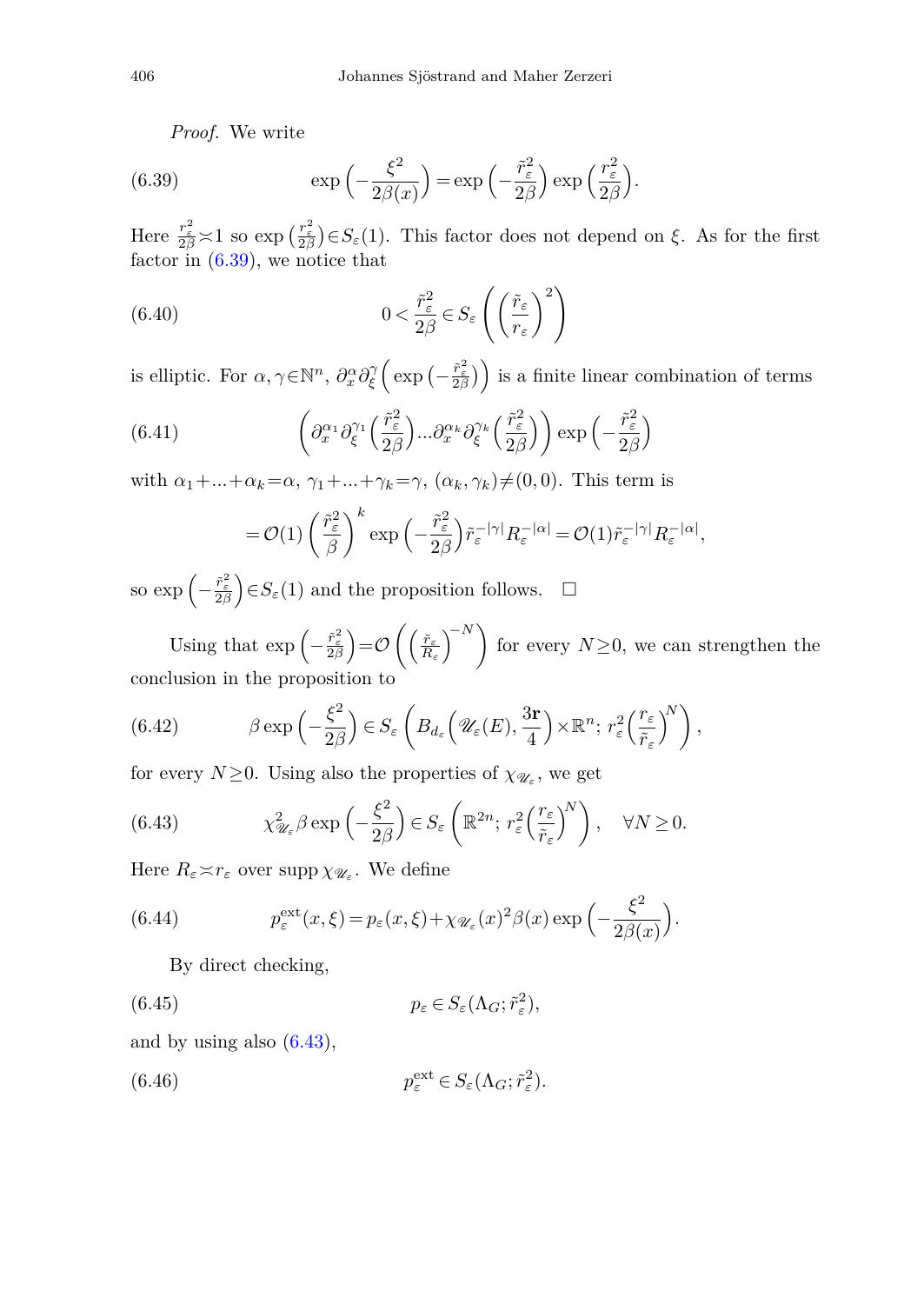## **7.** Study of  $P_{\varepsilon}^{\text{int}}$

<span id="page-22-0"></span>Recall the definition of  $P_{\varepsilon}^{\text{int}}$  in [\(6.31\)](#page-20-2) and Lemma [6.1,](#page-19-1) where *E* is chosen as in  $(6.23)$ . We make the assumption  $(A.24)$ :

$$
\varepsilon \ge h^{\frac{1}{2} - \alpha_0} \quad \text{for some fixed } \alpha_0 > 0.
$$

With  $E' \leq E$ ,  $\frac{\varepsilon}{\mathcal{O}(1)} \leq E - E' \ll \varepsilon$  as in Lemma [6.1,](#page-19-1) we know that the self-adjoint operator  $P_{\varepsilon}^{\text{int}}$  has purely discrete spectrum in  $]-\infty, E'[$ .

Recall here that 0 is a non-degenerate saddle point for  $V_{\varepsilon}$ , with critical value  $E_{\varepsilon} = \varepsilon \chi(0,0)$  (cf. [\(6.11\)](#page-17-2)). From [\(6.8\)](#page-17-3) we see that (0,0) is a non-degenerate saddle point of  $p_{\varepsilon}(x,\xi)=p(x,\xi)+\chi_{\varepsilon}(x,\xi)$  with the same critical value  $E_{\varepsilon}$ . The discussion of wells and seas in Section [6](#page-16-0) can be lifted in a straight forward way from R*<sup>n</sup>* to *T*<sup>\*</sup> $\mathbb{R}^n$ . For  $-\mathcal{O}(\varepsilon) \leq \widetilde{E} \leq E_{\varepsilon}$  we have (cf. [\(6.18\)](#page-18-2) that

(7.1) 
$$
p_{\varepsilon}^{-1}(]-\infty,\widetilde{E}[)=\widehat{\mathscr{U}}_{\varepsilon}(\widetilde{E})\cup\widehat{\mathscr{S}}_{\varepsilon}(\widetilde{E}),
$$

where  $\mathscr{U}_{\varepsilon}(E)$ ,  $\mathscr{S}_{\varepsilon}(E)$  are open,  $\mathscr{U}_{\varepsilon}(E)$  is bounded and (cf. [\(6.18\)](#page-18-2))

(7.2) 
$$
\pi_x\left(\widehat{\mathscr{U}}_{\varepsilon}(\widetilde{E})\right) = \mathscr{U}_{\varepsilon}(\widetilde{E}), \quad \pi_x\left(\widehat{\mathscr{S}}_{\varepsilon}(\widetilde{E})\right) = \mathscr{S}_{\varepsilon}(\widetilde{E}).
$$

Here  $\pi_x: T^* \mathbb{R}^n \longrightarrow \mathbb{R}^n$  is the standard base space projection. We write

$$
\widehat{\mathscr{U}}_{\varepsilon} = \widehat{\mathscr{U}}_{\varepsilon}(E_{\varepsilon}), \quad \widehat{\mathscr{S}}_{\varepsilon} = \widehat{\mathscr{S}}_{\varepsilon}(E_{\varepsilon}).
$$

When *E'* comes close to *E*, we know by Lemma [6.1](#page-19-1) that supp *W* is close to  $\mathscr{S}_{\varepsilon}(E)$ and in particular disjoint from  $\pi_x \mathscr{U}_\varepsilon = \mathscr{U}_\varepsilon$ . (Cf. [\(6.12\)](#page-17-4).)

The eigenvalues of  $P_{\varepsilon}^{\text{int}}$  distribute according to the semi-classical Weyl law:

<span id="page-22-1"></span>**Proposition 7.1.** For every fixed  $0 < \varepsilon \ll 1$  and  $-\mathcal{O}(\varepsilon) \leq a < b \leq E$ , we have

(7.3) 
$$
\#\left(\sigma(P_{\varepsilon}^{\text{int}})\cap[a,b]\right)=\frac{1}{(2\pi h)^n}\left(\text{vol}\left(p_{\varepsilon}^{-1}([a,b])\cap\widehat{\mathscr{U}}_{\varepsilon}\right)+\varepsilon o(1)\right),
$$

when  $h\rightarrow 0$ , uniformly in  $a, b$ .

In the remainder of the main text we now abondon  $(A.24)$  and adopt the assumption of Theorem [1.1,](#page-4-0) namely that  $0 < \delta \ll 1$ ,  $0 < \varepsilon \leq \varepsilon(\delta)$  and  $0 < h \leq h(\delta, \varepsilon)$ .

Since  $\varepsilon$  is fixed, this is the standard result. Having no uniformity in  $\varepsilon$  we are free to write the remainder as  $\varepsilon o(1)$  instead of  $o(1)$ .

We write

(7.4) 
$$
\text{vol}\left(p_{\varepsilon}^{-1}([a,b])\right) = \omega_{\varepsilon}(b) - \omega_{\varepsilon}(a),
$$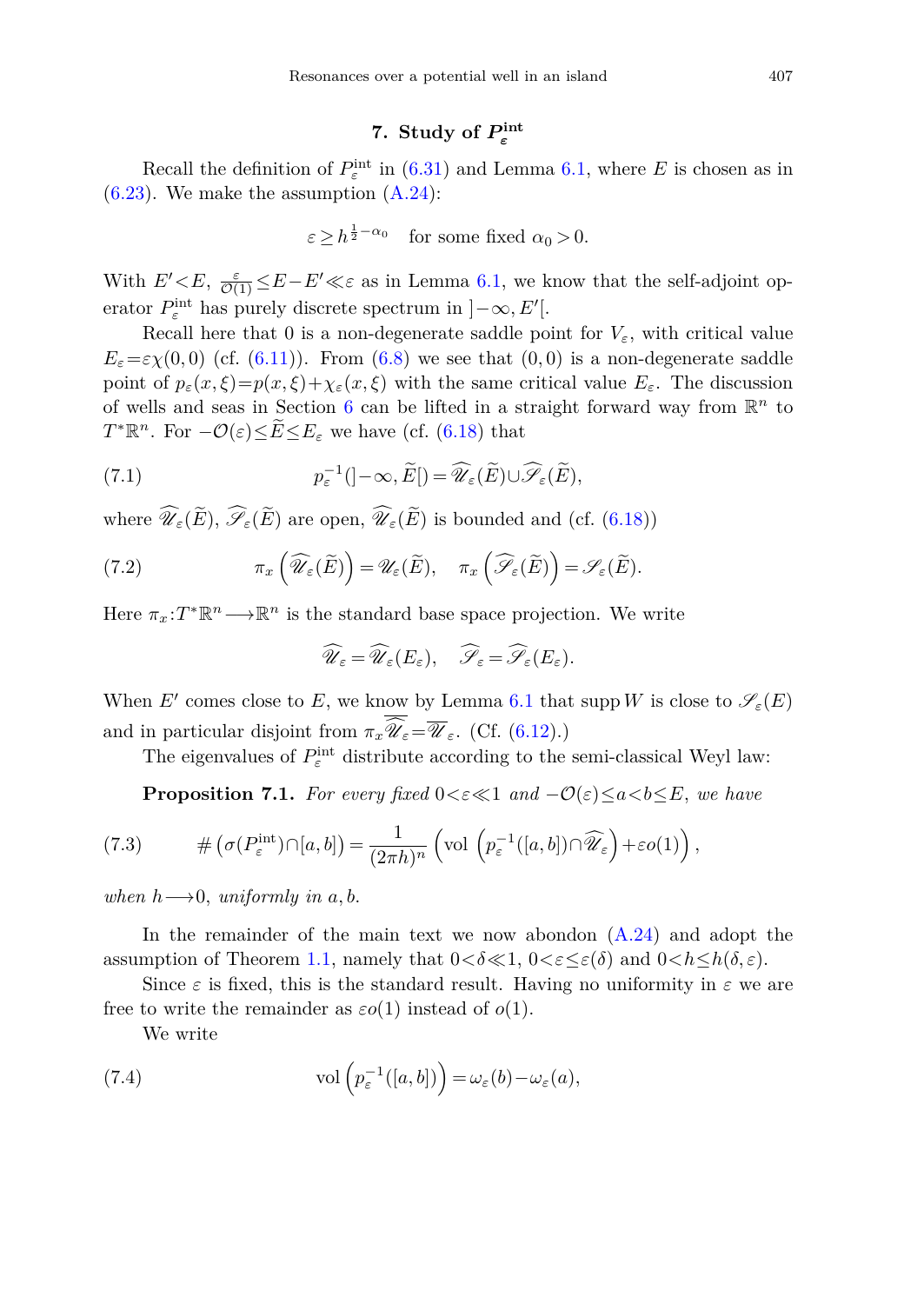<span id="page-23-4"></span>where

(7.5) 
$$
\omega_{\varepsilon}(a) = \text{vol}\left(p_{\varepsilon}^{-1}(\left]-\infty, a\right]\right)_{\left|\widehat{\mathscr{U}}_{\varepsilon}\right)}.
$$

In Appendix [B,](#page-50-0) we show that

(7.6) 
$$
\omega(a) - \mathcal{O}(\varepsilon^2) \leq \omega_{\varepsilon}(a) \leq \omega(a).
$$

Here  $\omega(E)$  is the  $C^1$  function already defined by [\(1.16\)](#page-3-2) or [\(1.17\)](#page-3-6) when  $E \le 0$ , extended to  $0 < E \ll 1$  by replacing  $\mathcal{U}_0$  there by the set  $\widetilde{\mathcal{U}_0}$ , defined in Appendix [B.](#page-50-0)

<span id="page-23-1"></span>We end the section with some remarks about the resolvent  $(P_{\varepsilon}^{\text{int}} - z)^{-1}$  when

(7.7) 
$$
-\mathcal{O}(\varepsilon) < \Re z \leq E, \quad \Im z = \mathcal{O}(\varepsilon),
$$

and  $z \notin \sigma(P_{\varepsilon}^{\text{int}})$ . Recalling [\(6.38\)](#page-20-3) with **r** and  $\frac{E'-E}{\varepsilon}$  small, we choose the cutoff function  $\tilde{\chi}_{\mathscr{U}_{\varepsilon}} \in C_0^{\infty}(B_{d_{\varepsilon}}(\mathscr{U}_{\varepsilon}(E), \frac{3\mathbf{r}}{4}); [0,1])$  of class  $S_{\varepsilon}(\mathbb{R}^n; r_{\varepsilon}^2)$  in the sense of Definition A 5 (cf. (6.35) and the slightly different definition of  $\chi_{\infty}$  after (6.3 tion [A.5](#page-46-0) (cf. [\(6.35\)](#page-20-1) and the slightly different definition of  $\chi_{\mathscr{U}_{\varepsilon}}$  after [\(6.38\)](#page-20-3)) such that

<span id="page-23-0"></span>(7.8) 
$$
V_{\varepsilon}^{\text{int}} + \widetilde{\chi}_{\mathscr{U}_{\varepsilon}} - E' \ge \frac{r_{\varepsilon}^2}{\mathcal{O}(1)} \quad \text{on } \mathbb{R}^n.
$$

The scale  $r_{\varepsilon}$  is given by [\(A.19\)](#page-46-2). Notice that [\(7.8\)](#page-23-0) remains valid if we increase E' by  $\frac{\varepsilon}{\mathcal{O}(1)}$ . To shorten the notation we write

(7.9) 
$$
Q = P_{\varepsilon}^{\text{int}}, \quad \widetilde{Q} = P_{\varepsilon}^{\text{int}} + \widetilde{\chi}_{\mathscr{U}_{\varepsilon}}.
$$

More explicitly (cf.  $(6.31)$ ),

<span id="page-23-3"></span><span id="page-23-2"></span>
$$
\widetilde{Q} = -h^2 \Delta + (V + W + \widetilde{\chi}_{\mathscr{U}_{\varepsilon}})(x) + \varepsilon \chi(\varepsilon^{-\frac{1}{2}}(x, hD_x)),
$$

with symbol

(7.10) 
$$
\tilde{q}(x,\xi) = \xi^2 + \left(V + W + \tilde{\chi}_{\mathscr{U}_{\varepsilon}}\right)(x) + \varepsilon \chi\left(\frac{x}{\sqrt{\varepsilon}}, \frac{\xi}{\sqrt{\varepsilon}}\right),
$$

belonging to  $S_{\varepsilon}(\mathbb{R}^{2n}; \tilde{r}_{\varepsilon}^2)$ , see [\(A.19\)](#page-46-2), Definition [A.5.](#page-46-0)

As in Appendix [A](#page-41-0) we put

$$
x = \mu \tilde{x}, \quad \mu = \sqrt{\varepsilon}, \quad hD_x = \mu \tilde{h}D_{\tilde{x}}, \quad \tilde{h} = \frac{h}{\mu^2},
$$

and get

(7.11) 
$$
\frac{1}{\varepsilon}\widetilde{Q} = \left(-\widetilde{h}^2\Delta_{\tilde{x}} + \chi(\tilde{x}, \tilde{h}D_{\tilde{x}})\right) + \frac{1}{\varepsilon}(V + W + \widetilde{\chi}_{\mathscr{U}_{\varepsilon}})(\mu \tilde{x}).
$$

By the sharp Gårding inequality and  $(6.6)$  for  $\varepsilon=1$ , the first of the two terms in the right hand side is  $\geq \chi(\tilde{x}, 0) - \mathcal{O}(\tilde{h})$  in the operator sense, hence

$$
\frac{1}{\varepsilon}\widetilde{Q} \geq -\mathcal{O}(\widetilde{h}) + \frac{1}{\varepsilon}\inf_{x}\left(V_{\varepsilon}(x) + W(x) + \widetilde{\chi}_{\mathscr{U}_{\varepsilon}}(x)\right) \geq \frac{1}{\varepsilon}E' - \mathcal{O}(\widetilde{h}),
$$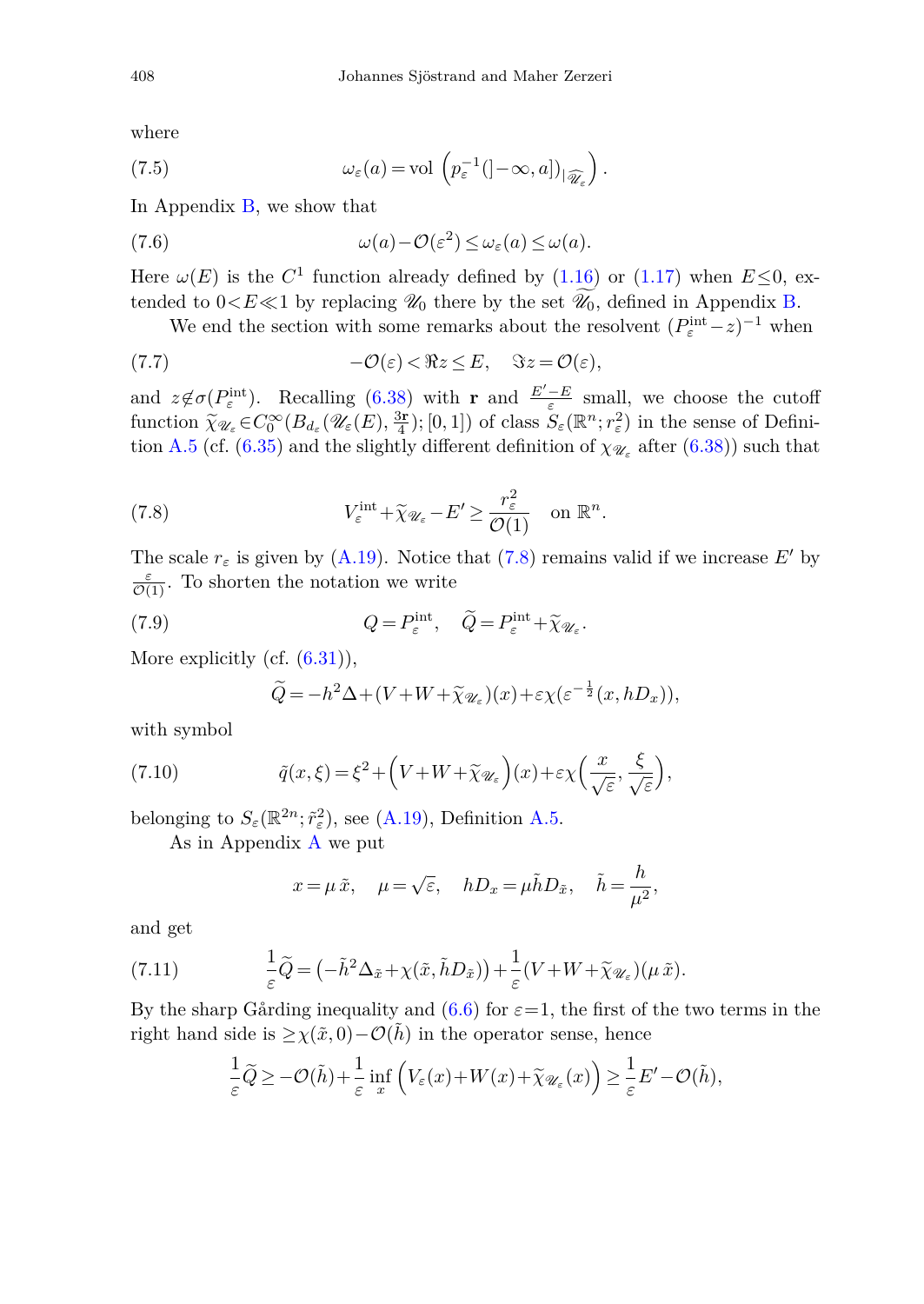where we used  $(7.8)$  in the last step. Thus,

$$
\widetilde{Q} \ge E' - \mathcal{O}(h).
$$

Now restrict the attention to a domain of the form  $(7.7)$ . From  $(7.10)$  we see that the symbol  $\tilde{q}(x,\xi)-z$  belongs to  $S_{\varepsilon}(\mathbb{R}^{2n};\tilde{r}_{\varepsilon}^{2})$  is elliptic in that space. See  $(A.19)$ and Definition [A.5.](#page-46-0) Consequently, with  $\widetilde{Q} = \widetilde{q}(\mu(\tilde{x}, \tilde{h}D_{\tilde{x}}))$ , the symbol of  $\varepsilon^{-1}(\widetilde{Q}-z)$ is equal to

$$
\tilde{\xi}^2 + \frac{1}{\varepsilon} (V + W + \tilde{\chi}_{\mathscr{U}_{\varepsilon}})(\mu \tilde{x}) + \chi(\tilde{x}, \tilde{\xi}) - \frac{z}{\varepsilon}
$$

and it is an elliptic element of  $S_{\varepsilon,\mu}(\mathbb{R}^{2n};\tilde{r}^2_{\varepsilon,\mu})$ , where the symbol space is defined with respect to the scales  $r_{\varepsilon,\mu}(\tilde{x})$ ,  $R_{\varepsilon,\mu}(\tilde{x})$ ,  $\tilde{r}_{\varepsilon,\mu}(x,\xi)$  in [\(A.28\)](#page-47-1). As in [\[4,](#page-51-14) Chapter 8, Proposition 8.6] we know that the inverse  $(\varepsilon^{-1}(\tilde{Q}-z))^{-1}$  is an  $\tilde{h}$ -pseudo-differential operator with symbol in the space  $S_1(\mathbb{R}^{2n}; \tilde{r}_{\varepsilon,\mu}^{-2})$ , where the subscript 1 indicates that we use the constant scales  $r=1$ ,  $R=1$ . Back in the original variable, we get  $(\tilde{Q}$ −  $(z)^{-1} = \text{Op}(r)$  as an *h*-pseudo-differential operator with symbol  $r \in \widehat{S}_{\varepsilon,\mu}(\mathbb{R}^{2n}; \widetilde{r}_{\varepsilon}^{-2}),$ meaning that

$$
\partial_x^{\alpha} \partial_{\xi}^{\beta} r = \mathcal{O}(1) \tilde{r}_{\varepsilon}(x,\xi)^{-2} \mu^{-|\alpha|-|\beta|}.
$$

Also,

$$
r \equiv \frac{1}{\tilde{q}(x,\xi) - z} \mod \frac{h}{\mu^2} \widehat{S}_{\varepsilon,\mu}(\mathbb{R}^{2n}; \tilde{r}_{\varepsilon}^{-2}).
$$

We get exponentially weighted estimates for the resolvent of  $\widetilde{Q}$  in the following way: The symbol  $\tilde{q}(x,\xi)-z$  can be extended holomorphically in  $\xi$  to a  $\frac{\sqrt{\varepsilon}}{\mathcal{O}(1)}$  -neighborhood of  $\mathbb{R}^n_{\xi}$ , the extended symbol still belongs to  $\widehat{S}_{\varepsilon,\mu}(\mathbb{R}^{2n};\tilde{r}_\varepsilon^2)$  in the natural sense and it is still elliptic. By the Kuranishi trick we then see that if  $f \in C^{\infty}(\mathbb{R}^n)$  is bounded,  $|\nabla f| \leq \frac{\sqrt{\varepsilon}}{\mathcal{O}(1)}, \ \nabla f \in \sqrt{\varepsilon}S_{\varepsilon,\mu}(1), \text{ then}$ 

$$
e^{\frac{f}{h}}(\widetilde{Q}-z)e^{-\frac{f}{h}} = e^{\frac{f}{h}}\widetilde{Q}e^{-\frac{f}{h}} - z
$$

is an elliptic *h*-pseudo-differential operator with symbol in the class  $\widehat{S}_{\varepsilon,\mu}(\mathbb{R}^{2n};\tilde{r}_{\varepsilon}^2)$ . The inverse is an *h*-pseudo-differential operator with symbol in the class  $\hat{S}_{\varepsilon,n}(\mathbb{R}^{2n};$  $\tilde{r}^{-2}_{\varepsilon}$ , of norm  $\leq \mathcal{O}(\frac{1}{\varepsilon})$ . Now this inverse is equal to  $e^{\frac{f}{h}}(\tilde{Q}-z)^{-1}e^{-\frac{f}{h}}$ , so we conclude that

<span id="page-24-0"></span>(7.13) 
$$
e^{\frac{f}{h}} (\tilde{Q} - z)^{-1} e^{-\frac{f}{h}} = e^{\frac{f}{h}} (P_{\varepsilon}^{\text{int}} + \tilde{\chi}_{\mathscr{U}_{\varepsilon}} - z)^{-1} e^{-\frac{f}{h}}
$$

$$
= \mathcal{O}\left(\frac{1}{\varepsilon}\right) : L^2 \longrightarrow L^2,
$$

under the above assumptions on *f* and *z*.

Similarly,  $\widetilde{\chi}_{\mathscr{U}_{\varepsilon}}$  can be viewed as an *h*-pseudo-differential operator with symbol<br>in  $\widehat{S}_{\varepsilon,\mu}(\mathbb{R}^{2n};r_{\varepsilon}^2)$  and it follows that  $\widetilde{\chi}_{\mathscr{U}_{\varepsilon}}(\widetilde{Q}-z)^{-1}$  and  $(\widetilde{Q}-z)^{-1}\widetilde{\chi}_{\mathscr{U}_{\vare$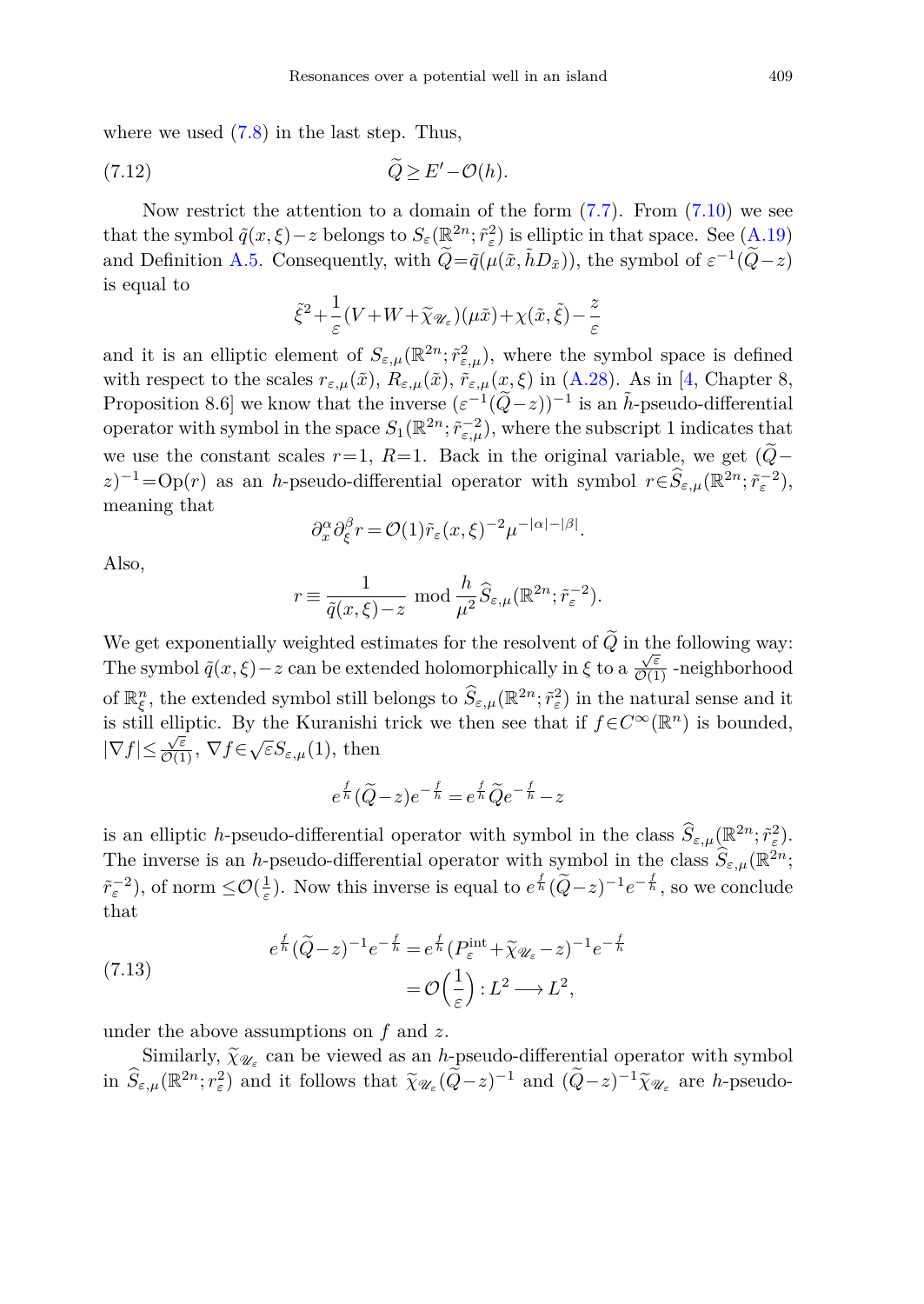differential operators with symbol in  $\widehat{S}_{\varepsilon,\mu}\left(\mathbb{R}^{2n}; \frac{r_{\varepsilon}^2}{\tilde{r}_{\varepsilon}^2}\right) \subset \widehat{S}_{\varepsilon,\mu}(\mathbb{R}^{2n}; 1)$ . We conclude that these operators and their conjugations with  $\exp\left(\frac{f}{h}\right)$  are  $\mathcal{O}(1):L^2\longrightarrow L^2$ .

We next study the resolvent of  $Q = P_{\varepsilon}^{\text{int}}$  for *z* as in [\(7.7\)](#page-23-1). Assume that  $z \notin \sigma(P_{\varepsilon}^{\text{int}})$ and let  $\delta = \delta(z)$  denote the distance from *z* to the spectrum. Recall the telescopic formula

<span id="page-25-1"></span>(7.14) 
$$
(Q-z)^{-1} = (\tilde{Q}-z)^{-1} + (\tilde{Q}-z)^{-1} \tilde{\chi}_{\mathscr{U}_{\varepsilon}} (\tilde{Q}-z)^{-1} + (\tilde{Q}-z)^{-1} \tilde{\chi}_{\mathscr{U}_{\varepsilon}} (\tilde{Q}-z)^{-1} \tilde{\chi}_{\mathscr{U}_{\varepsilon}} (\tilde{Q}-z)^{-1}.
$$

For *f* as above, assume in addition that

(7.15) 
$$
f = \text{Const.} \quad \text{on } \text{supp } \widetilde{\chi}_{\mathscr{U}_{\varepsilon}}.
$$

Now  $\widetilde{\chi}_{\mathscr{U}_s} = \mathcal{O}(1),$ 

<span id="page-25-4"></span>
$$
e^{\frac{f}{h}}\widetilde{\chi}_{\mathscr{U}_{\varepsilon}}(Q-z)^{-1}\widetilde{\chi}_{\mathscr{U}_{\varepsilon}}e^{-\frac{f}{h}}=\widetilde{\chi}_{\mathscr{U}_{\varepsilon}}(Q-z)^{-1}\widetilde{\chi}_{\mathscr{U}_{\varepsilon}}=\mathcal{O}\Big(\frac{1}{\delta}\Big)
$$

and using also [\(7.13\)](#page-24-0) and the above remark on the composition of  $\tilde{\chi}_{\mathscr{U}_{\varepsilon}}$  and the resolvent of  $\tilde{Q}$ , we get by conjugating [\(7.14\)](#page-25-1):

$$
e^{\frac{f}{h}}(Q-z)^{-1}e^{-\frac{f}{h}} = \mathcal{O}\left(\frac{1}{\varepsilon}\right) + \mathcal{O}\left(\frac{1}{\delta}\right) + \mathcal{O}\left(\frac{1}{\delta}\right),
$$

<span id="page-25-2"></span>i.e.

(7.16) 
$$
e^{\frac{f}{h}} (P_{\varepsilon}^{\text{int}} - z)^{-1} e^{-\frac{f}{h}} = \mathcal{O}(1) \frac{1}{\delta} : L^2 \longrightarrow L^2.
$$

Summing up, we have:

**Proposition 7.2.** Let  $f = f_\varepsilon \in C^\infty(\mathbb{R}^n; \mathbb{R})$  be bounded with

$$
|\nabla f| \leq \frac{\sqrt{\varepsilon}}{\mathcal{O}(1)}, \quad \, \nabla f \in \sqrt{\varepsilon} S_{\varepsilon, \mu}(\mathbb{R}^{2n}; 1).
$$

Then [\(7.16\)](#page-25-2) holds uniformly for *z* as in [\(7.7\)](#page-23-1) with

$$
dist(z, \sigma(P_{\varepsilon}^{\text{int}})) \ge \delta > 0.
$$

## <span id="page-25-3"></span>**8.** Study of  $P_{\varepsilon}^{\text{ext}}$

<span id="page-25-0"></span>We recall the definition of the symbol

(8.1) 
$$
p_{\varepsilon}^{\text{ext}}(x,\xi) = p_{\varepsilon}(x,\xi) + \chi_{\mathscr{U}_{\varepsilon}}^2(x)\beta(x)e^{-\frac{\xi^2}{2\beta(x)}}
$$

in [\(6.44\)](#page-21-2). With  $R_{\varepsilon}$ ,  $r_{\varepsilon}$ ,  $\tilde{r}_{\varepsilon}$  defined in [\(A.19\)](#page-46-2), we see that

(8.2) 
$$
p_{\varepsilon}^{\text{ext}}(x,\xi) \in S_{\varepsilon}(\mathbb{R}^{2n},\tilde{r}_{\varepsilon}^{2}).
$$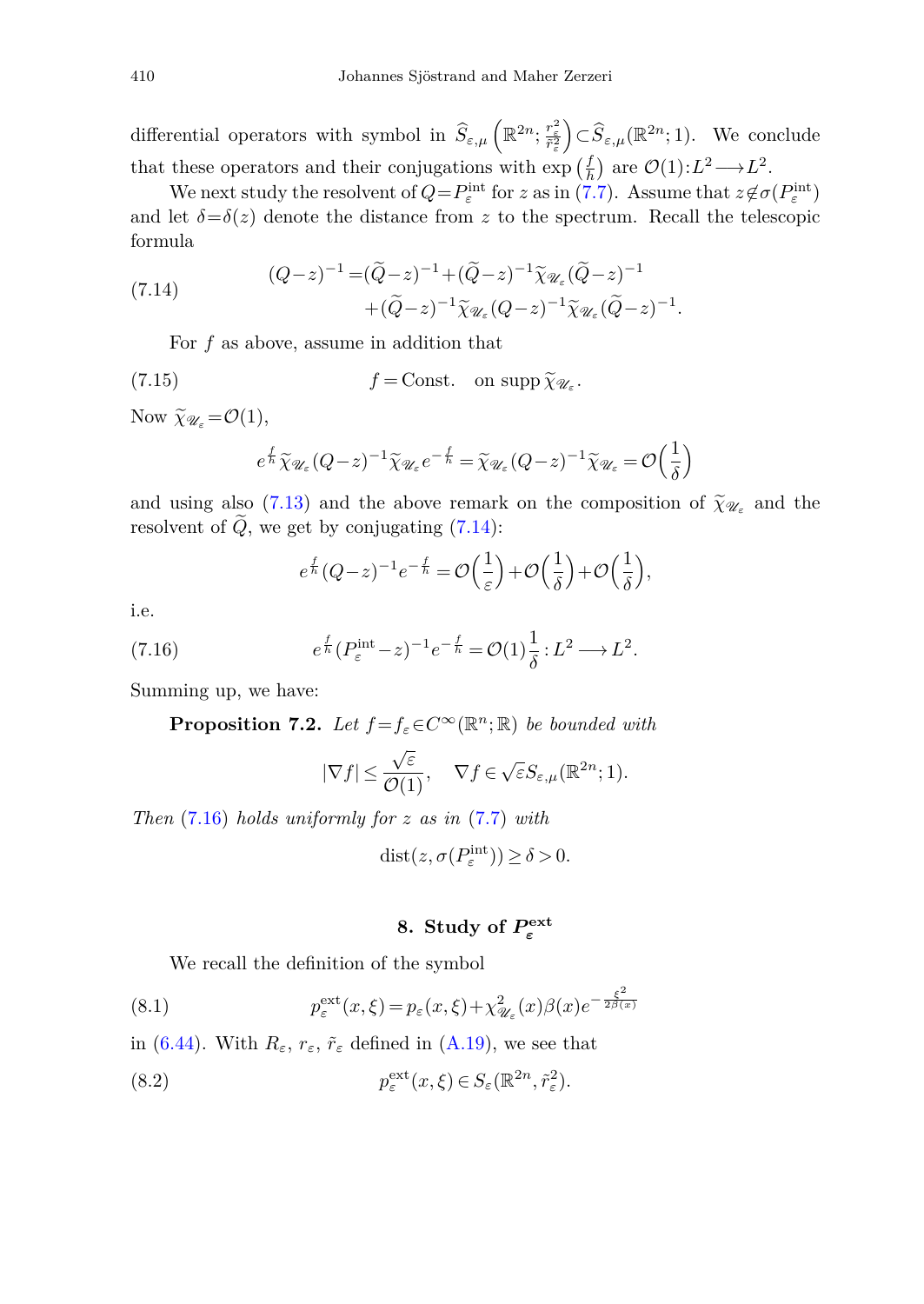(Notice here that in [\(6.43\)](#page-21-1), we can replace  $R_{\varepsilon}$  by  $r_{\varepsilon}$  since  $\chi_{\mathscr{U}_{\varepsilon}}$  has compact support and  $R_{\varepsilon} \times r_{\varepsilon}$  on any fixed compact set.)

From Lemma [6.2,](#page-20-4)  $(6.36)$ ,  $(6.37)$  and  $(8.1)$  we see that if  $E'$  is as in the cited lemma, then

(8.3) 
$$
p_{\varepsilon}^{\text{ext}}(x,\xi) - E' \geq C^{-1} \tilde{r}_{\varepsilon}^2, \quad x \in B_{d_{\varepsilon}}(\mathbb{R}^n \setminus \mathscr{S}_{\varepsilon}, \mathbf{r}),
$$

where **r** is as in the lemma. (Strictly speaking, we apply Lemma [6.2](#page-20-4) with a slightly increased value  $E'_{\text{new}}$ , where  $E'_{\text{new}} - E' \approx \frac{\varepsilon}{\mathcal{O}(1)}$ , or alternatively we decrease  $E'$  in this section with  $\frac{\varepsilon}{\mathcal{O}(1)}$ .) This means that  $p_{\varepsilon}^{\text{ext}} - z$  is uniformly elliptic in  $S_{\varepsilon}(\mathbb{R}^{2n}; \tilde{r}_{\varepsilon}^2)$  when *x* varies in  $B_{d_{\varepsilon}}(\mathbb{R}^{2n} \setminus \mathscr{S}_{\varepsilon}, \mathbf{r})$ , uniformly for

$$
z \in ]-\mathcal{O}(\varepsilon), E'[+i] - \mathcal{O}(\varepsilon), \mathcal{O}(\varepsilon)[.
$$

Let *G*,  $\widetilde{G}$  be the escape functions in Section [5](#page-13-0) and recall that  $\widetilde{G}$  is an extension of *G* from a small neighborhood of (0*,* 0). For simplicity, we drop the tilde in the following, so that *G* now denotes the globally defined escape function. With **r** as above, we may arrange so that with  $\mathscr{U}_{\varepsilon}$ ,  $\mathscr{S}_{\varepsilon}$  defined after [\(6.18\)](#page-18-2),

$$
\pi_x(\mathrm{supp}\, G)\subset B_{d_{\varepsilon}}(\mathbb{R}^n\setminus\mathscr{S}_{\varepsilon},\mathbf{r}).
$$

From Proposition [5.2](#page-15-2) and  $(5.3)$  we conclude that for  $t>0$  small enough,

<span id="page-26-0"></span>
$$
p_{\varepsilon}^{\text{ext}}(\rho+itH_G(\rho))-z\in S_{\varepsilon}(\mathbb{R}^{2n};\tilde{r}_{\varepsilon}^2)
$$

is a uniformly elliptic symbol on  $\mathbb{R}^{2n}$  for

(8.4) 
$$
-\mathcal{O}(\varepsilon) < \Re z < E', \quad -\frac{t\varepsilon}{\mathcal{O}(1)} < \Im z < \mathcal{O}(\varepsilon).
$$

Here we replace  $E'$  by  $\min(E', b\varepsilon)$  where *b* is given in Proposition [5.2.](#page-15-2) (In the end we will have  $E' \times \frac{\varepsilon}{\mathcal{O}(1)}$ .)

We now apply Appendix [A.](#page-41-0) Let  $G_{\mu}(\tilde{\alpha}) = \mu^{-2} G(\mu \tilde{\alpha})$ . Recalling that  $\Lambda_{tG}$  is defined by  $\Im \alpha = tH_G(\Re \alpha)$ , we define  $\Lambda_{tG_\mu}$  similarly by  $\Im \widetilde{\alpha} = tH_{G_\mu}(\Re \widetilde{\alpha})$ . More explicitly, the latter manifold is given by<br> $\Im \widetilde{\alpha}_x = t \partial_{\widetilde{\alpha}_\xi} G_\mu(\Re \widetilde{\alpha})$ 

manitold is given by  
\n
$$
\Im \widetilde{\alpha}_x = t \partial_{\widetilde{\alpha}_\xi} G_\mu(\Re \widetilde{\alpha}), \quad \Im \widetilde{\alpha}_\xi = -t \partial_{\widetilde{\alpha}_x} G_\mu(\Re \widetilde{\alpha}).
$$

Putting  $\alpha = \mu \tilde{\alpha}$ , we get  $\alpha \in \Lambda_{tG}$ . Thus we have the bijection

$$
\Lambda_{tG_{\mu}} \ni \widetilde{\alpha} \longmapsto \mu \, \widetilde{\alpha} \in \Lambda_{tG}.
$$

In Appendix [A,](#page-41-0) we defined the FBI-transformations  $T, T_\mu$  and noted that

$$
T_{\mu}\tilde{u}(\tilde{\alpha};\tilde{h}) = Tu(\alpha;h) \text{ with } u(x) = \mu^{\frac{n}{2}}\tilde{u}(\tilde{x})
$$

for  $\alpha \in \Lambda_{tG}$ ,  $\widetilde{\alpha} \in \Lambda_{tG_{\mu}}$  related by  $\alpha = \mu \widetilde{\alpha}$ . See [\(A.32\)](#page-48-0)–[\(A.38\)](#page-49-0).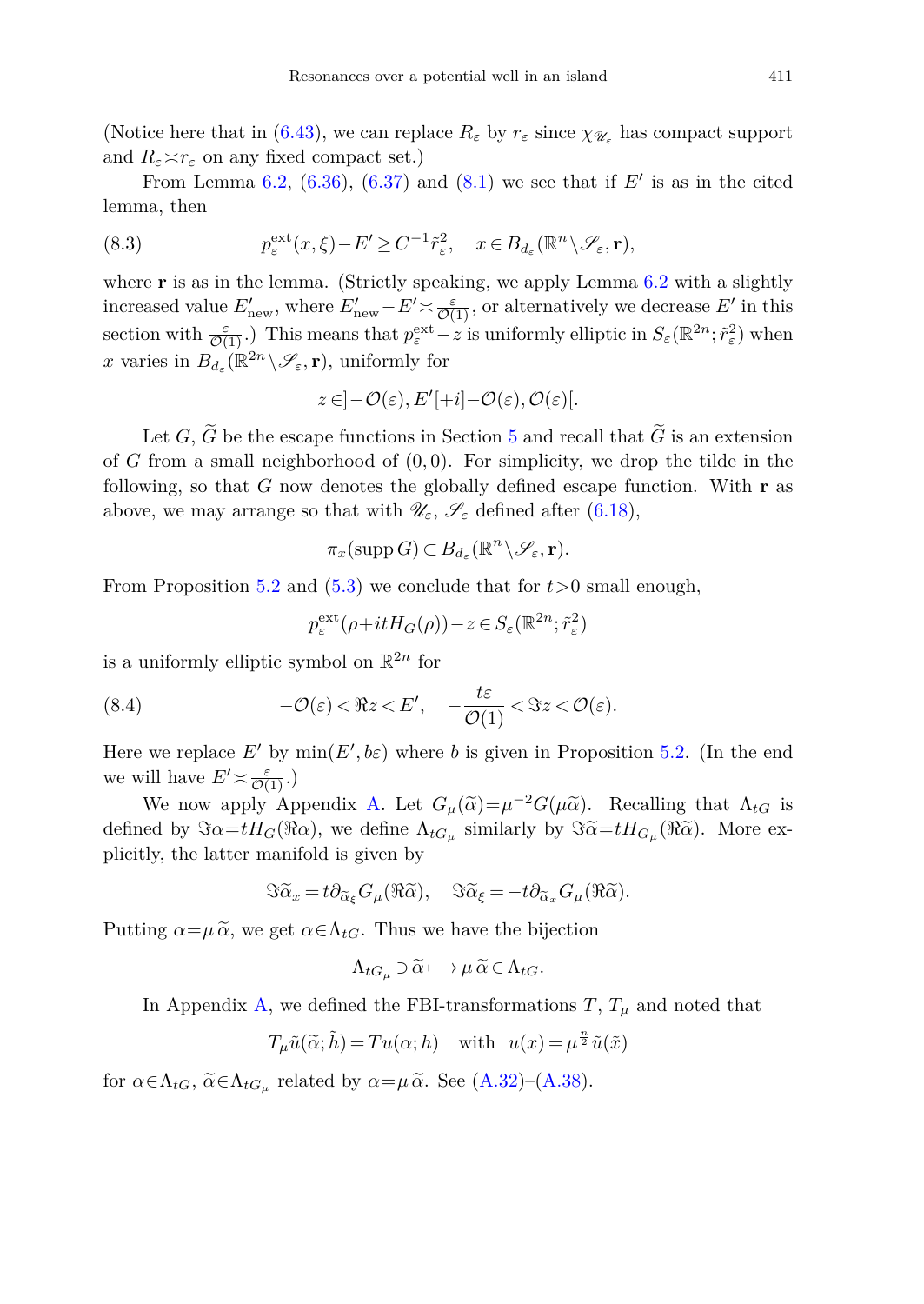We can define the spaces  $H(\Lambda_{tG_{\mu}}; m_{\mu})$  as in [\[11,](#page-51-0) Chapter 5] and define the space  $H(\Lambda_{tG}; m)$  by requiring that  $(A.41)$  holds when  $m_{\mu}(\tilde{\alpha})=m(\mu \tilde{\alpha})$ .

<span id="page-27-1"></span>We define

(8.5) 
$$
P_{\varepsilon}^{\text{ext}} := P_{\varepsilon} + \chi_{\mathscr{U}_{\varepsilon}} \text{Op}_h \left(\beta e^{-\frac{\xi^2}{2\beta}}\right) \chi_{\mathscr{U}_{\varepsilon}},
$$

where  $Op_h$  denotes the *h*-Weyl quantization. We view  $P_{\varepsilon}^{\text{ext}}$  as an *h*-quantization of  $p_{\varepsilon}^{\text{ext}}$  in [\(8.1\)](#page-25-3).

The scaling  $x = \mu \tilde{x}$  transforms the operator  $\varepsilon^{-1}(P_{\varepsilon}^{\text{ext}} - z)$  into an  $\tilde{h}$ -pseudodifferential operator of class  $S(\Lambda_{tG_\mu}; \tilde{r}_{\varepsilon,\mu}^2)$  which is uniformly elliptic on  $\Lambda_{tG_\mu}$  when  $t>0$  is small and fixed and  $z$  varies in the set  $(8.4)$ . Consequently, this operator is bijective with a uniformly bounded inverse  $H(\Lambda_{tG_\mu}; \tilde{r}_{\varepsilon,\mu}^2) \longrightarrow H(\Lambda_{tG_\mu})$ . This means that

(8.6) 
$$
P_{\varepsilon}^{\text{ext}} - z : H(\Lambda_{tG}; \tilde{r}_{\varepsilon}^{2}) \longrightarrow H(\Lambda_{tG})
$$

is bijective with a uniformly bounded inverse for *z* in the set  $(8.4)$ . Since  $\tilde{r}^2 \geq \varepsilon$ , it follows that for *z* in the same set,

(8.7) 
$$
(P_{\varepsilon}^{\text{ext}} - z)^{-1} = \begin{cases} \mathcal{O}(1) : H(\Lambda_{tG}) \longrightarrow H(\Lambda_{tG}, \tilde{r}_{\varepsilon}^2), \\ \mathcal{O}\left(\frac{1}{\varepsilon}\right) : H(\Lambda_{tG}) \longrightarrow H(\Lambda_{tG}). \end{cases}
$$

## <span id="page-27-2"></span>**9. Study of** *P<sup>ε</sup>*

<span id="page-27-0"></span>We will incorporate ordinary exponentially weighted estimates in the machinery of [\[11\]](#page-51-0) and recall from Chapter 5 in that work that the spaces  $H(\Lambda_G; m)$  can be defined when  $G(\alpha) - g(\alpha_x)$  is sufficiently small in  $S(rR)$  and  $g - g_0(\alpha_x)$  is sufficiently small in  $\dot{S}^{1,1}(\mathbb{R}^n) = \dot{S}(\mathbb{R}^n; R\tilde{r})$  and we work with a fixed FBI transform, depending only on  $g_0$ . Moreover, when  $G = g(\alpha_x)$  is independent of  $\alpha_{\xi}$ , then

(9.1) 
$$
H(\Lambda_g) := H(\Lambda_g; 1) = L^2(\Lambda_g; e^{-\frac{2}{h}g(x)}dx).
$$

(See [\[11](#page-51-0), Proposition 5.3].) When replacing the weight 1 with suitable weights (like a power of  $\tilde{r}$ ) we get the corresponding naturally defined Sobolev spaces.

According to [\[11,](#page-51-0) Proposition 5.7], if  $\tilde{G}$  is a second function with the same According to [11, Proposition 5.7], if  $\tilde{G}$  is a second function with the same structure as *G* and with the same basic weight  $g_0$ , and if  $\Lambda_G \leq \Lambda_{\tilde{G}}$  in the sense that *G*≤*G* and if  $\tilde{m}$  is a second order function with  $m \geq \tilde{m}$ , then<br>
(9.2)  $H(\Lambda_G; m) \subset H(\Lambda_{\tilde{G}}; \tilde{m})$ 

(9.2) 
$$
H(\Lambda_G; m) \subset H(\Lambda_{\widetilde{G}}; \widetilde{m})
$$

and the inclusion map is uniformly bounded. For more details see Appendix [A.](#page-41-0)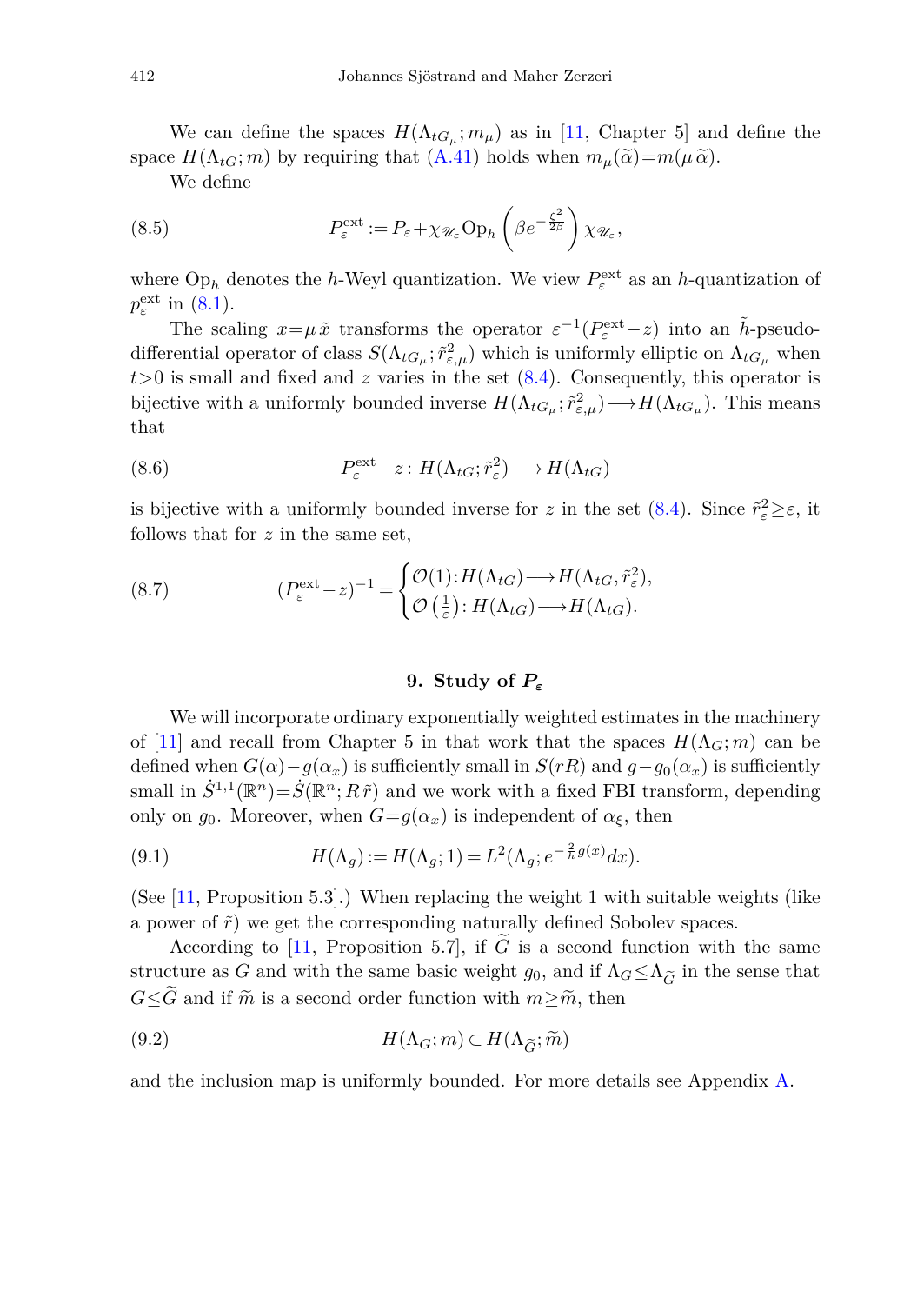This theory is based on the use of scale functions  $R, r, \tilde{r}$  satisfying  $(A.1), (A.2),$  $(A.1), (A.2),$  $(A.1), (A.2),$  $(A.1), (A.2),$ [\(A.3\)](#page-41-3), [\(A.5\)](#page-42-2). However, the dilation in Appendix [A](#page-41-0) allows us to apply it also in the case of the scales  $R_{\varepsilon}, r_{\varepsilon}, \tilde{r}_{\varepsilon}$  that do not satisfy [\(A.5\)](#page-42-2).

From [\[11,](#page-51-0) See the proof of Theorem 8.3.], we can partially extend the estimate [\(7.16\)](#page-25-2). Let  $f = f(x)$  be small in the space  $\dot{S}(\mathbb{R}^n; R_\varepsilon r_\varepsilon)$ . Then the theory applies to

$$
\widetilde{Q} := P_{\varepsilon}^{\text{int}} + \chi_{\mathscr{U}_{\varepsilon}} \text{Op}_h\left(\beta e^{-\frac{\xi^2}{2\beta}}\right) \chi_{\mathscr{U}_{\varepsilon}} =: P_{\varepsilon}^{\text{int}} + \widehat{\chi}_{\mathscr{U}_{\varepsilon}},
$$

cf. [\(8.5\)](#page-27-1), slightly different from " $\tilde{Q}$ " in [\(7.9\)](#page-23-3). When *z* belongs to the set [\(7.7\)](#page-23-1) for  $E = \frac{\varepsilon}{C}$  for  $C \gg 1$ , we see that

<span id="page-28-0"></span>
$$
(\widetilde{Q} - z)^{-1} = \mathcal{O}(1): \begin{cases} H(\Lambda_f; \widetilde{r}_{\varepsilon}^{-2}) \longrightarrow H(\Lambda_f), \\ H(\Lambda_f) \longrightarrow H(\Lambda_f; \widetilde{r}_{\varepsilon}^2). \end{cases}
$$

By the telescopic formula [\(7.14\)](#page-25-1) for  $P_{\varepsilon}^{\text{int}}$ , with  $\tilde{\chi}_{\mathscr{U}_{\varepsilon}}$  replaced by  $\hat{\chi}_{\mathscr{U}_{\varepsilon}}$ , we see that if (7.15) also holds than [\(7.15\)](#page-25-4) also holds, then

(9.3) 
$$
(P_{\varepsilon}^{\text{int}} - z)^{-1} - (\widetilde{Q} - z)^{-1} = \mathcal{O}\left(\frac{1}{\delta}\right) : \begin{cases} H(\Lambda_f) \longrightarrow H(\Lambda_f; \widetilde{r}_{\varepsilon}^2), \\ H(\Lambda_f; \widetilde{r}_{\varepsilon}^{-2}) \longrightarrow H(\Lambda_f), \\ H(\Lambda_f) \longrightarrow H(\Lambda_f). \end{cases}
$$

Since  $\tilde{r}^2_{\varepsilon} \geq \varepsilon$ , the inclusion maps

<span id="page-28-2"></span>
$$
H(\Lambda_f, \tilde{r}_{\varepsilon}^2) \longrightarrow H(\Lambda_f)
$$
 and  $H(\Lambda_f) \longrightarrow H(\Lambda_f, \tilde{r}_{\varepsilon}^{-2})$ 

<span id="page-28-1"></span>have norms  $\leq \varepsilon^{-1}$ . Estimate [\(9.3\)](#page-28-0) and the above one for  $(\widetilde{Q}-z)^{-1}$  therefore imply that

(9.4) 
$$
(P_{\varepsilon}^{\text{int}} - z)^{-1} = \mathcal{O}\left(\frac{1}{\delta}\right) : \begin{cases} H(\Lambda_f) \longrightarrow H(\Lambda_f; \tilde{r}_{\varepsilon}^2), \\ H(\Lambda_f; \tilde{r}_{\varepsilon}^{-2}) \longrightarrow H(\Lambda_f), \\ H(\Lambda_f) \longrightarrow H(\Lambda_f). \end{cases}
$$

We choose  $f$  as above with constant  $0$  in  $(7.15)$ :

(9.5) 
$$
f = 0 \text{ on } \text{supp } \chi_{\mathscr{U}_{\varepsilon}},
$$

with  $f \leq 0$  everywhere and

(9.6) 
$$
f \asymp -R_{\varepsilon} r_{\varepsilon} \text{ on } \pi_x \text{ (supp } G).
$$

This implies that for *t* small:  $\Lambda_f \leq \Lambda_{tG}$  and after a further decrease of  $t > 0$ , that

(9.7) 
$$
W = \mathcal{O}(1)e^{-\frac{\varepsilon}{\mathcal{O}(h)}} : H(\Lambda_f; \tilde{r}_\varepsilon^2) \longrightarrow H(\Lambda_{tG}).
$$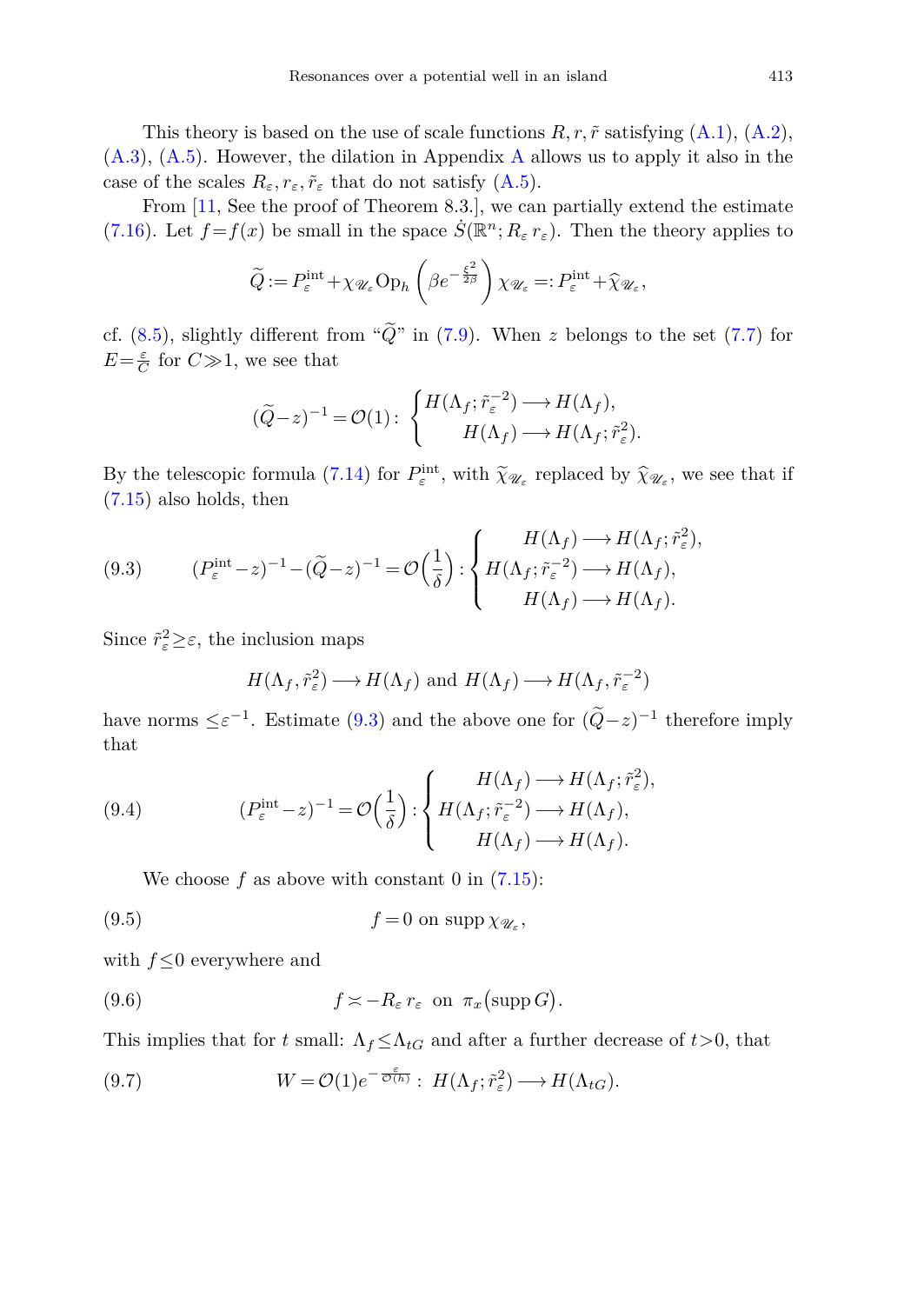Combining this with  $(9.4)$ ,  $(9.5)$ , we get

$$
(9.8) \t W(P_{\varepsilon}^{\text{int}} - z)^{-1} \widehat{\chi}_{\mathscr{U}_{\varepsilon}} = \mathcal{O}(1) \frac{1}{\delta} e^{-\frac{\varepsilon}{\mathcal{O}(h)}} : H(\Lambda_{tG}) \longrightarrow H(\Lambda_{tG}).
$$

Here we also used that

<span id="page-29-1"></span><span id="page-29-0"></span>
$$
\widehat{\chi}_{\mathscr{U}_{\varepsilon}} = \mathcal{O}(1): H(\Lambda_f) \longrightarrow H(\Lambda_{tG}),
$$

in view of  $(9.5)$ .

In the following, we assume that

(9.9) 
$$
\operatorname{dist}\left(z, \sigma(P^{\text{int}})\right) = \delta \ge h^{N_0}
$$

for some fixed  $N_0>0$ . Then the right hand side in [\(9.8\)](#page-29-0) can be replaced by  $\mathcal{O}(1)e^{-\frac{\varepsilon}{\mathcal{O}(h)}}$ .

We can now construct a right inverse of  $P_{\varepsilon}-z$ . Let *z* vary in a set of the form [\(8.4\)](#page-26-0), now with  $0 < t \ll 1$  fixed and  $E' = \frac{\varepsilon}{C}$  for a fixed sufficiently large  $C \gg 1$ . In view of the identity

<span id="page-29-2"></span>
$$
(P_{\varepsilon}-z)(P_{\varepsilon}^{\text{ext}}-z)^{-1} = 1 - \widehat{\chi}_{\mathscr{U}_{\varepsilon}}(P_{\varepsilon}^{\text{ext}}-z)^{-1},
$$

we try as an approximate right inverse,

$$
(9.10) \quad R_0(z) = (P_{\varepsilon}^{\text{ext}} - z)^{-1} + (P_{\varepsilon}^{\text{int}} - z)^{-1} \widehat{\chi}_{\mathscr{U}_{\varepsilon}} (P_{\varepsilon}^{\text{ext}} - z)^{-1}
$$

$$
= \mathcal{O}\Big(\frac{1}{\delta}\Big) : H(\Lambda_{tG}) \longrightarrow H(\Lambda_{tG}, \tilde{r}_{\varepsilon}^2) \cap H(\Lambda_{tG}).
$$

We have

(9.11) 
$$
(P_{\varepsilon} - z)R_0(z) = 1 - K \text{ with}
$$

$$
K = W(P_{\varepsilon}^{\text{int}} - z)^{-1} \widehat{\chi}_{\mathscr{U}_{\varepsilon}}(P_{\varepsilon}^{\text{ext}} - z)^{-1}.
$$

From [\(9.8\)](#page-29-0), with the right hand side simplified to  $\mathcal{O}(1)e^{-\frac{\varepsilon}{\mathcal{O}(h)}},$  we see that

(9.12) 
$$
K = \mathcal{O}(1)e^{-\frac{\varepsilon}{\mathcal{O}(h)}} : H(\Lambda_{tG}) \longrightarrow H(\Lambda_{tG}).
$$

for every small fixed *t>*0. Then for *h>*0 small enough, 1−*K* is bijective with inverse  $\mathcal{O}(1)$  and we get the right inverse of  $P_{\varepsilon}-z$ :

(9.13) 
$$
R_0(z)(1-K)^{-1} = \mathcal{O}\left(\frac{1}{\delta}\right): H(\Lambda_{tG}) \longrightarrow H(\Lambda_{tG}; \tilde{r}_\varepsilon^2) \cap H(\Lambda_{tG}).
$$

From [\[11](#page-51-0), See the end of proof of Theorem 8.3., page 99] we know that  $P_{\varepsilon}-z$ :  $H(\Lambda_{tG}; \tilde{r}_{\varepsilon}^2) \longrightarrow H(\Lambda_{tG})$  is a Fredholm operator of index 0 so  $R_0(z)(1-K)^{-1}$  is also a left inverse.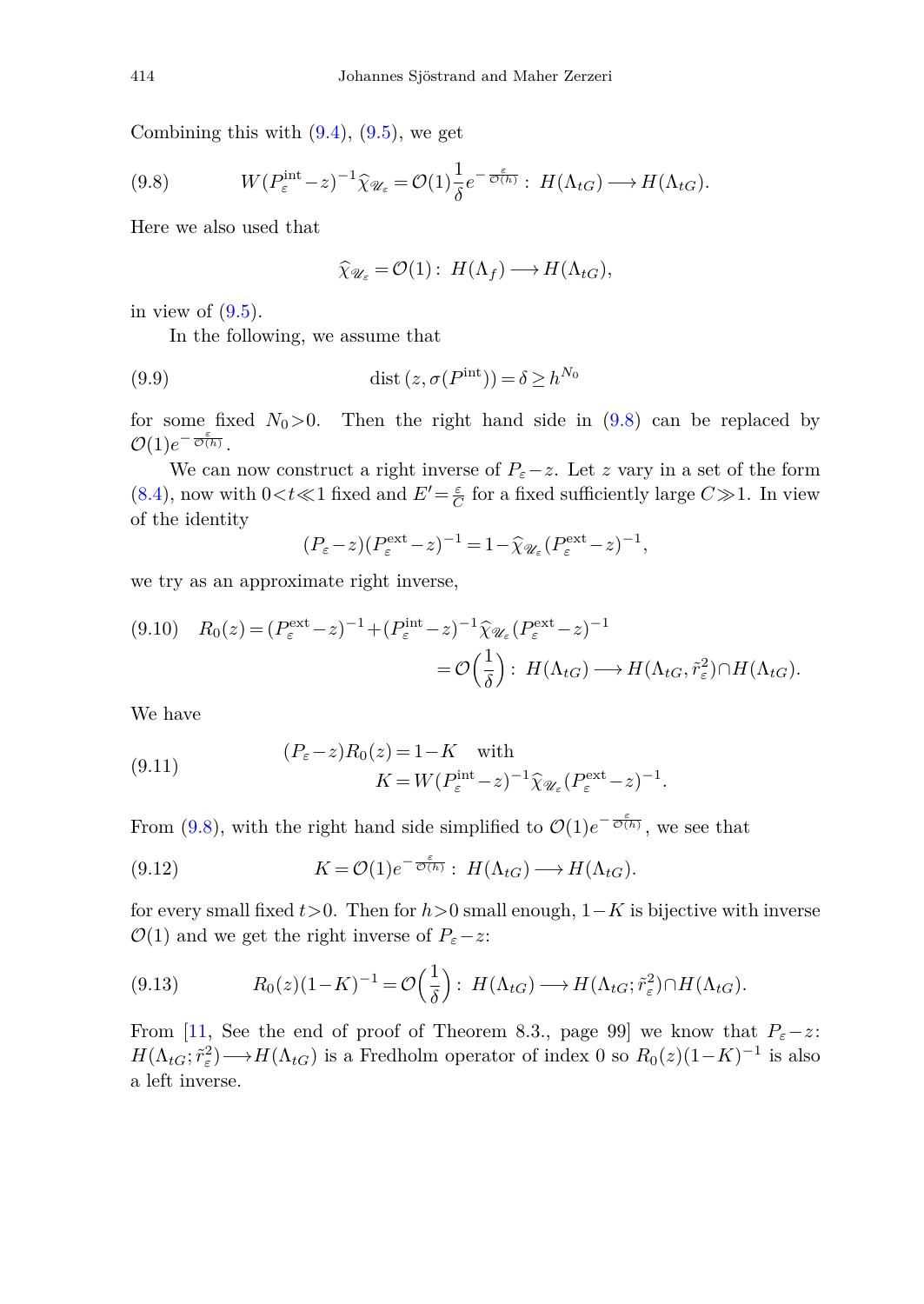**Proposition 9.1.** Let  $0 < t \ll 1$  and let *z* vary in { $z \in \mathbb{C}$ ; [\(8.4\)](#page-26-0) and [\(9.9\)](#page-29-1) hold}, where  $E' = \frac{\varepsilon}{C}$ ,  $C \gg 1$ . Then for  $h > 0$  small enough,  $P_{\varepsilon} - z$ :  $H(\Lambda_{tG}; \tilde{r}_{\varepsilon}^2) \longrightarrow H(\Lambda_{tG})$  is bijective and

$$
(9.14) \qquad (P_{\varepsilon}-z)^{-1} = \mathcal{O}\Big(\frac{1}{\delta}\Big): H(\Lambda_{tG}) \longrightarrow H(\Lambda_{tG}; \tilde{r}_{\varepsilon}^2) \cap H(\Lambda_{tG}).
$$

By a variant of the above arguments, we also get:

<span id="page-30-3"></span>**Proposition 9.2.** For  $0 < t \ll 1$  we restrict the attention to the region  $(8.4)$ . In this region we have a bijection

(9.15) 
$$
b: \sigma(P_{\varepsilon}^{\text{int}}) \longrightarrow \text{Res}(P_{\varepsilon})
$$

such that  $b(\mu) - \mu = \mathcal{O}(h^{\infty}) \cdot {^6})$ 

*Proof.* It will be convenient to work with a different approximation of  $(P_{\varepsilon} - P_{\varepsilon})$  $(z)^{-1}$ . Let  $\chi_0 \in C_0^\infty(\mathbb{R}^n) \cap S_\varepsilon(1)$  have the property that for some small fixed *r*:

<span id="page-30-1"></span>
$$
\chi_0 = \begin{cases} 1 \text{ on } B_{d_{\varepsilon}}(\mathscr{U}_{\varepsilon}, r), \\ 0 \text{ on } B_{d_{\varepsilon}}(\mathscr{S}_{\varepsilon}, r) \end{cases}.
$$

As a new approximation we take

(9.16) 
$$
R_0(z) = (P_{\varepsilon}^{\text{int}} - z)^{-1} \chi_0 + (P_{\varepsilon}^{\text{ext}} - z)^{-1} (1 - \chi_0),
$$

which satisfies the estimate

(9.17) 
$$
R_0(z) = \mathcal{O}\left(\frac{1}{\delta}\right): H(\Lambda_{tG}) \longrightarrow H(\Lambda_{tG}; \tilde{r}_\varepsilon^2) \cap H(\Lambda_{tG}).
$$

Then

(9.18) 
$$
(P_{\varepsilon} - z)R_0(z) = 1 - W(P_{\varepsilon}^{\text{int}} - z)^{-1} \chi_0 - \widehat{\chi}_{\mathscr{U}_{\varepsilon}}(P_{\varepsilon}^{\text{ext}} - z)^{-1} (1 - \chi_0) =: 1 - K,
$$

<span id="page-30-2"></span>where (the new) *K* satisfies [\(9.12\)](#page-29-2), if we assume that  $\delta \geq h^{N_0}$  for some fixed  $N_0 > 0$ . Then,

(9.19) 
$$
(P_{\varepsilon}-z)^{-1} = R_0(1-K)^{-1} = R_0 + L
$$

$$
= \mathcal{O}\left(\frac{1}{\delta}\right) : H(\Lambda_{tG}) \longrightarrow H(\Lambda_{tG}; \tilde{r}_{\varepsilon}^2) \cap H(\Lambda_{tG})
$$

<span id="page-30-0"></span> $(6)$  Strictly speaking, to obtain a bijection, we have to modify the bounds in  $(8.4)$  very slightly, so that no point in  $\sigma(P_{\varepsilon}^{\text{int}}) \cup \text{Res}(P_{\varepsilon})$  is too close to the boundary of the region  $\Omega$  defined by [\(8.4\)](#page-26-0) and we then get a bijection  $b:\Omega \cap \sigma(P_{\varepsilon}^{\text{int}}) \longrightarrow \Omega \cap \text{Res}(P_{\varepsilon})$ , when counting the eigenvalues and the resonances with their multiplicity.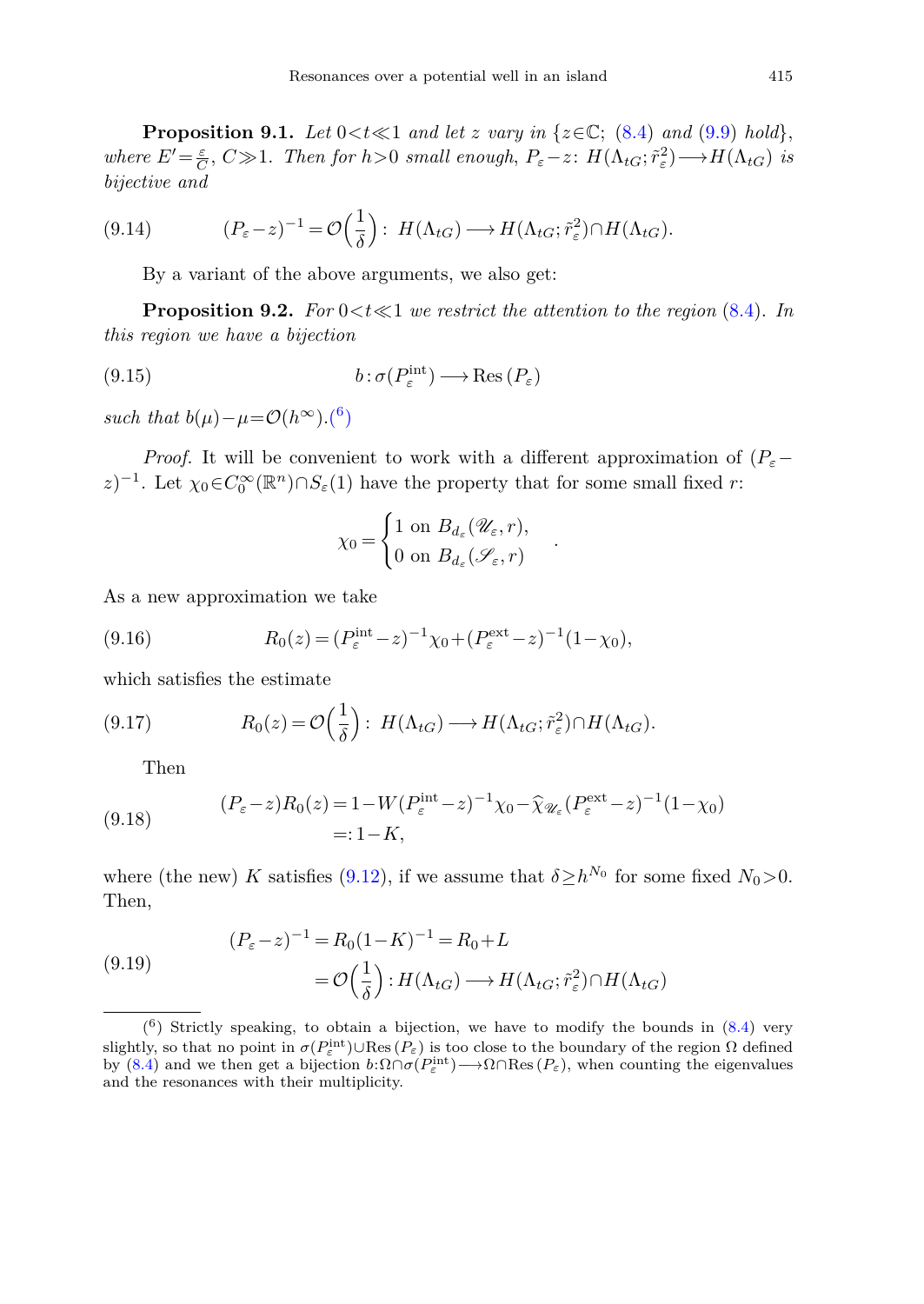<span id="page-31-1"></span>with

(9.20) 
$$
L = \mathcal{O}(1)e^{-\frac{\varepsilon}{\mathcal{O}(h)}} : H(\Lambda_{tG}) \longrightarrow H(\Lambda_{tG}; \tilde{r}_{\varepsilon}^2).
$$

If  $\gamma \subset \Omega$  is a simple closed contour of uniformly bounded length, along which  $\delta \ge h^{N_0}$ , we get from [\(9.16\)](#page-30-1), [\(9.19\)](#page-30-2), [\(9.20\)](#page-31-1):

(9.21) 
$$
\pi_{\varepsilon,\gamma} = \pi^{\text{int}}_{\varepsilon,\gamma} \chi_0 + \mathcal{O}(1) e^{-\frac{\varepsilon}{\mathcal{O}(h)}} : H(\Lambda_{tG}) \longrightarrow H(\Lambda_{tG}),
$$

where

$$
\pi_{\varepsilon,\gamma} = \frac{1}{2\pi i} \int_{\gamma} (z - P_{\varepsilon})^{-1} dz,
$$
  

$$
\pi_{\varepsilon,\gamma}^{\text{int}} = \frac{1}{2\pi i} \int_{\gamma} (z - P_{\varepsilon}^{\text{int}})^{-1} dz,
$$

are the spectral projections of  $P_{\varepsilon}$ ,  $P_{\varepsilon}^{\text{int}}$  respectively, associated to the part of the spectra inside  $\gamma$ . By exponentially weighted estimates,

$$
\pi^{\rm int}_{\varepsilon,\gamma} \chi_0 - \pi^{\rm int}_{\varepsilon,\gamma} = \mathcal O(1) e^{- \frac{\varepsilon}{\mathcal O(h)}}
$$

and we conclude that

<span id="page-31-2"></span>
$$
rank \pi_{\varepsilon,\gamma} = rank \pi^{\rm int}_{\varepsilon,\gamma}.
$$

Hence  $P_{\varepsilon}$  and  $P_{\varepsilon}^{\text{int}}$  have the same number of eigenvalues inside  $\gamma$ . Varying  $\gamma$  and  $N_0$ , we get the proposition.  $\Box$ 

### **10. Resolvents of other operators**

<span id="page-31-0"></span>We start with the resolvent of *P* that we realize as an operator from  $H(\Lambda_{tG}; \tilde{r}_\varepsilon^2)$ to  $H(\Lambda_{tG})$  with the same *G* as above. Then *P* has discrete spectrum in the set [\(8.4\)](#page-26-0) and the eigenvalues are confined to the lower half plane. They are the resonances that we want to study. Restricting now the attention to the set

(10.1) 
$$
-\mathcal{O}(\varepsilon) < \Re z < -\frac{\varepsilon}{C}, \quad -\frac{t}{C}\varepsilon < \Im z < \mathcal{O}(\varepsilon),
$$

where  $C \gg 1$  is large enough, we can adapt the discussion for  $P_{\varepsilon}$  to *P*. Using Proposition [5.1](#page-14-2) rather than Proposition [5.2,](#page-15-2) we get

<span id="page-31-3"></span>**Proposition 10.1.** Let  $0 < t \ll 1$  and let *z* vary in the set [\(10.1\)](#page-31-2). If  $|\Im z| \ge \delta$ *h*<sup>N<sub>0</sub></sup> for some fixed  $N_0 > 0$ , then  $P-z:H(\Lambda_{tG}; \tilde{r}_\varepsilon^2) \longrightarrow H(\Lambda_{tG})$  is bijective and

(10.2) 
$$
(P-z)^{-1} = \mathcal{O}\left(\frac{1}{\delta}\right): H(\Lambda_{tG}) \longrightarrow H(\Lambda_{tG}; \tilde{r}_{\varepsilon}^2) \cap H(\Lambda_{tG}).
$$

In addition to  $P_{\varepsilon}$  we need a reference operator with two gaps in the spectrum near R. Recall that  $P_{\varepsilon}^{\text{int}}$  has discrete spectrum in  $]-\mathcal{O}(\varepsilon), E[$ ,  $E=\frac{\varepsilon}{C}$ , and that we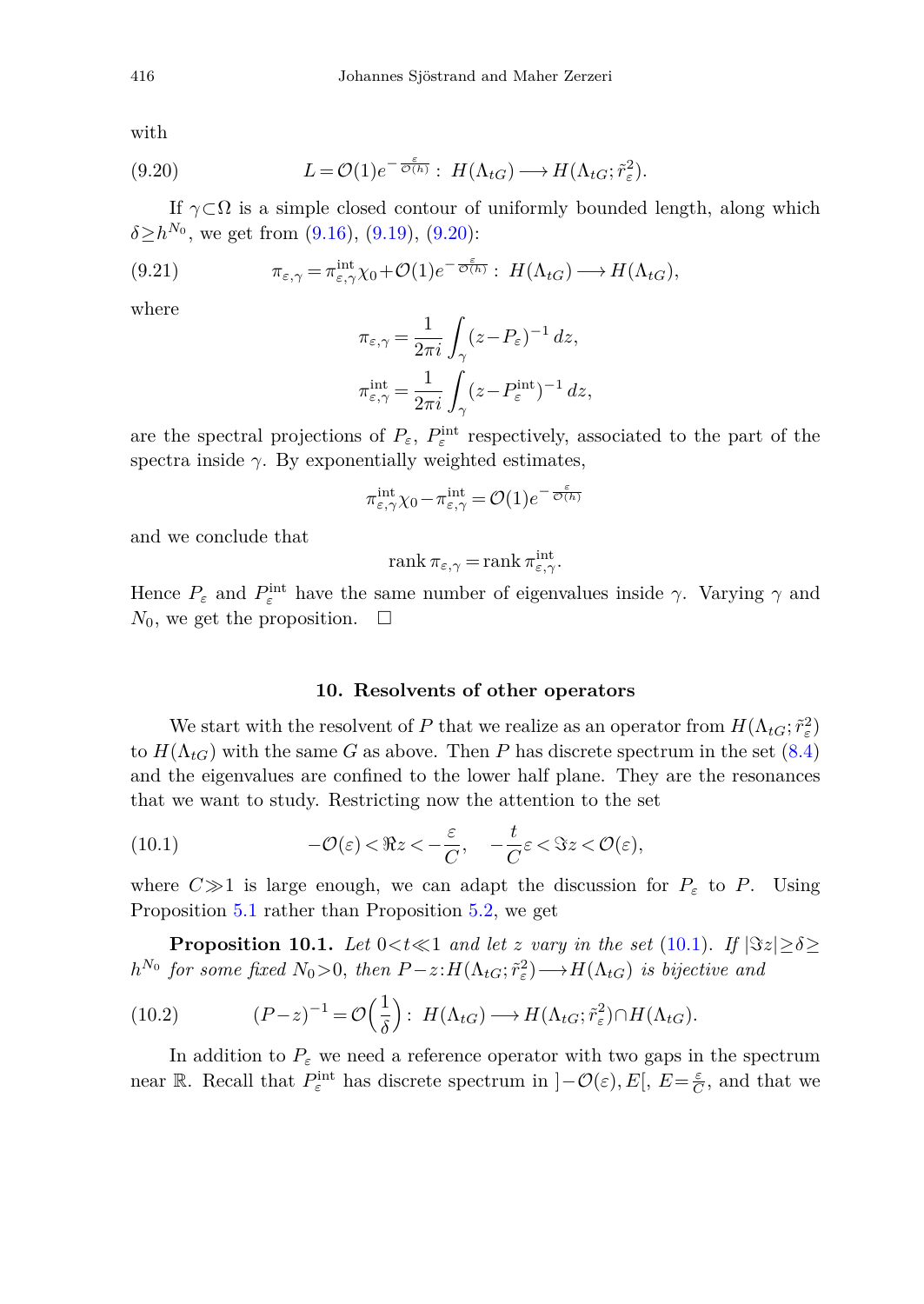have Weyl asymptotics there by Proposition [7.1.](#page-22-1) In particular,

(10.3) 
$$
\#\left(\sigma(P_{\varepsilon}^{\text{int}}) \cap \left(A\varepsilon + \left] - \frac{\delta \varepsilon}{2}, \frac{\delta \varepsilon}{2}\right[\right)\right) = \mathcal{O}(\delta \varepsilon h^{-n}),
$$

uniformly when  $\varepsilon \leq \varepsilon(\delta)$ ,  $h \leq h(\varepsilon, \delta)$  (*t* fixed) and *A* varies in the interval defined by  $-\mathcal{O}(\varepsilon) + \frac{\delta \varepsilon}{2} \leq A\varepsilon \leq E - \frac{\delta \varepsilon}{2}.$ 

Let  $\mu_1, ..., \mu_N$  (with  $N = \mathcal{O}(\delta \varepsilon h^{-n})$ ) be the eigenvalues of  $P_{\varepsilon}^{\text{int}}$  in  $A\varepsilon + \left[-\frac{\delta \varepsilon}{2}, \frac{\delta \varepsilon}{2}\right]$ and let  $e_1, ..., e_N \in L^2(\mathbb{R}^n)$  be a corresponding orthonormal family of eigenfunctions, so that

(10.4) 
$$
\mathbf{1}_{A\varepsilon+]-\frac{\delta\varepsilon}{2},\frac{\delta\varepsilon}{2} [}(P_{\varepsilon}^{\text{int}})u = \sum_{j} \mu_{j}(u|e_{j})e_{j},
$$

where  $(\cdot | \cdot)$  is the usual inner product in  $L^2(\mathbb{R}^n)$ . We create a gap in the spectrum by moving each  $\mu_j$  to the closest of the two boundary points  $A\varepsilon - \frac{\delta \varepsilon}{2}$ ,  $A\varepsilon + \frac{\delta \varepsilon}{2}$ : Put

<span id="page-32-1"></span><span id="page-32-0"></span>
$$
\tilde{\mu}_j = \begin{cases} A\varepsilon - \frac{\delta\varepsilon}{2} \text{ if } \mu_j \leq A\varepsilon, \\ A\varepsilon + \frac{\delta\varepsilon}{2} \text{ if } \mu_j > A\varepsilon \end{cases}
$$

<span id="page-32-2"></span>and set

(10.5) 
$$
\widetilde{P}_{\varepsilon,A,\delta}^{\text{int}}u = P_{\varepsilon}^{\text{int}}u + \sum_{j} (\widetilde{\mu}_j - \mu_j)(u|e_j)e_j,
$$

so that the eigenvalues  $\mu_j$  of  $P_{\varepsilon}^{\text{int}}$  become the eigenvalues  $\tilde{\mu}_j$  of  $P_{\varepsilon,A,\delta}^{\text{int}}$  while the eigenvalues of  $P_{\varepsilon}^{\text{int}}$  outside  $A\varepsilon + ]-\frac{\delta \varepsilon}{2}, \frac{\delta \varepsilon}{2} [$  remain unchanged.

Now we know that  $e_j$  decay exponentially outside  $\mathscr{U}_{\varepsilon}$ , as shown in the discussion around [\(9.4\)](#page-28-1), so if  $\chi_{\mathscr{U}_{\varepsilon}}$  is the cutoff function in [\(6.43\)](#page-21-1), [\(8.1\)](#page-25-3), [\(8.5\)](#page-27-1), then

(10.6) 
$$
\left\|\widetilde{P}_{\varepsilon,A,\delta}^{\text{int}} - P_{\varepsilon,A,\delta}^{\text{int}}\right\|_{\text{tr}} = \mathcal{O}(1)e^{-\frac{\varepsilon}{\mathcal{O}(h)}},
$$

<span id="page-32-3"></span>where

(10.7) 
$$
P_{\varepsilon,A,\delta}^{\text{int}} \bullet = P_{\varepsilon}^{\text{int}} \bullet + \chi_{\mathscr{U}_{\varepsilon}} \sum_j (\tilde{\mu}_j - \mu_j) (\chi_{\mathscr{U}_{\varepsilon}} \bullet | e_j) e_j.
$$

From [\(10.6\)](#page-32-0) it follows that

(10.8) 
$$
\sigma(P_{\varepsilon,A,\delta}^{\mathrm{int}}) \cap \left( A\varepsilon + \left[ -\frac{\varepsilon \delta}{3}, \frac{\varepsilon \delta}{3} \right] \right) = \varnothing.
$$

Here "3" can be replaced by any number *>*2.

Notice that we could have replaced the definition of  $P_{\varepsilon}^{\text{ext}}$  in [\(8.5\)](#page-27-1) by

$$
P_{\varepsilon}^{\text{ext}} \bullet = P_{\varepsilon} \bullet + \chi_{\mathscr{U}_{\varepsilon}} \sum_{\mu \in ]-\infty, E[\cap \sigma(P_{\varepsilon}^{\text{int}})} (E - \mu) (\chi_{\mathscr{U}_{\varepsilon}} \bullet | e_{\mu}) e_{\mu},
$$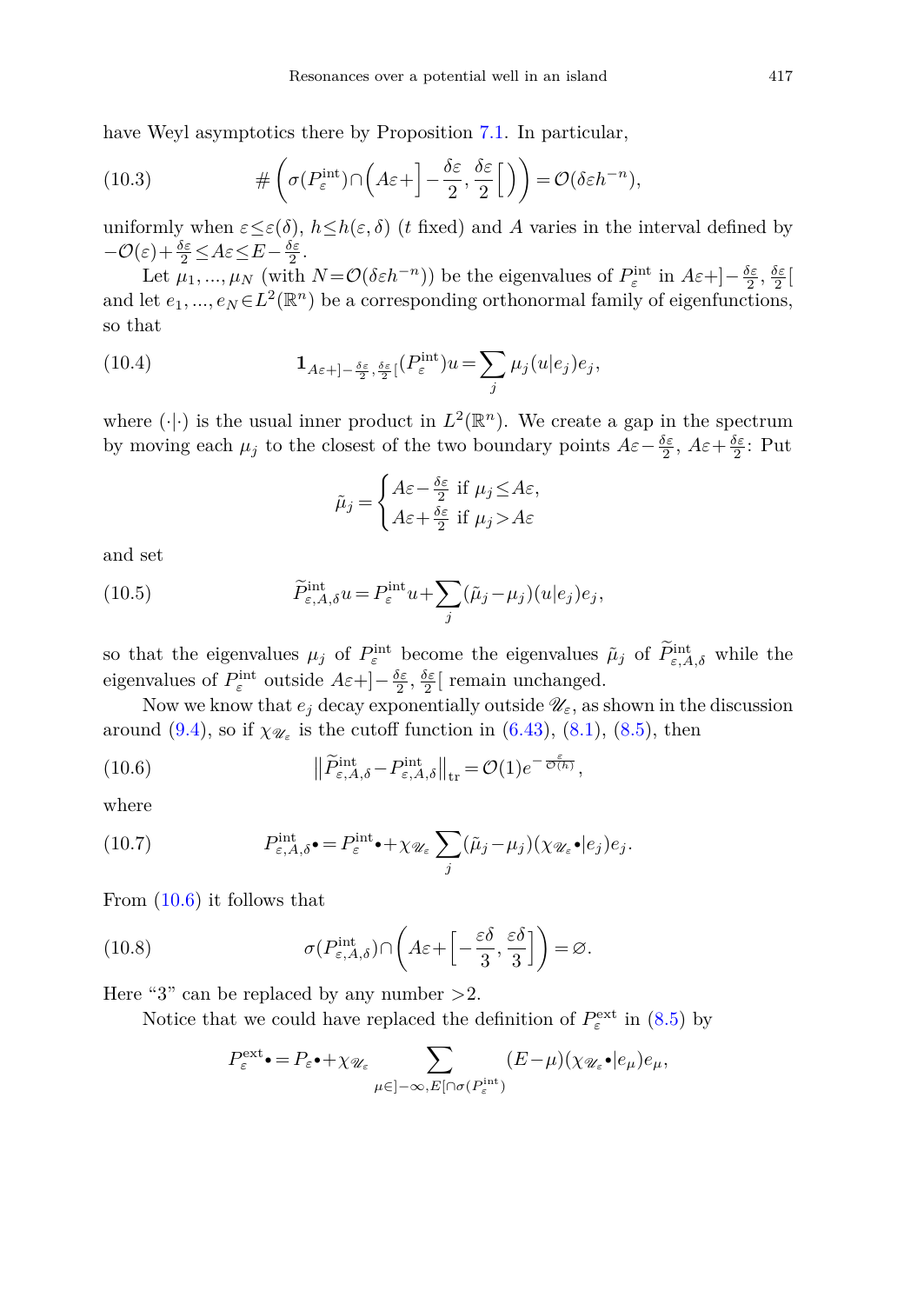where  $e_{\mu}$  denotes the orthonormal system of eigenfunctions associated to the  $\mu \in$  $]-\infty, E[\cap \sigma(P_{\varepsilon}^{\rm int}).$ 

Now, put

(10.9) 
$$
P_{\varepsilon,A,\delta} \bullet = P_{\varepsilon} \bullet + \chi_{\mathscr{U}_{\varepsilon}} \sum_j (\tilde{\mu}_j - \mu_j) (\chi_{\mathscr{U}_{\varepsilon}} \bullet | e_j) e_j,
$$

acting on  $H(\Lambda_{tG}; \tilde{r}_{\varepsilon}^2)$ . As in Section [9,](#page-27-0) if we restrict the attention to the region  $(10.1)$ , there is a bijection

(10.10) 
$$
b: \sigma(P^{\text{int}}_{\varepsilon, A, \delta}) \longrightarrow \text{Res}(P_{\varepsilon, A, \delta}),
$$

such that  $b(\mu)-\mu=\mathcal{O}(h^{\infty})$  (with the same proviso as in the footnote to Proposi-tion [9.2\)](#page-30-3). In particular, for every fixed  $N_0 > 0$ ,  $P_{\varepsilon, A, \delta}$  has no resonances outside an *h<sup>N</sup>*<sup>0</sup> -neighborhood of

<span id="page-33-2"></span><span id="page-33-1"></span>
$$
\left]-\mathcal{O}(\varepsilon),E'\right[\setminus\left(A\varepsilon+\right]-\frac{\varepsilon\delta}{2},\frac{\varepsilon\delta}{2}\Big[\right)
$$

when  $h$  is small. Outside such a neighborhood in the set  $(10.1)$ , we have

(10.11) 
$$
\left\| (P_{\varepsilon,A,\delta} - z)^{-1} \right\| \leq \mathcal{O}(1) \left( \text{dist} \left( z, \mathbb{R} \setminus (A \varepsilon + ] - \frac{\varepsilon \delta}{2}, \frac{\varepsilon \delta}{2} [ ) \right) \right)^{-1}
$$

as a bounded operator in  $H(\Lambda_{tG})$ .

In the same way, we can build reference operators with two gaps. Let  $B \in \mathbb{R}$  be a second energy level as in [\(10.3\)](#page-32-1) and assume in addition that  $B-A \geq \delta$ . We first define  $\widetilde{P}_{\varepsilon,A,B,\delta}^{\text{int}}$  as in [\(10.5\)](#page-32-2) by replacing each eigenvalue  $\mu_j$  of  $P_{\varepsilon}^{\text{int}}$  in  $\{A\varepsilon,B\varepsilon\}+\left]-\frac{\delta\varepsilon}{2},\frac{\delta\varepsilon}{2}\right]$ by the closest boundary point  $\tilde{\mu}_j$  of this set. Then we define  $P^{\text{int}}_{\varepsilon,A,B,\delta}$  as in [\(10.7\)](#page-32-3). We have the obvious modifications of the bijection in  $(10.10)$  and the resolvent estimate [\(10.11\)](#page-33-2). Let us also notice that

(10.12)  
\n
$$
\#\Big(\text{Res}(P_{\varepsilon,A,B,\delta})\cap \big(\,\big]\,A\varepsilon,B\varepsilon\big[+i\big]-\frac{\varepsilon}{\mathcal{O}(1)},\mathcal{O}(\varepsilon)\big[\,\big)\Big)
$$
\n
$$
=\#\Big(\sigma(P_{\varepsilon,A,B,\delta}^{\text{int}})\cap\big]\,A\varepsilon,B\varepsilon\big[\,\Big)
$$
\n
$$
=\big(\omega(\varepsilon B)-\omega(\varepsilon A)\big)(2\pi h)^{-n}+\mathcal{O}(\delta\varepsilon)h^{-n},
$$

where the volume function  $\omega$  is discussed in Appendix [B.](#page-50-0) This estimate is uniform for  $0 < \delta \ll 1$ ,  $0 < \varepsilon \leq \varepsilon(\delta)$ ,  $0 < h \leq h(\delta, \varepsilon)$ . ( $0 < t \ll 1$  is fixed.)

## <span id="page-33-4"></span><span id="page-33-3"></span>**11. Relative determinants**

<span id="page-33-0"></span>Fix  $t>0$  small so that the earlier estimates are valid in

(11.1) 
$$
R = R_{C_1, C}(\varepsilon) = \left] - \mathcal{O}(\varepsilon), \frac{\varepsilon}{C} \left[ +i \right] - \frac{\varepsilon}{C_1}, \mathcal{O}(\varepsilon) \right[
$$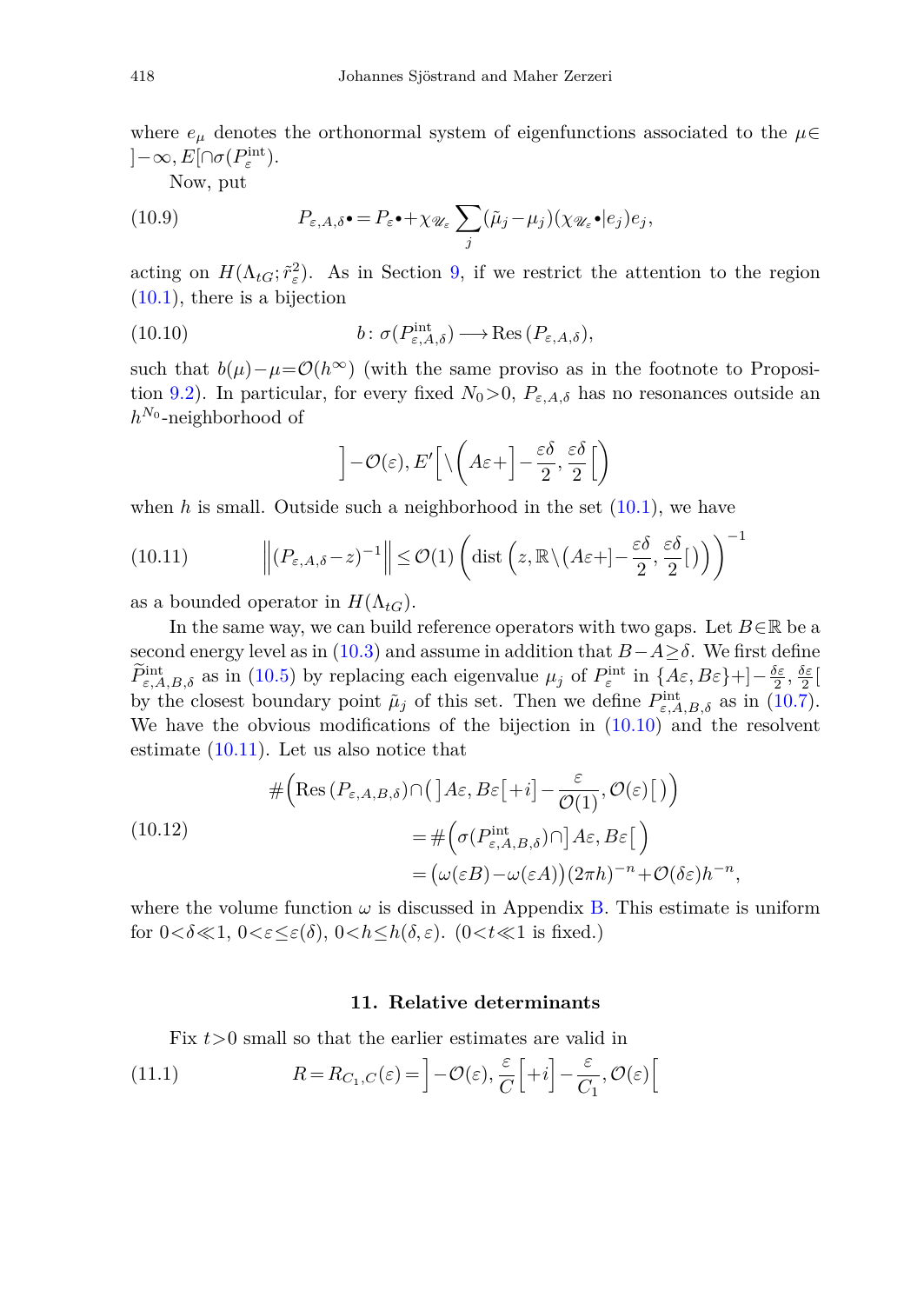or in certain explicitly given subsets of this region. Here *C*,  $\mathcal{O}(\varepsilon)$  are as in [\(10.1\)](#page-31-2) and  $C_1 > 0$  is large enough, depending on  $t \cdot \binom{7}{1}$ 

In [\(8.7\)](#page-27-2) we have seen that uniformly for  $z \in R$ ,

$$
(P_{\varepsilon}^{\text{ext}} - z)^{-1} = \begin{cases} \mathcal{O}(1) : H(\Lambda_{tG}) \longrightarrow H(\Lambda_{tG}; \tilde{r}_{\varepsilon}^2), \\ \mathcal{O}\Big(\frac{1}{\varepsilon}\Big) : H(\Lambda_{tG}) \longrightarrow H(\Lambda_{tG}). \end{cases}
$$

From the definition of  $P_{\varepsilon}$  in the beginning of Section [6](#page-16-0) we see that

(11.2) 
$$
\|P - P_{\varepsilon}\|_{\text{tr}} = \mathcal{O}(1)\varepsilon \left(\frac{\varepsilon}{h}\right)^n.
$$

In fact, from [\(4.3\)](#page-11-6) we see that the *h*-quantization of  $\chi_{\varepsilon}$  is unitarily equivalent to the *h*=1-quantization of  $a_{\varepsilon,h}(x,\xi) = \varepsilon \chi \left(\sqrt{\frac{h}{\varepsilon}}(x,\xi)\right)$ . Recalling that  $\chi \in \mathcal{S}$  and that  $0 \lt \frac{h}{\varepsilon} \leq 1$ , we have

$$
\sum_{|\alpha|\leq 2n+1} \|\partial_{x,\xi}^{\alpha} a_{\varepsilon,h}\|_{L^1(\mathbb{R}^{2n})} \leq \mathcal{O}\Big(\varepsilon\Big(\frac{\varepsilon}{h}\Big)^n\Big)
$$

and applying for instance [\[4,](#page-51-14) Theorem 9.4], we get  $\|\chi_{\varepsilon}(x,hD_x)\|_{\text{tr}} \leq \mathcal{O}\left(\varepsilon\left(\frac{\varepsilon}{h}\right)^n\right).$ 

Similarly from the definition of  $P_{\varepsilon}^{\text{ext}}$  in [\(8.1\)](#page-25-3), [\(8.5\)](#page-27-1), we have

(11.3) 
$$
\left\|P_{\varepsilon}-P_{\varepsilon}^{\text{ext}}\right\|_{\text{tr}}=\mathcal{O}(1)h^{-n}.
$$

Thus,

(11.4) 
$$
\left\|P - P_{\varepsilon}^{\text{ext}}\right\|_{\text{tr}} = \mathcal{O}(1)h^{-n}.
$$

We can define the following relative determinants and their logarithms for  $z \in R$ :

(11.5) 
$$
\mathcal{D}_P(z) = \ln |\det(P - z)(P_\varepsilon^{\text{ext}} - z)^{-1}|,
$$

(11.6) 
$$
\mathcal{D}_{P_{\varepsilon}}(z) = \ln |\det(P_{\varepsilon} - z)(P_{\varepsilon}^{\text{ext}} - z)^{-1}|,
$$

(11.7) 
$$
\mathcal{D}_{P_{\varepsilon,\delta}}(z) = \ln |\det(P_{\varepsilon,\delta} - z)(P_{\varepsilon}^{\text{ext}} - z)^{-1}|.
$$

Here  $P_{\varepsilon,\delta} = P_{\varepsilon,A,B,\delta}$  is given in Section [10.](#page-31-0) We derive some upper bounds: Write

$$
(P-z)(P_{\varepsilon}^{\text{ext}} - z)^{-1} = 1 - (P_{\varepsilon}^{\text{ext}} - P)(P_{\varepsilon}^{\text{ext}} - z)^{-1}.
$$

The last term is of trace class, so  $\mathcal{D}_P$  is well defined. More precisely,

last term is of trace class, so 
$$
\mathcal{D}_P
$$
 is well defined. More precisely,  
\n
$$
\left\| (P_{\varepsilon}-P)(P_{\varepsilon}^{\text{ext}} - z)^{-1} \right\|_{\text{tr}} \leq \left\| P_{\varepsilon}^{\text{ext}} - P \right\|_{\text{tr}} \left\| (P_{\varepsilon}^{\text{ext}} - z)^{-1} \right\| \leq \mathcal{O}(\varepsilon^{-1}) h^{-n},
$$
\n(7) Notice that if we put  $\varepsilon_{\text{new}} = \frac{\varepsilon}{\tilde{C}}$  for  $\tilde{C}$  fixed large enough, then the set  $R$  will contain a

<span id="page-34-0"></span>rectangle of the form ]−O(*ε*new)*, ε*new[+*i*]−*ε*new*, ε*new[ and we recover the scales in Theorem [1.1](#page-4-0) with *ε* replaced by the rescaled *ε*new.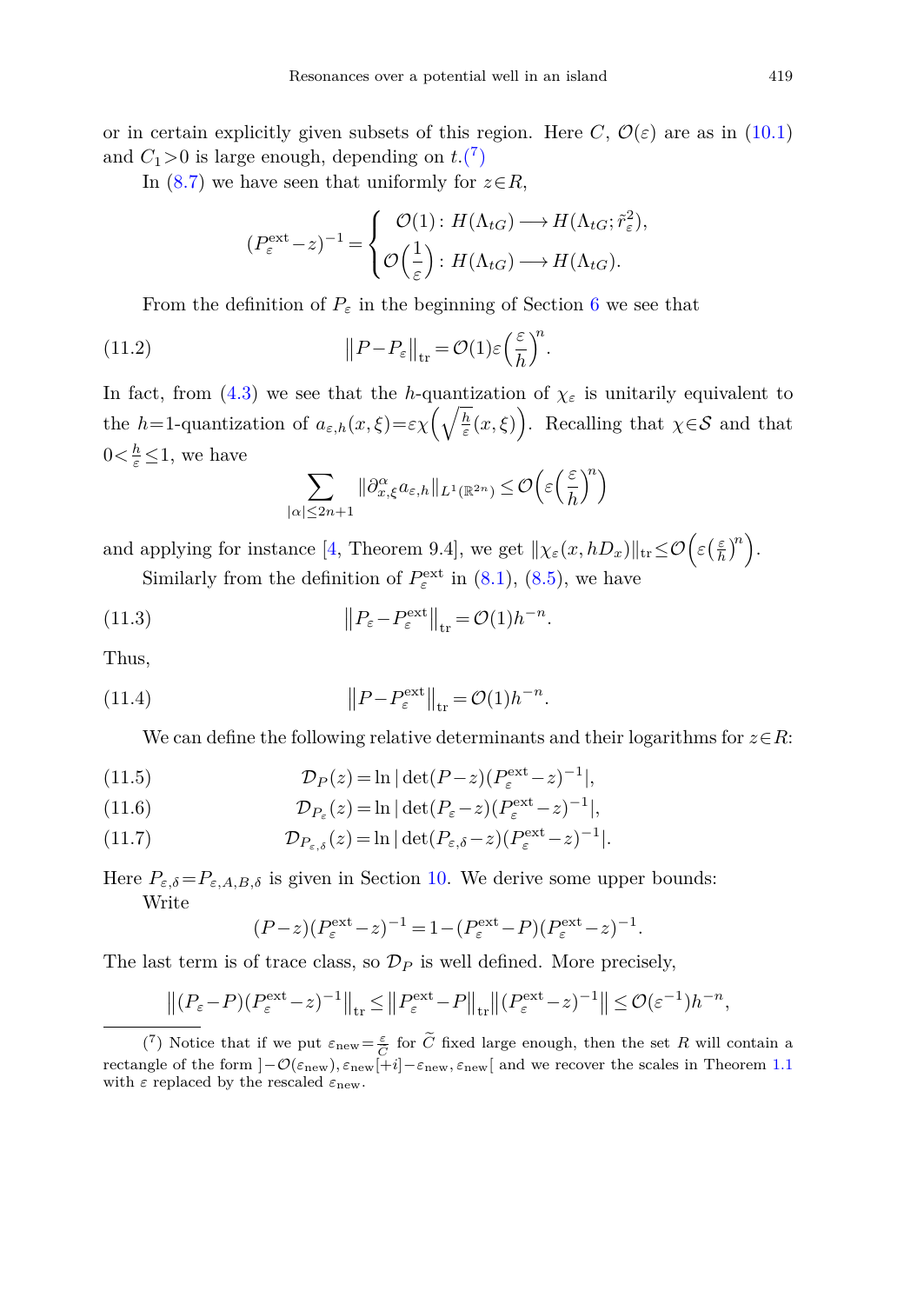where the norms and trace class norms are the ones for operators in  $H(\Lambda_{tG})$ . Since in general (see  $[10]$ ),

$$
|\det(1+K)| \le \exp\left\|K\right\|_{\text{tr}},
$$

we conclude that

(11.8) 
$$
\mathcal{D}_P(z) \leq \mathcal{O}(1) \varepsilon^{-1} h^{-n}.
$$

Similarly,

<span id="page-35-0"></span>
$$
\left\|P_{\varepsilon}^{\text{ext}} - P_{\varepsilon}\right\|_{\text{tr}}, \ \left\|P_{\varepsilon}^{\text{ext}} - P_{\varepsilon,\delta}\right\|_{\text{tr}} = \mathcal{O}(h^{-n}),
$$

so  $\mathcal{P}_{P_{\varepsilon}}(z), \mathcal{D}_{P_{\varepsilon,\delta}}(z)$  are well defined and satisfy

(11.9) 
$$
\mathcal{P}_{P_{\varepsilon}}(z), \ \mathcal{D}_{P_{\varepsilon},\delta}(z) \leq \mathcal{O}(1) \varepsilon^{-1} h^{-n}.
$$

Next, look at

<span id="page-35-1"></span>(11.10) 
$$
\mathcal{D}_P(z) - \mathcal{D}_{P_{\varepsilon}}(z) = \ln |\det(P - z)(P_{\varepsilon} - z)^{-1}|
$$
  
= 
$$
\ln |\det(1 - (P_{\varepsilon} - P)(P_{\varepsilon} - z)^{-1})|
$$

which is well defined away from  $\sigma(P_{\varepsilon})$  and bounded from above by

(11.11) 
$$
\begin{aligned} \left\| (P_{\varepsilon} - P)(P_{\varepsilon} - z)^{-1}) \right\|_{\rm tr} &\leq \left\| P_{\varepsilon} - P \right\|_{\rm tr} \left\| (P_{\varepsilon} - z)^{-1} \right\| \\ &\leq \mathcal{O}(1) \varepsilon^{n+1} h^{-n} \left\| (P_{\varepsilon} - z)^{-1} \right\|. \end{aligned}
$$

We know from [\(9.19\)](#page-30-2), that

(11.12) 
$$
\|(P_{\varepsilon}-z)^{-1}\| \leq \frac{\mathcal{O}(1)}{\varepsilon \delta}, \text{ for } z \in R \text{ with } |\Im z| > \delta \varepsilon.
$$

This is uniform for  $0 < \varepsilon \leq \varepsilon(\delta) \ll 1$ ,  $0 < h \leq h(\delta, \varepsilon)$ . From this and [\(11.11\)](#page-35-0), [\(11.10\)](#page-35-1), we get the upper bound,

<span id="page-35-3"></span>(11.13) 
$$
\mathcal{D}_P(z) - \mathcal{D}_{P_{\varepsilon}}(z) \leq \mathcal{O}(1) \frac{1}{\delta} \left(\frac{\varepsilon}{h}\right)^n, \text{ for } z \in R \text{ with } |\Im z| > \delta \varepsilon.
$$

We also have lower bounds in a smaller part of *R*. From Proposition [10.1](#page-31-3) we know that

(11.14) 
$$
||(P-z)^{-1}|| \leq \frac{\mathcal{O}(1)}{\delta \varepsilon},
$$

<span id="page-35-2"></span>for

(11.15) 
$$
z \in R
$$
 with  $|\Im z| > \delta \varepsilon$  and  $\Re z < -\frac{\varepsilon}{\mathcal{O}(1)}$ ,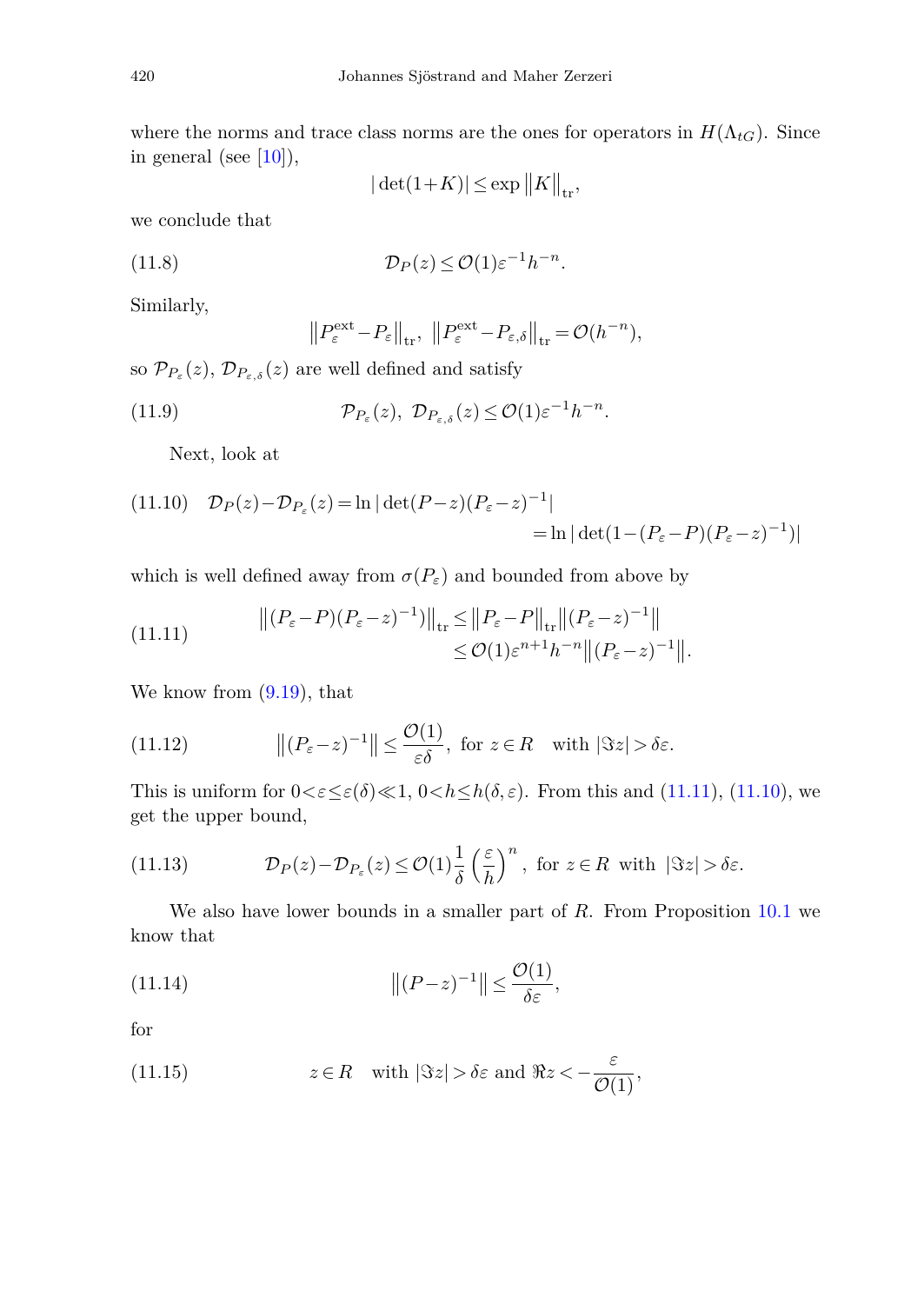where the upper bound on  $\Re z$  is the same as in [\(10.1\)](#page-31-2). Exchanging P and  $P_{\varepsilon}$  in  $(11.10),$  $(11.10),$ 

(11.16) 
$$
\mathcal{D}_{P_{\varepsilon}}(z) - \mathcal{D}_{P}(z) = \ln |\det(1 - (P - P_{\varepsilon})(P - z)^{-1}|,
$$

<span id="page-36-0"></span>we then get, for  $z$  in the subset  $(11.15)$ ,

(11.17) 
$$
\mathcal{D}_P(z) - \mathcal{D}_{P_{\varepsilon}}(z) \geq -\mathcal{O}(1)\frac{1}{\delta} \left(\frac{\varepsilon}{h}\right)^n.
$$

We shall apply Jensen's formula and related estimates, following [\[15,](#page-51-9) Section 5]. Assume for simplicity that we have  $-\frac{\varepsilon}{\mathcal{O}(1)} = -\frac{\varepsilon}{2}$  in [\(11.15\)](#page-35-2). Let

(11.18) 
$$
z_0 = -\varepsilon - i \frac{\varepsilon}{2C_1},
$$

where  $C_1$  is the constant in [\(11.1\)](#page-33-3), so that [\(11.17\)](#page-36-0) holds for  $z=z_0$ . (The following can also be carried out in the upper half-plane with  $z_0 = -\varepsilon + i \frac{\varepsilon}{2C_1}$ .) It will be convenient to work in the rescaled variable  $\tilde{z}$  with  $z = \varepsilon \tilde{z}$ , so that

(11.19) 
$$
\tilde{z}_0 = -1 - i \frac{1}{2C_1},
$$

<span id="page-36-2"></span>and we put  $\widetilde{\mathcal{D}}_P(\tilde{z})=\mathcal{D}_P(z)$  and similarly for the other  $\mathcal{D}_{P(\ldots)}$ . Let  $r_0=\varepsilon \tilde{r}_0$  be the largest number such that

(11.20) 
$$
D(z_0, r_0) \subset R_\delta := \left\{ z \in R; \ \Im z < -\delta \varepsilon \right\}.
$$

<span id="page-36-1"></span>(More explicitly,  $r_0 = (\frac{1}{2C_1} - \delta)\varepsilon$ .) Consider the holomorphic function  $\tilde{f}(\tilde{z}) = f(z)$ ,

(11.21) 
$$
f(z) = \det \left( (P - z)(P_{\varepsilon} - z)^{-1} \right),
$$

for  $z \in D(z_0, r_0)$  (corresponding to  $\tilde{z} \in D(\tilde{z}_0, \tilde{r}_0)$ ). By [\(11.13\)](#page-35-3), we have

(11.22) 
$$
|f(z)| \le \exp\left(\mathcal{O}(1)\frac{1}{\delta}\left(\frac{\varepsilon}{h}\right)^n\right), \quad z \in D(z_0, r_0).
$$

Moreover,

(11.23) 
$$
|f(z_0)| \ge \exp\left(-\mathcal{O}(1)\frac{1}{\delta} \left(\frac{\varepsilon}{h}\right)^n\right),
$$

since [\(11.17\)](#page-36-0) holds for  $z=z_0$ . From Jensen's formula it follows that the number of zeros of  $\tilde{f}$  in  $D(\tilde{z}_0, (1-\theta)\tilde{r}_0)$  is  $\leq \mathcal{O}_{\delta}(1)\varepsilon^n h^{-n}$ , if  $\theta \in ]0,1[$  is any fixed constant. Equivalently, *f* has  $\leq \mathcal{O}_{\delta}(1)\varepsilon^{n}h^{-n}$  zeros in  $D(z_0, (1-\theta)r_0)$ .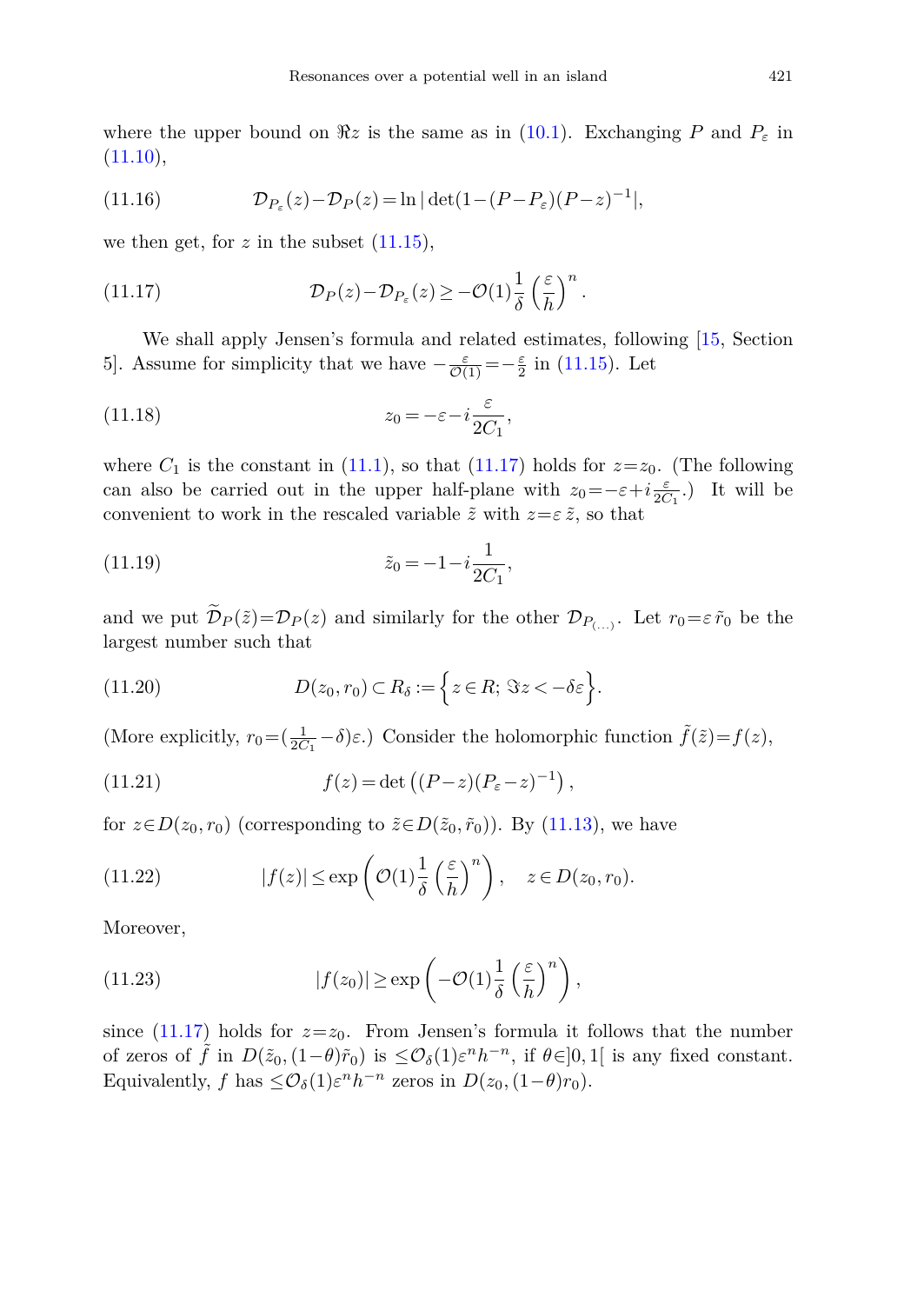Let  $z_j = \varepsilon \tilde{z}_j$ ,  $j = 1, 2, ..., N$  be the zeros of *f* in  $D(z_0, (1-\theta)r_0)$ , repeated according to their multiplicity, and put

<span id="page-37-0"></span>
$$
D_w(z; h) = \prod_{j=1}^N (\tilde{z} - \tilde{z}_j), \quad z = \varepsilon \, \tilde{z}.
$$

Repeating the (standard) arguments in [\[15\]](#page-51-9), we see that

(11.24) 
$$
|D_w(z;h)| \le \exp\left(\mathcal{O}_{\delta}(1)\varepsilon^n h^{-n}\right) \text{ in } D(z_0,(1-\theta)r_0)
$$

and that for any interval  $I \in [0, (1-\theta)\tilde{r}_0]$  of length  $|I| > 0$  there exists  $\tilde{r}_1 \in I$  such that

(11.25) 
$$
|D_w(z;h)| \ge \exp\left(-\mathcal{O}_{\delta,|I|}(1)\left(\frac{\varepsilon}{h}\right)^n\right) \quad \text{when } |z-z_0| = r_1 := \varepsilon \tilde{r}_1.
$$

Next, write

(11.26) 
$$
f(z) = e^{G(z)} D_w(z; h),
$$

with *G* holomorphic in  $D(z_0, (1-\theta)r_0)$ . Using the above bounds and Harnack's inequality (as in [\[15,](#page-51-9) Section 5]) we get

(11.27) 
$$
|G(z)| \leq \mathcal{O}_{\delta}(1)\varepsilon^{n} h^{-n}, \quad z \in D(z_0, (1-\theta)^2 r_0)
$$

and for any interval  $I \in [0, (1-\theta)^2 \tilde{r}_0]$  of length  $|I| > 0$  there exists  $\tilde{r}_1 \in I$  such that

(11.28) 
$$
|f(z)| \ge \exp\left(-\mathcal{O}_{\delta,|I|}(1)\varepsilon^n h^{-n}\right) \quad \text{when } |z-z_0|=r_1:=\varepsilon \tilde{r}_1.
$$

In other words,

(11.29) 
$$
\mathcal{D}_P - \mathcal{D}_{P_{\varepsilon}} \geq -\mathcal{O}_{\delta, |I|}(1) \varepsilon^n h^{-n},
$$

for *z* as in [\(11.28\)](#page-37-0). Here we can take  $|I| = (1 - \theta)^2 \tilde{r}_0 - (1 - \theta)^3 \tilde{r}_0$  and find a corresponding  $r_1$  with  $(1-\theta)^3 r_0 \leq r_1 < (1-\theta)^2 r_0$ .

The argument can now be repeated, by replacing  $z_0$  by any new point on  $\partial D(z_0, r_1)$ ... In this way, we continue until we have covered  $R_\delta \setminus (\partial R_\delta + D(0, \delta \varepsilon))$ with  $\mathcal{O}_{\delta}(1)$  discs, and recalling that the zeros of *f* in [\(11.21\)](#page-36-1) are the resonances of *P* in  $R_\delta$ , we get the following result:

## <span id="page-37-2"></span>**Proposition 11.1.** Define  $R_\delta$  as in [\(11.20\)](#page-36-2), [\(11.1\)](#page-33-3). Then

<span id="page-37-1"></span>(A) The number of resonances in  $R_\delta \setminus (\partial R_\delta + D(0, \varepsilon \delta))$  is  $\leq \mathcal{O}_\delta(1) \varepsilon^n h^{-n}$  with the usual convention that  $0 < \varepsilon \leq \varepsilon(\delta)$ ,  $0 < h \leq h(\delta, \varepsilon)$ .

(B) For all a,b with  $0 < a < b < 1$  independent of  $\varepsilon, \delta$  and all segments  $J \subset I \subset R_{\delta} \setminus I$  $(\partial R_{\delta} + D(0, \varepsilon \delta))$  of lengths  $|J| = a \varepsilon$ ,  $|I| = b \varepsilon$ , there exists  $z \in J$  such that

(11.30) 
$$
\mathcal{D}_P(z) - \mathcal{D}_{P_{\varepsilon}}(z) \geq -\mathcal{O}_{a,b,\delta}(1)\varepsilon^n h^{-n}.
$$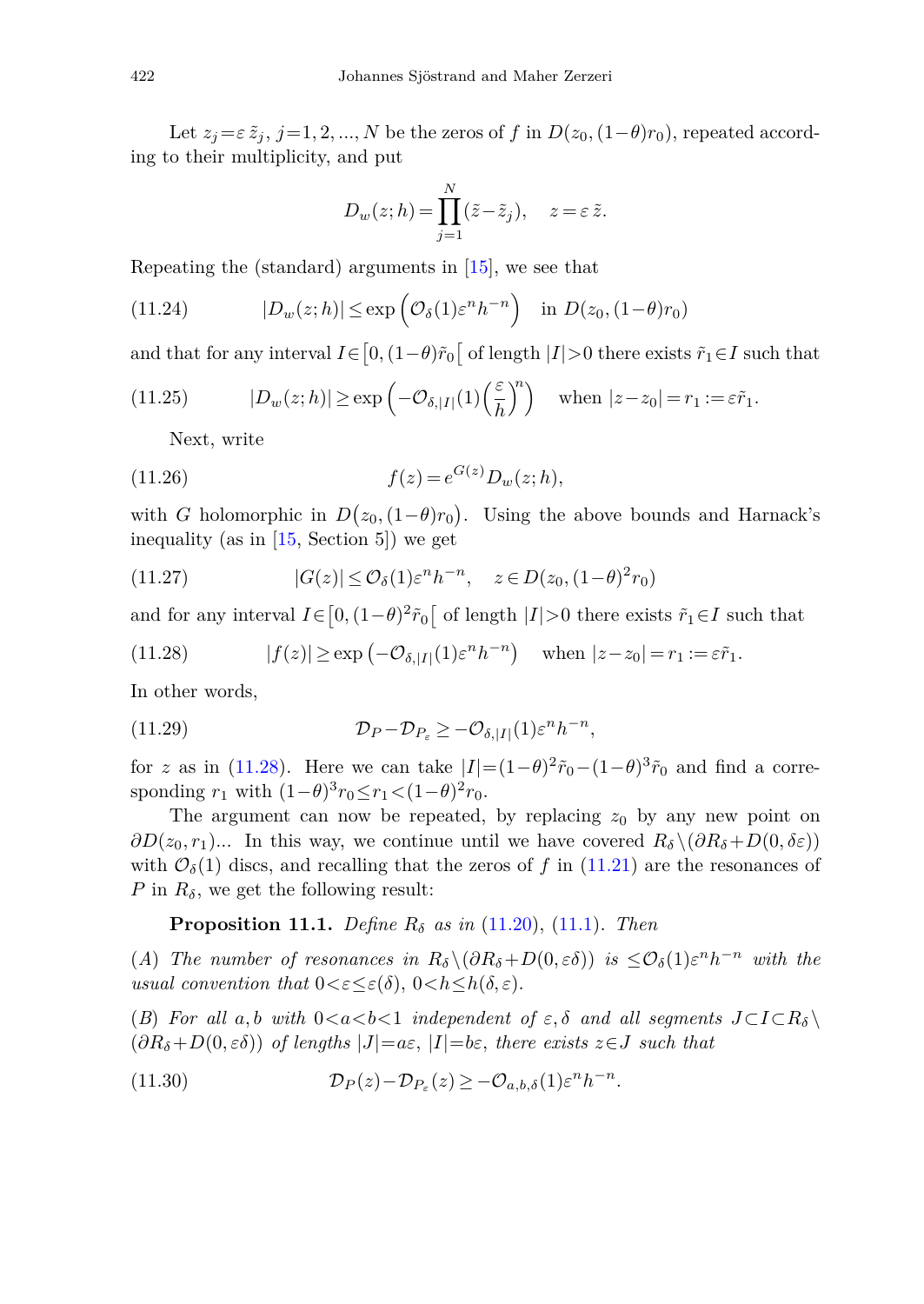Notice that Proposition [11.1](#page-37-1) remains valid if we replace  $R_\delta$ , defined in [\(11.20\)](#page-36-2), with

(11.31) 
$$
R_{\delta}^{+} = \{ z \in R; \ \Im z > \varepsilon \delta \}.
$$

Then  $(A)$  holds trivially since there are no resonances in the upper half-plane.

We recall the bounds  $(11.13)$ ,  $(11.17)$ . In order to simplify the notations, we assume that the proposition is valid in all of  $R_\delta$  (and in  $R_\delta^+$ ), as can be achieved by a slight dilation of the parameters.

In order to complete the proof of Theorem [1.1,](#page-4-0) we shall work with  $\mathcal{D}_P(z)$ −  $\mathcal{D}_{P_{\varepsilon,\delta}}(z)$ , exploiting the fact that  $\mathcal{D}_{P_{\varepsilon,\delta}}$  is harmonic in

(11.32) 
$$
R_{\varepsilon,\delta} := \left\{ z \in R; \, |\Im z| > \varepsilon \delta \text{ or } |\Re z - A\varepsilon| < \frac{\varepsilon \delta}{4} \text{ or } |\Re z - B\varepsilon| < \frac{\varepsilon \delta}{4} \right\}.
$$

See Figure [2.](#page-6-1) Here  $P_{\varepsilon,\delta} = P_{\varepsilon,A,B,\delta}$  is discussed in Section [10](#page-31-0) and we know from that discussion that

<span id="page-38-1"></span><span id="page-38-0"></span>
$$
||P_{\varepsilon}-P_{\varepsilon,\delta}|| \leq \mathcal{O}(\varepsilon\delta), \quad ||P_{\varepsilon}-P_{\varepsilon,\delta}||_{\text{tr}} \leq \mathcal{O}(\varepsilon\delta)\frac{\varepsilon\delta}{h^n}.
$$

For *z* in the region  $R_{\varepsilon,\delta}$  we have

$$
\mathcal{D}_{P_{\varepsilon}}(z) - \mathcal{D}_{P_{\varepsilon,\delta}}(z) = \ln \left| \det(P_{\varepsilon} - z)(P_{\varepsilon,\delta} - z)^{-1} \right|
$$
  
\n
$$
\leq \left\| (P_{\varepsilon} - P_{\varepsilon,\delta})(P_{\varepsilon,\delta} - z)^{-1} \right\|_{\text{tr}}
$$
  
\n
$$
\leq \left\| P_{\varepsilon} - P_{\varepsilon,\delta} \right\|_{\text{tr}} \left\| (P_{\varepsilon,\delta} - z)^{-1} \right\|
$$
  
\n
$$
\leq \mathcal{O}(1) \frac{(\varepsilon \delta)^2}{h^n} \frac{1}{\varepsilon \delta}
$$
  
\n
$$
= \mathcal{O}(1) \frac{\varepsilon \delta}{h^n}.
$$

Here we also use [\(10.11\)](#page-33-2) or rather its natural analogue for  $P_{\varepsilon, A, B, \delta}$ .

Since  $||P - P_{\varepsilon}||_{tr} \leq \mathcal{O}(1)\varepsilon^{n+1}h^{-n} \leq \mathcal{O}(1)(\varepsilon\delta)^2h^{-n}$  when  $0 < \varepsilon \leq \varepsilon(\delta)$ , we have

(11.34) 
$$
\mathcal{D}_P - \mathcal{D}_{P_{\varepsilon,\delta}} \leq \mathcal{O}(\varepsilon \delta) h^{-n}
$$

<span id="page-38-2"></span>in [\(11.32\)](#page-38-0). Indeed, this follows from [\(11.33\)](#page-38-1) after replacing  $P_{\varepsilon}$  there with *P*. On the smaller set

(11.35) 
$$
R_{\delta} := \{ z \in R; \, |\Im z| > \varepsilon \delta \},
$$

we have

(11.36) 
$$
\|(P_{\varepsilon}-z)^{-1}\| \leq \frac{\mathcal{O}(1)}{\delta \varepsilon}
$$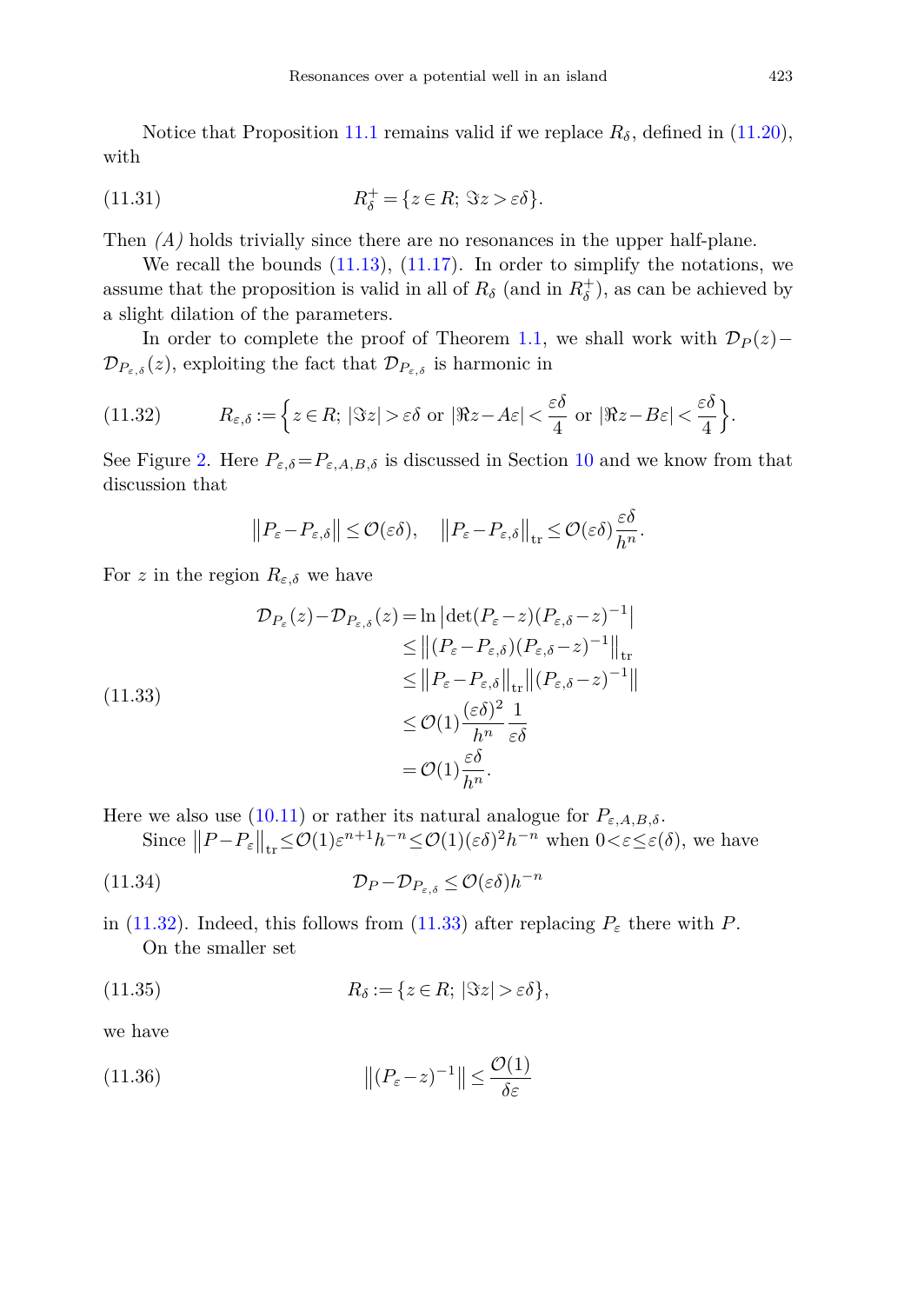and exchanging  $P_{\varepsilon}$  and  $P_{\varepsilon,\delta}$  in [\(11.33\)](#page-38-1), we get  $\mathcal{D}_{P_{\varepsilon}-}\mathcal{D}_{P_{\varepsilon,\delta}} \geq -\mathcal{O}(\varepsilon\delta)h^{-n}$ , hence with  $(11.33):$  $(11.33):$ 

(11.37) 
$$
\left| \mathcal{D}_{P_{\varepsilon}} - \mathcal{D}_{P_{\varepsilon,\delta}} \right| \leq \mathcal{O}(1) \frac{\varepsilon \delta}{h^n},
$$

for *z* in the set [\(11.35\)](#page-38-2). This means that the estimates [\(11.13\)](#page-35-3), [\(11.30\)](#page-37-2) for  $\mathcal{D}_P$  −  $\mathcal{D}_{P_{\varepsilon}}$  carry over to  $\mathcal{D}_{P} - \mathcal{D}_{P_{\varepsilon,\delta}}$ , provided that we replace the remainder estimates  $\mathcal{O}_{\ldots}(1)\varepsilon^n h^{-n}$  by  $\mathcal{O}(\varepsilon\delta)h^{-n}$ : For  $z \in R_\delta$ , we have statement *(B)* in Proposition [11.1](#page-37-1) with

<span id="page-39-3"></span>(11.38) 
$$
\mathcal{D}_P(z) - \mathcal{D}_{P_{\varepsilon,\delta}}(z) \geq -\mathcal{O}(\varepsilon\delta)h^{-n},
$$

instead of [\(11.30\)](#page-37-2).

To get lower bounds in  $A\varepsilon + \left(-\frac{\varepsilon \delta}{4}, \frac{\varepsilon \delta}{4}\right[ + i] - \varepsilon \delta, \varepsilon \delta$  (and similarly with *B* instead of *A*, we can apply the above arguments for  $\mathcal{D}_P - \mathcal{D}_{P_\varepsilon}$  in  $R_\delta$  to  $\mathcal{D}_P - \mathcal{D}_{P_\varepsilon}$  in  $A\varepsilon +$  $]-\frac{\varepsilon\delta}{4}, \frac{\varepsilon\delta}{4}[\pm i]-\varepsilon\delta, \varepsilon\delta$ , now starting at the point  $z_0=A\varepsilon+i2\varepsilon\delta$  and get:

#### **Proposition 11.2.**

<span id="page-39-1"></span>(A) The number of resonances of *P* in  $A\varepsilon + \frac{\varepsilon \delta}{4} + \frac{\varepsilon \delta}{4} + i - \varepsilon \delta$ ,  $\varepsilon \delta$  [(i.e. the zeros  $of \det ((P-z)(P_{\varepsilon,\delta}-z)^{-1})) \text{ is } \leq \mathcal{O}(\varepsilon\delta)h^{-n}.$ 

(B) For all  $a, b$  with  $0 < a < b < 1$ , independent of  $\varepsilon, \delta$  and all segments  $J \subset I \subset$  $A\varepsilon +]-\frac{\varepsilon \delta}{4}, \frac{\varepsilon \delta}{4}[+i]-\varepsilon \delta, \varepsilon \delta[$  *of length*  $|J|=a\delta\varepsilon$ ,  $|I|=b\delta\varepsilon$ , there exist  $z\in J$ , such that

(11.39) 
$$
\mathcal{D}_P(z) - \mathcal{D}_{P_{\varepsilon,\delta}}(z) \geq -\mathcal{O}_{a,b}(\varepsilon\delta)h^{-n}.
$$

<span id="page-39-0"></span>The same statements hold with *B* instead of *A*.

#### <span id="page-39-2"></span>**12. End of the proof**

We study the number of resonances in the rectangle

(12.1) 
$$
\Gamma = \left] A \varepsilon, B \varepsilon \left[ +i \right] - \frac{\varepsilon}{2C_1}, \frac{\varepsilon}{2C_1} \left[ , \right]
$$

where  $A, B$  and  $C_1$  are positive constants, (see  $(11.1)$ ) and Section [10\)](#page-31-0). Set

$$
\gamma = \partial \Gamma \, .
$$

Again it is convenient to scale:  $z = \varepsilon \tilde{z}$  and use  $\tilde{\gamma} = \partial \tilde{\Gamma}$  where

(12.3) 
$$
\widetilde{\Gamma} = \left] A, B\left[ +i \right] - \frac{1}{2C_1}, \frac{1}{2C_1} \left[ .\right]
$$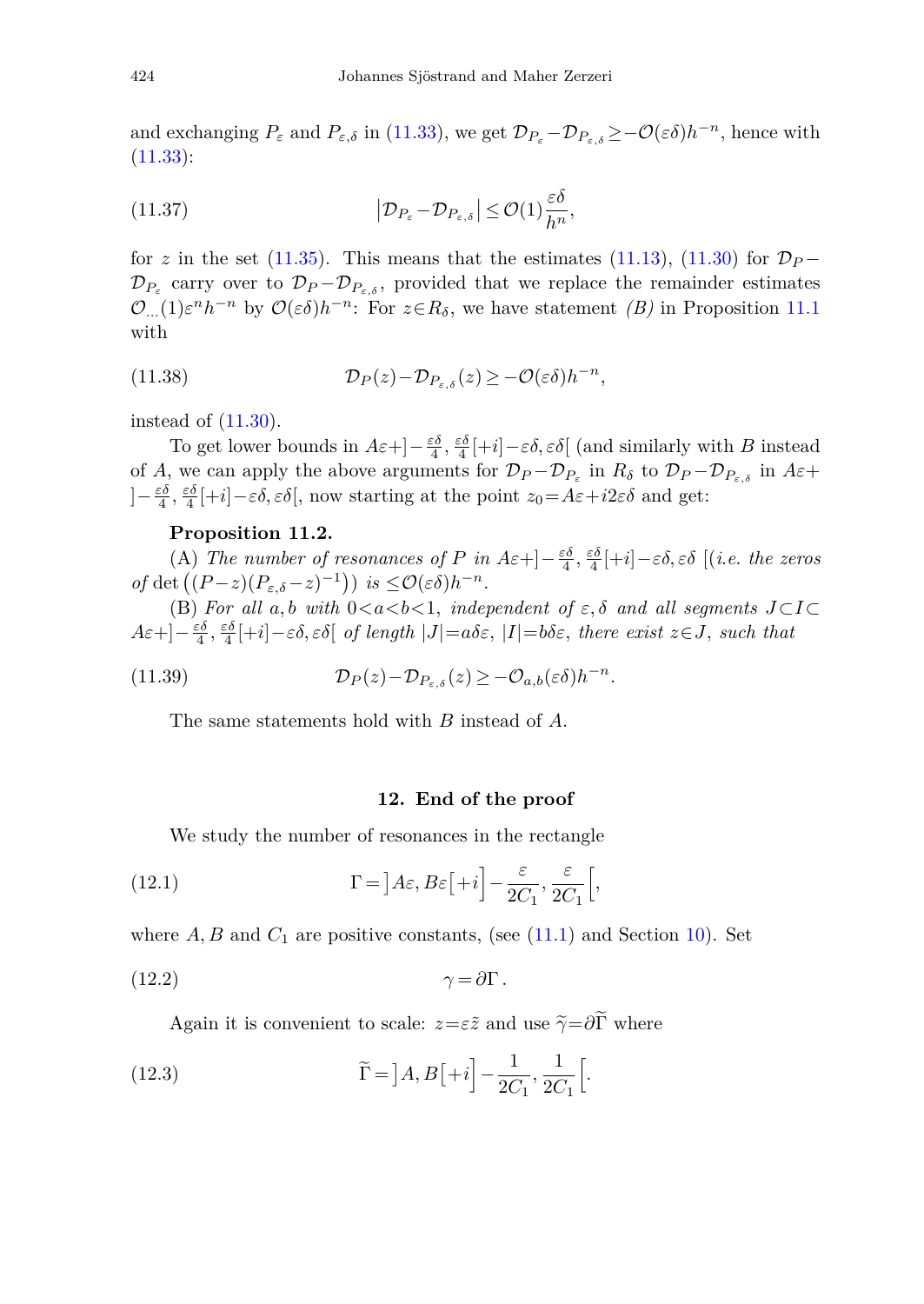We shall apply Theorem 1.1 of  $[16]$ , (see also  $[17$ , Theorem 12.1.1]). In the rescaled variable  $\tilde{z}$ , we choose the Lipschitz weight on  $\tilde{\gamma}$ :

(12.4) 
$$
\tilde{d}(\tilde{z}) = \frac{1}{C} \left( \delta + \frac{1}{2} |\Im(\tilde{z})| \right), \text{ with } C > 1 \text{ large enough,}
$$

satisfying (cf.  $[16, (1.1)–(1.5)]$  $[16, (1.1)–(1.5)]$ ):

$$
|\tilde{d}(\tilde{z}) - \tilde{d}(\tilde{w})| \le \frac{1}{2} |\tilde{z} - \tilde{w}|, \quad \forall \tilde{z}, \tilde{w} \in \tilde{\gamma}.
$$

Extend  $\tilde{d}$  to all  $\mathbb C$  by setting

$$
\tilde{d}(\tilde{z}) = \inf_{\tilde{w}\in\tilde{\gamma}} \Big( \tilde{d}(\tilde{w}) + \frac{1}{2} |\tilde{z} - \tilde{w}| \Big), \quad \forall \tilde{z} \in \mathbb{C}.
$$

This extended function is also Lipschitz of modulus at most  $\frac{1}{2}$ , such that  $\tilde{d}(\tilde{z}) \ge$  $\frac{1}{2}$ dist $(\tilde{z}, \tilde{\gamma})$  and

<span id="page-40-1"></span>
$$
|\tilde z-\widetilde w|\leq \tilde d(\widetilde w)\mathop{\Longrightarrow}\limits \frac{\tilde d(\widetilde w)}{2}\leq \tilde d(\tilde z)\leq \frac{3\tilde d(\widetilde w)}{2}\,.
$$

Choose  $\tilde{z}_j^0 \in \tilde{\gamma}$ ,  $j=0,1,...,N-1$  distributed along  $\tilde{\gamma} = \partial \Gamma$  in the positively oriented sense such that

(12.5) 
$$
\frac{\tilde{d}(\tilde{z}_j^0)}{k} \leq |\tilde{z}_{j+1}^0 - \tilde{z}_j^0| \leq \frac{\tilde{d}(\tilde{z}_j^0)}{2}, \quad 0 \leq j \leq N - 1
$$

with the convention that  $j+1=0$  when  $j=N-1$ , and for some  $k>2$ . Define

(12.6) 
$$
\varphi(z) := h^n \big( \mathcal{D}_{P_{\varepsilon,\delta}}(z) + C \varepsilon \delta \big)
$$

with *C>*0 large enough so that

(12.7) 
$$
\mathcal{D}_P(z) \leq h^{-n} \varphi(z) \quad \text{in the set (11.32)}.
$$

<span id="page-40-0"></span>The  $\tilde{z}_j^0$  in  $\{A, B\}+i$ ]−*δ*,  $\delta$ [ are choosen according to *(B)* in Proposition [11.2](#page-39-1) so that [\(11.39\)](#page-39-2) holds when  $z=z_j^0:=\varepsilon \tilde{z}_j^0$ . Hence

<span id="page-40-2"></span>(12.8) 
$$
\mathcal{D}_P(z_j^0) \geq h^{-n} \big( \varphi(z_j^0) - \varepsilon_j \big),
$$

where  $\varepsilon_j$  > 0 is independent of *j*, of the form

$$
(12.9) \t\t\t \varepsilon_j = C_0 \varepsilon \delta
$$

with  $C_0 > 0$  large enough. The  $z_j^0 \in \partial \Gamma$  with  $|\Im z_j^0| > \varepsilon \delta$  are chosen according to  $(B)$ in Proposition [11.1,](#page-37-1) for which we have  $(11.38)$  and hence  $(12.8)$ .

Consider the points  $\tilde{z}_1^0, \tilde{z}_2^0, ..., \tilde{z}_K^0$  on  $B+ i\, \delta, \frac{1}{2C_1}$  [ (possibly after relabeling) ordered so that  $\Im(\tilde{z}_1^0) < \Im(\tilde{z}_2^0) < ... < \Im(\tilde{z}_K^0)$ . From [\(12.5\)](#page-40-1) we see that  $\Im(\tilde{z}_j^0)$  growths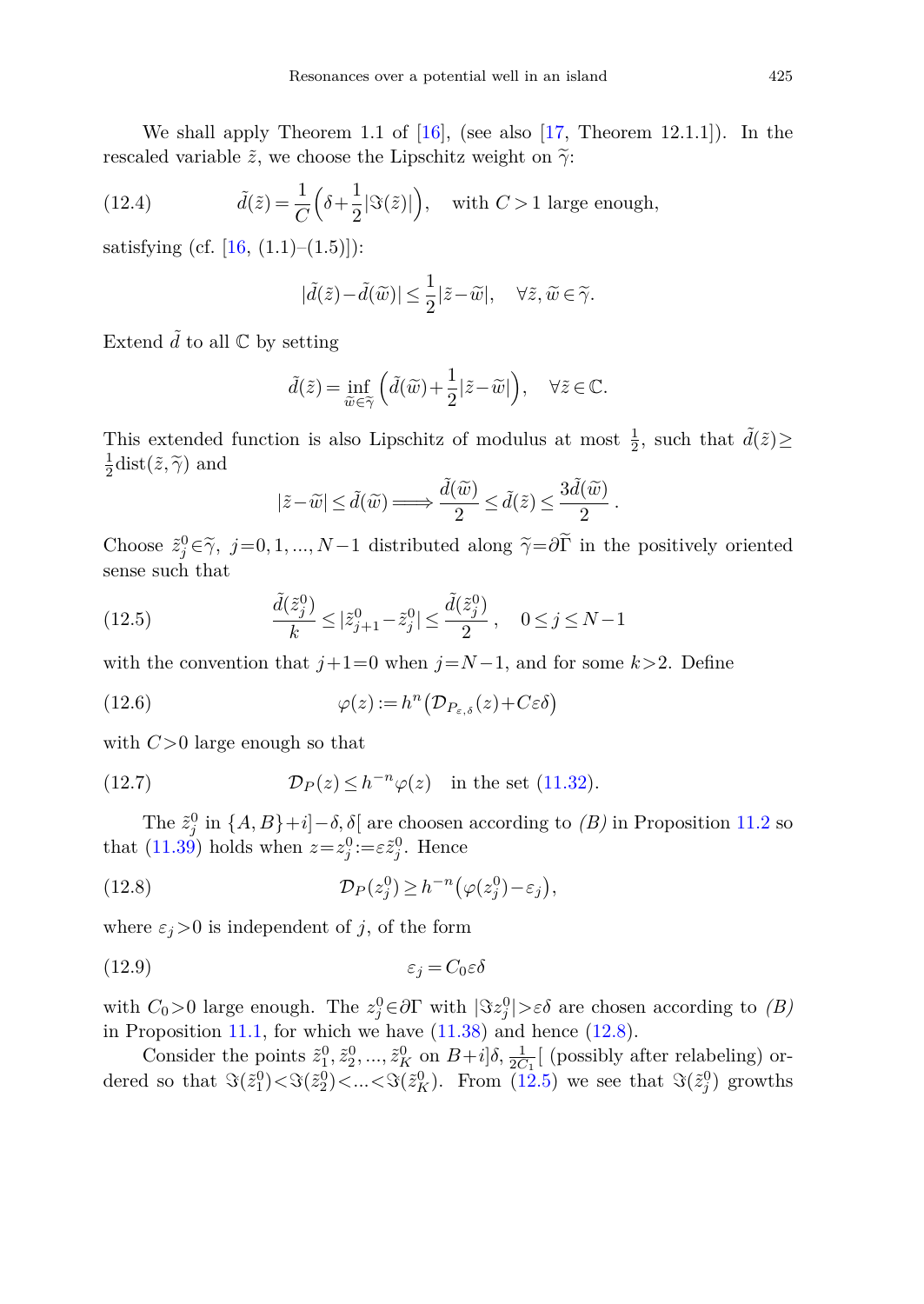geometrically with *j* and it follows that  $K \leq \mathcal{O}(1) |\ln(\delta)|$ . The same holds for the corresponding points on  $B+i]-\frac{1}{2C_1}, -\delta[, A+i]\delta, \frac{1}{2C_1}[\text{ and } A+i]-\frac{1}{2C_1}, -\delta[$ . The total number of points  $\tilde{z}_j^0$  on  $\tilde{\gamma}$  is  $N = \mathcal{O}(1) |\ln(\delta)|$ .

Notice that  $\phi(z)$  is harmonic in  $\bigcup_{j=0}^{N-1} D(z_j^0, r_j)$ . Apply Theorem 1.1 in [\[16\]](#page-52-0) (or [\[17,](#page-52-1) Theorem 12.1.1]) with *h* there is replaced by  $h^n$ : We get in view of  $(12.9)$ ,

$$
\left| \# \left( \mathcal{D}_P^{-1}(0) \cap \Gamma \right) - \frac{1}{2\pi h^n} \int_{\Gamma} \Delta \left( h^n \mathcal{D}_{P_{\varepsilon,\delta}}(z) \right) L(dz) \right| \leq \mathcal{O}(1) h^{-n} N \varepsilon \delta
$$
  
=  $\mathcal{O}(1) h^{-n} \varepsilon \delta |\ln \delta|,$ 

where we first work in the  $\tilde{z}$ -variable but notice that

$$
\int_{\frac{1}{\varepsilon}\Gamma} \Delta_{\tilde{z}}(\mathcal{D}_{P_{\varepsilon,\delta}}(\tilde{z})) L(d\tilde{z}) = \int_{\Gamma} \Delta_z(\mathcal{D}_{P_{\varepsilon,\delta}}(z)) L(dz).
$$

Here  $\frac{1}{2\pi} \int_{\Gamma} \Delta(h^n \mathcal{D}_{P_{\varepsilon,\delta}}(z) L(dz)$  is equal to the number of zeros in  $\Gamma$  of  $\mathcal{D}_{P_{\varepsilon,\delta}}$  or equivalently the number of resonances in  $\Gamma$  of  $P_{\varepsilon,\delta}$ . By [\(10.12\)](#page-33-4) this number is equal to  $(2\pi h)^{-n}(\omega(\varepsilon B)-\omega(\varepsilon A))+\mathcal{O}(\delta |\ln \delta|\varepsilon)h^{-n}$ . This gives *(B)* in Theorem [1.1](#page-4-0) (with  $a = \varepsilon A$  and  $b = \varepsilon B$ ), since we already have the part *(A)* which follows from Proposition [11.1,](#page-37-1) *(A)*.

### **A. Review of [\[11](#page-51-0)] and adaptation to the dilated situation**

<span id="page-41-0"></span>In this appendix we recall very briefly some basic microlocal tools developed in [\[11\]](#page-51-0) for the study of semiclassical resonances and adapt them to our situation. To some extent, we shall follow the review in [\[12](#page-51-3), Section 5].

#### **A.1. Order functions and symbols:**

Let *R*,  $r \in C^{\infty}(\mathbb{R}^n; ]0, +\infty[$ , satisfy for all  $\alpha \in \mathbb{N}^n$ :

<span id="page-41-1"></span>(A.1) 
$$
\partial_x^{\alpha} R(x) = \mathcal{O}(1) R(x)^{1-|\alpha|},
$$

<span id="page-41-2"></span>(A.2) 
$$
\partial_x^{\alpha} r(x) = \mathcal{O}(1) r(x) R(x)^{-|\alpha|}.
$$

<span id="page-41-3"></span>Define  $\tilde{r}(x,\xi) \in C^{\infty}(\mathbb{R}^{2n};]0,+\infty[)$  by

(A.3) 
$$
\tilde{r}(x,\xi) = (r(x)^2 + \xi^2)^{\frac{1}{2}}.
$$

<span id="page-41-4"></span>Then

(A.4) 
$$
\partial_x^{\alpha} \partial_{\xi}^{\beta} \tilde{r}(x,\xi) = \mathcal{O}(1)\tilde{r}(x,\xi)^{1-|\beta|} R(x)^{-|\alpha|}.
$$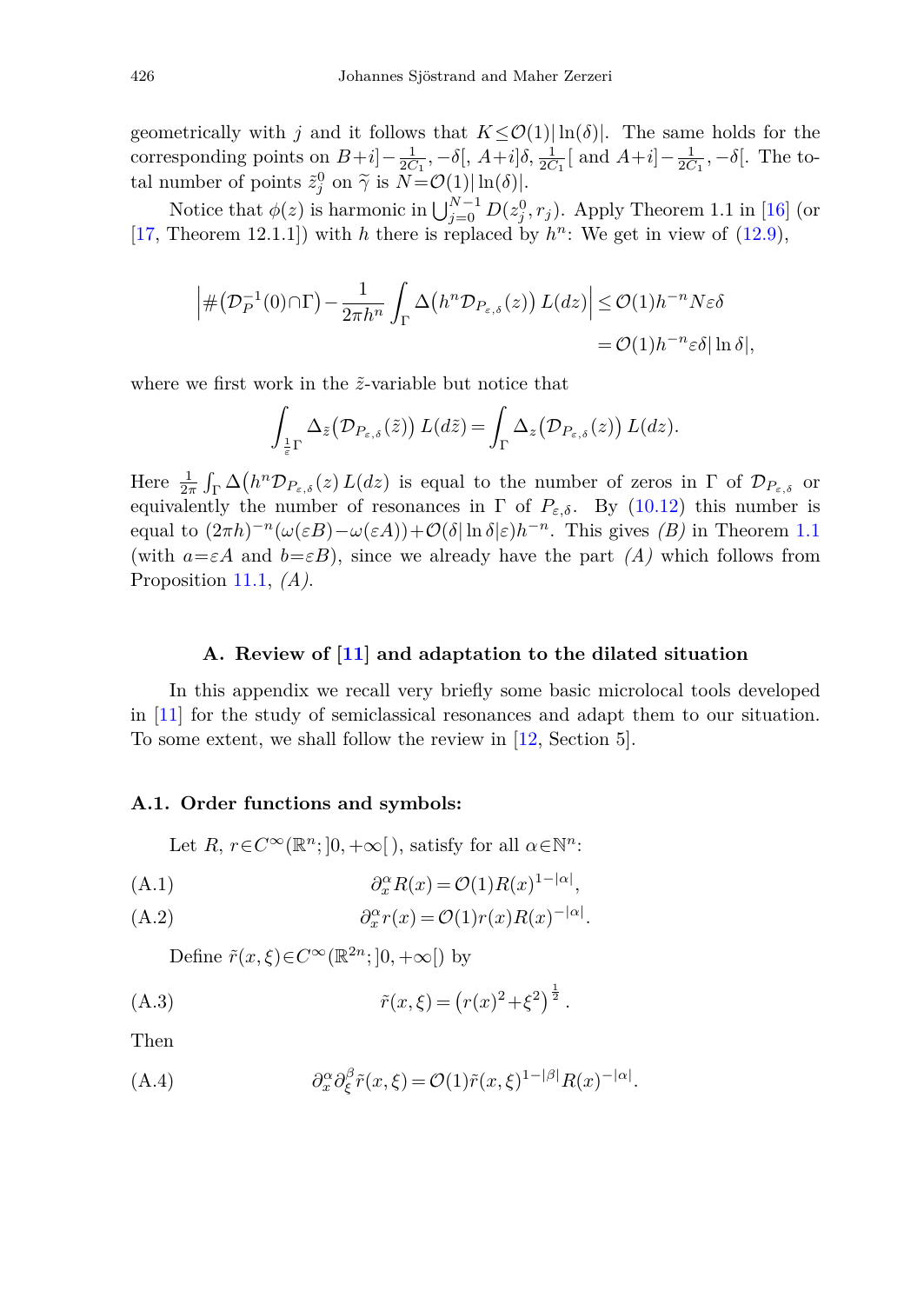We make the important assumption that

$$
(A.5) \t\t\t r(x) \ge 1, \t r(x)R(x) \ge 1.
$$

The quantities  $R, r, \tilde{r}$  are our basic scale functions. The functions  $R$  and  $\tilde{r}$  give the scale in  $x$  and  $\xi$ , respectively.

<span id="page-42-2"></span>**Definition A.1.** (Order functions)

(a) We say that  $m \in C^{\infty}(\mathbb{R}^{2n};0,+\infty)$  is an order function if

(A.6) 
$$
\partial_x^{\alpha} \partial_{\xi}^{\beta} m(x,\xi) = \mathcal{O}(1) m(x,\xi) R(x)^{-|\alpha|} \tilde{r}(x,\xi)^{-|\beta|},
$$

for all  $\alpha, \beta \in \mathbb{N}^n$ .

**(b)** A function  $m=m(x) \in C^{\infty}(\mathbb{R}^n; |0, +\infty|)$ , independent of  $\xi$ , is an order function if

<span id="page-42-4"></span>
$$
\partial_x^{\alpha} m(x) = \mathcal{O}(1)m(x)R(x)^{-|\alpha|},
$$

for all  $\alpha \in \mathbb{N}^n$ .

Any finite product  $(m_1(x,\xi) \times ... \times m_N(x,\xi))$  of order functions is an order function. We notice that  $\hat{R}$ ,  $r$ ,  $\tilde{r}$  are order functions.

<span id="page-42-3"></span>**Definition A.2.** (Symbol classes) Let *m* be an order function.

<span id="page-42-1"></span>(a) We say that  $a \in C^{\infty}(\mathbb{R}^{2n})$  is a symbol of order *m* and write  $a \in S(\mathbb{R}^{2n}; m)$ , if for all  $\alpha, \beta \in \mathbb{N}^n$ ,

(A.7) 
$$
\partial_x^{\alpha} \partial_{\xi}^{\beta} a(x,\xi) = \mathcal{O}(1) m(x,\xi) R(x)^{-|\alpha|} \tilde{r}(x,\xi)^{-|\beta|} \quad on \ \mathbb{R}^{2n}.
$$

**(b)** We write  $a \in \dot{S}(\mathbb{R}^{2n}, m)$  when  $(A.7)$  $(A.7)$  holds for all  $\alpha, \beta \in \mathbb{N}^n$  with  $|\alpha| + |\beta| > 0$ . (c) If U is open subset of  $\mathbb{R}^{2n}$  we define  $S(\mathcal{U}; m)$  similarly, replacing  $\mathbb{R}^{2n}$  by U.

Sometimes  $m, a, R, r$  depend on parameters. We then require  $(A.1)$ ,  $(A.2)$ ,  $(A.6)$ ,  $(A.7)$ , to hold uniformly with respect to the parameters, if nothing else is specified.

For more details see [\[11,](#page-51-0) Chapter 1, pp. 7–15].

### **A.2. IR-Lagrangian manifolds:**

<span id="page-42-0"></span>Let  $G \in \dot{S}(\mathbb{R}^{2n}; R\tilde{r})$  be real-valued. Then the manifold

(A.8) 
$$
\Lambda_G = \left\{ (x,\xi) \in \mathbb{C}^{2n}; \ \Im(x,\xi) = H_G(\Re(x,\xi)) \right\}
$$

is **I**-Lagrangian, i.e. Lagrangian in  $\mathbb{C}^{2n}$  for the real symplectic form  $-\Im \sigma$ , where  $\sigma = \sum_{1 \leq j \leq n} d\xi_j \wedge dx_j$  is the complex symplectic form.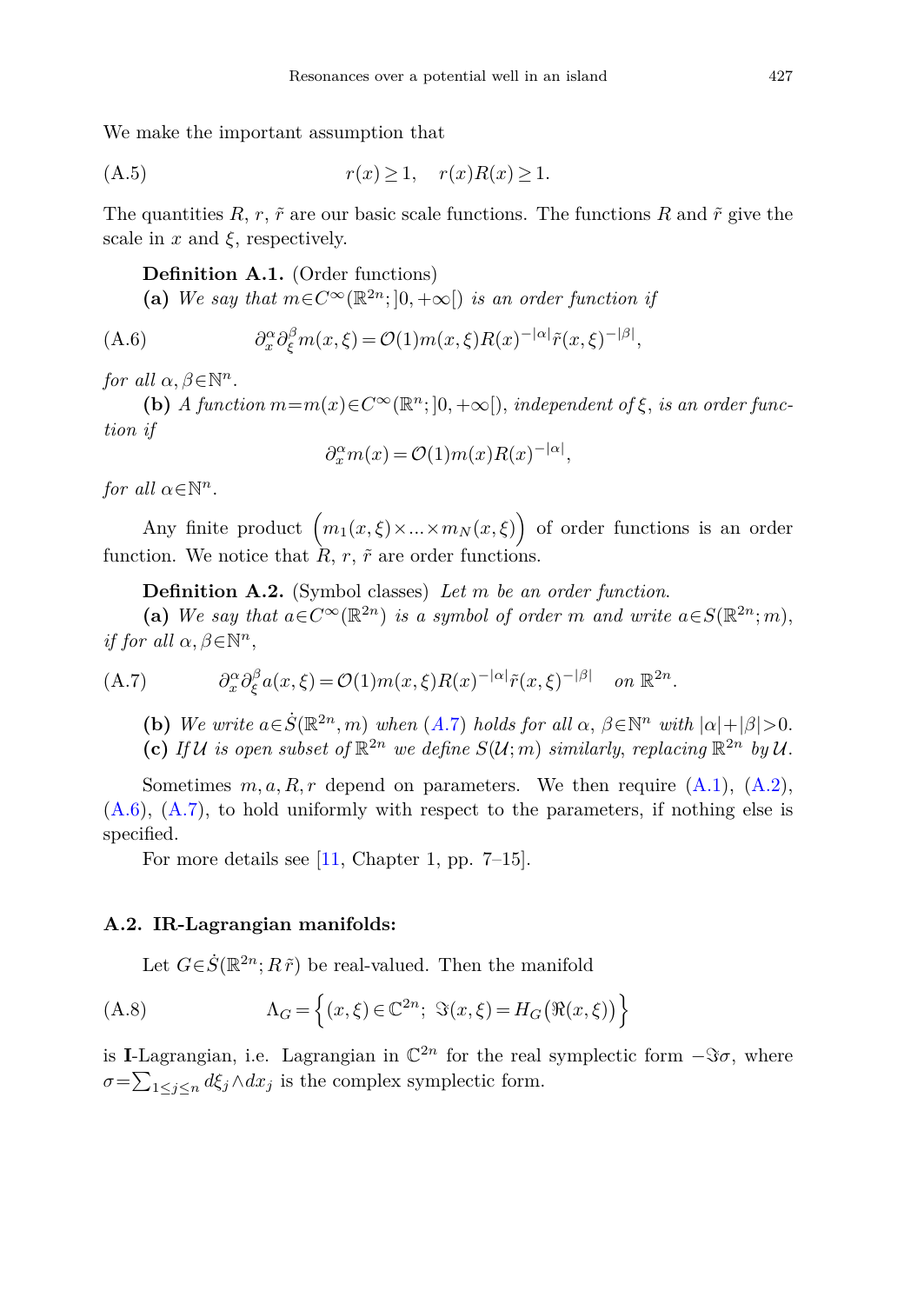The one-form  $-\Im(\xi \cdot dx)$   $\Big|_{\Lambda_G}$ <br>
The primitive *H* is unit is closed on  $\mathbb{C}^{2n}$  and hence exact for topological reasons. The primitive *H* is unique up to a constant and we can choose

(A.9) 
$$
H = -\Re \xi \cdot \Im x + G(\Re(x,\xi)) = G(\Re(x,\xi)) - \Re \xi \cdot G_{\xi}'(\Re(x,\xi)).
$$

If we also assume that *G* is small in  $\dot{S}(R\tilde{r})$ , then  $\Lambda_G$  is **R**-symplectic, i.e. a symplectic sub-manifold of  $\mathbb{C}^{2n}$ , equipped with the symplectic form  $\Re \sigma$ . In other words,  $\sigma_{\vert_{\Lambda_G}}$  is a (real) symplectic form on  $\Lambda_G$  and we have the volume element

<span id="page-43-1"></span>
$$
d\alpha = \frac{1}{n!} (\sigma^{\wedge n})_{|\Lambda_G}.
$$

For more details see [\[11](#page-51-0), Chapter 2, p. 16].

#### **A.3. FBI-transforms and weighted Hilbert spaces:**

Clearly [\(A.8\)](#page-42-0) gives a parametrization

<span id="page-43-2"></span>
$$
\mathbb{R}^{2n} \ni \rho \longmapsto \rho + i H_G(\rho)
$$

of  $\Lambda_G$  and we can then define symbol spaces  $S(\Lambda_G; m)$  of functions on  $\Lambda_G$  by pulling back functions and weights to  $\mathbb{R}^{2n}$ . In particular, we define the scales R and  $\tilde{r}$  by this pull back.

Let  $\lambda = \lambda(\alpha) \in S(\Lambda_G; R^{-1} \tilde{r})$  be positive, elliptic in the sense that  $\lambda$  is nonvanishing and  $\lambda^{-1} \in S(\Lambda_G; R\tilde{r}^{-1})$  and put

(A.10) 
$$
\phi(\alpha, y) = (\alpha_x - y)\alpha_{\xi} + i\frac{\lambda(\alpha)}{2}(\alpha_x - y)^2
$$

with  $\alpha = (\alpha_x, \alpha_\xi) \in \Lambda_G$  and  $y \in \mathbb{C}^n$ .

The amplitude will be a  $\mathbb{C}^{n+1}$ -valued smooth function  $\mathbf{t}(\alpha, y; h)$  on  $\Lambda_G \times \mathbb{C}^n_y$ which is affine linear in *y*. When discussing symbol properties of such functions we restrict the attention to a region

<span id="page-43-0"></span>
$$
(A.11) \t\t |y-\alpha_x| < \mathcal{O}(1)R(\alpha_x),
$$

and with this convention, we require that  $\mathbf{t} \in h^{-\frac{3n}{4}} S(\Lambda_G; R^{-\frac{n}{4}} \tilde{r}^{\frac{n}{4}})$  and that  $\mathbf{t}$ *,*  $\partial_{y_1}$ **t**, ...,  $\partial_{y_n}$ **t** are maximally linearly independent in the sense that with **t** treated as a column vector,

<span id="page-43-3"></span>(A.12) 
$$
\left|\det\left(\mathbf{t}\,\partial_{y_1}\mathbf{t}\,...\,\partial_{y_n}\mathbf{t}\right)\right|\asymp R^{-n}\left(h^{-\frac{3n}{4}}R^{-\frac{n}{4}}\tilde{r}^{\frac{n}{4}}\right)^{n+1}.
$$

(Vector valued symbols appear naturally after substitution of variables in a Gaussian resolution of the identity, see [\[11](#page-51-0), Section 4].)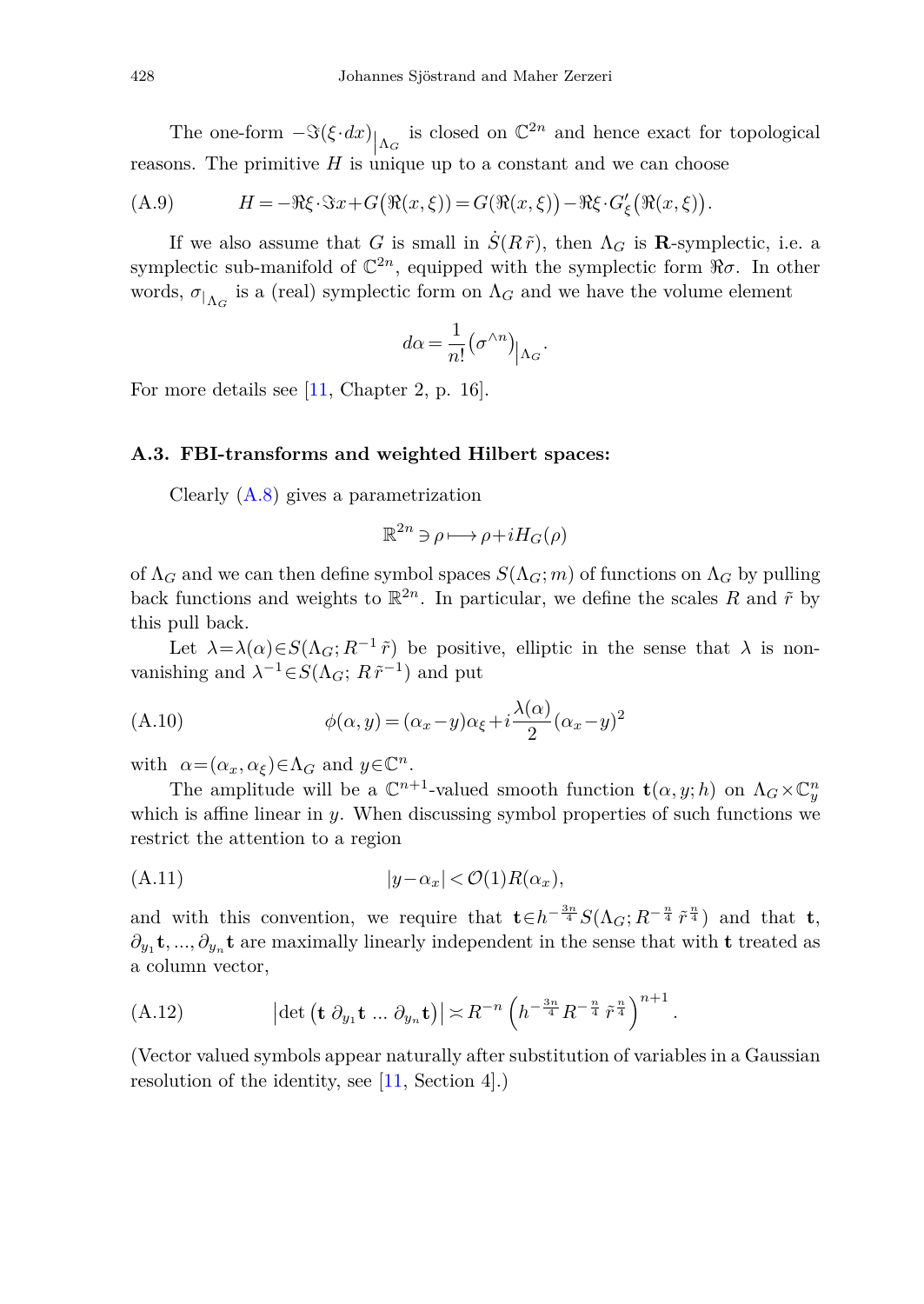Notice that the determinant is independent of *y*. If  $\mathcal{B}_0$  is the canonical basis in  $\mathbb{C}^{n+1}$ , we can choose, for all  $\alpha \in \Lambda_G$  and  $y \in \mathbb{C}^n$  satisfying [\(A.11\)](#page-43-0),

(A.13) 
$$
\mathbf{t}(\alpha, y; h) = t_0(\alpha; h) \begin{pmatrix} 1 \\ \frac{\alpha_{x_1} - y_1}{R(\alpha_x)} \\ \vdots \\ \frac{\alpha_{x_n} - y_n}{R(\alpha_x)} \end{pmatrix}_{\mathcal{B}_0},
$$

where  $t_0(\bullet; h) \in h^{-\frac{3n}{4}} S(\Lambda_G; R^{-\frac{n}{4}} \tilde{r}^{\frac{n}{4}}).$ 

Let  $\chi \in C_0^{\infty}(B(0, \frac{1}{C}))$  be equal to one in  $B(0, \frac{1}{2C})$ , where  $C > 0$  is large enough. We define the FBI-transform

<span id="page-44-0"></span>
$$
T: \mathcal{D}'(\mathbb{R}^n) \longrightarrow C^{\infty}(\Lambda_G; \mathbb{C}^{n+1})
$$

<span id="page-44-1"></span>by

(A.14) 
$$
Tu(\alpha; h) = \int e^{\frac{i}{h}\phi(\alpha, y)} \mathbf{t}(\alpha, y; h) \chi_{\alpha}(y) u(y) dy,
$$

where  $\chi_{\alpha}(y) = \chi \left( \frac{y_1 - \Re \alpha_{x_1}}{R(\Re \alpha_x)} \right)$  $\frac{y_1 - \Re \alpha_{x_1}}{R(\Re \alpha_x)}, \dots, \frac{y_n - \Re \alpha_{x_n}}{R(\Re \alpha_x)}$  $\sqrt{\frac{n - \Re \alpha_{x_n}}{R(\Re \alpha_x)}}$ . Here the domain of integration is equal to  $\mathbb{R}^n$  and the integral is defined as the bilinear scalar product of  $u \in \mathcal{D}'(\mathbb{R}^n)$  and a test function in  $C_0^{\infty}(\mathbb{R}^n)$ .

We assume from now on that *G* belongs to  $S(\mathbb{R}^{2n}; R\tilde{r})$ . We also assume:

(A.15)  
\n
$$
\begin{cases}\n\text{There exist } g_0 = g_0(x) \in S(\mathbb{R}^{2n}; Rr), \text{ such that} \\
G(x,\xi) - g_0(x) \text{ has its support in a region where} \\
|\xi| \leq \mathcal{O}(r(x)) \text{ and } G(x,\xi) - g_0(x) \text{ is sufficiently small in } S(\mathbb{R}^{2n}; Rr).\n\end{cases}
$$

Notice that the order function  $\tilde{r}$  is controlled by r in the region  $|\xi| \leq \mathcal{O}(r(x))$ .

Let *H* be given in [\(A.9\)](#page-43-1). Then  $H \in S(\Lambda_G; R\tilde{r})$ . Using *T* we shall define the function spaces  $H(\Lambda_G; m)$ , essentially by requiring that

$$
Tu \in L^{2}(\Lambda_{G}; m^{2}e^{-\frac{2}{h}H}d\alpha).
$$

Here, *m* is an order function.

Let *G* satisfy  $(A.15)$  and be sufficiently small in  $S(\mathbb{R}^{2n}; R\tilde{r})$ , or more generally, assume [\(A.15\)](#page-44-0). Define *H* as in [\(A.9\)](#page-43-1), let *m* be an order function on  $\Lambda_G$  and let *T* be an associated FBI-transform as in  $(A.14)$ . In [\[11](#page-51-0), Proposition 4.4] it is shown that *T* is injective on  $C_0^{\infty}(\mathbb{R}^n)$  and also on more general Sobolev spaces with exponential weights, by the construction of an approximate left inverse of *T* which works with exponentially small errors. See [\[11](#page-51-0), Chapter 4, pp. 20–42] for accurate results.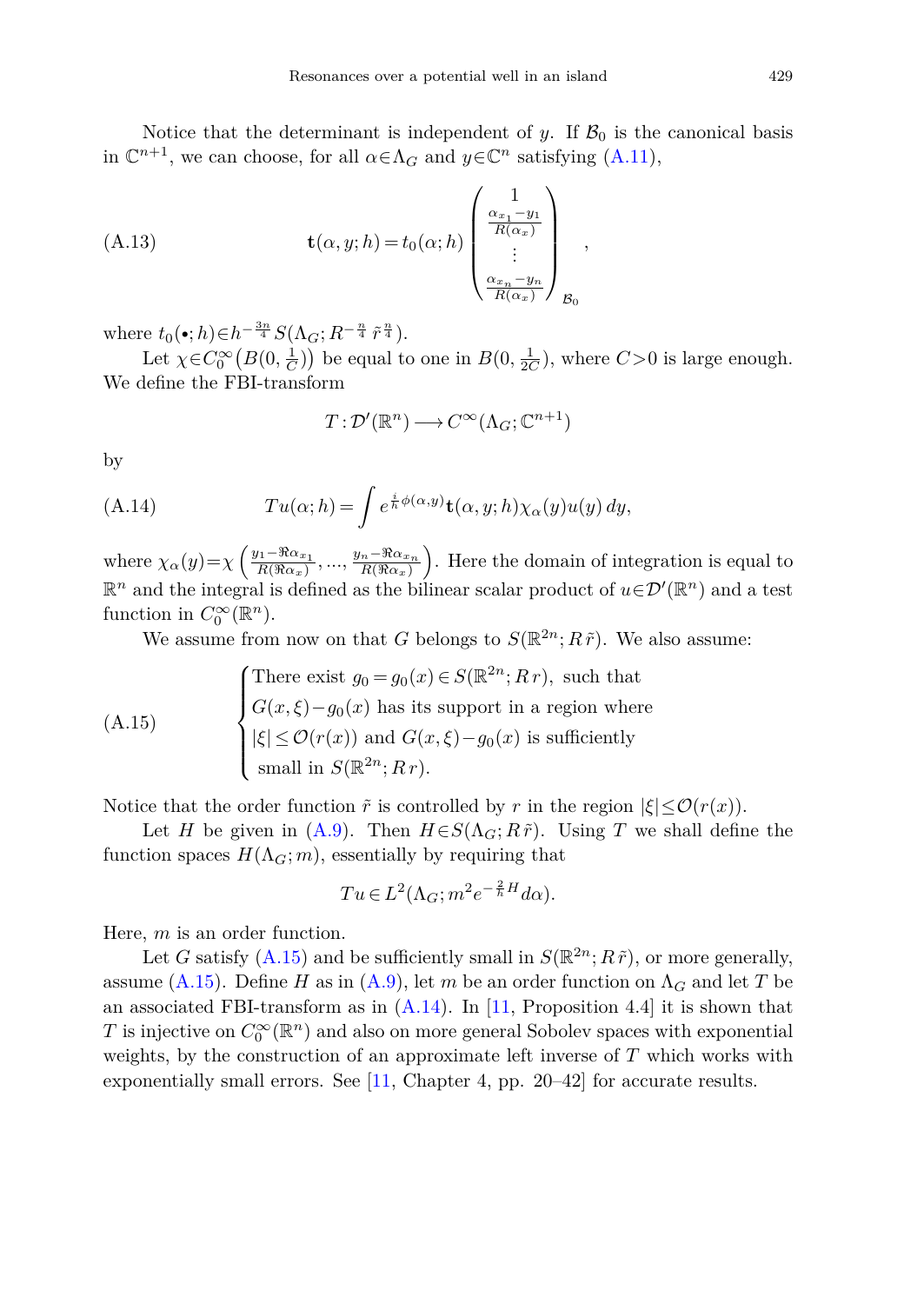<span id="page-45-0"></span>**Definition A.3.** (Sobolev spaces associated to the IR-manifolds) The set  $H(\Lambda_G; m)$  is the completion of  $C_0^{\infty}(\mathbb{R}^n)$  for the norm

(A.16) 
$$
||u||_{H(\Lambda_G;m)} = ||Tu||_{L^2(\Lambda_G;m^2e^{-\frac{2}{h}H}d\alpha)}.
$$

The following facts were established in [\[11,](#page-51-0) Chapter 5, pp. 43–54]:

•  $H(\Lambda_G; m)$  is a Hilbert space.

• If we modify the choice of  $\lambda$  and **t** in the definition of *T*, we get the same space  $H(\Lambda_G; m)$  and the new norm is uniformly equivalent to the earlier one, when *h* tends to 0.

• If  $G_1 \leq G_2$  and  $m_1 \geq m_2$ , then  $H(\Lambda_{G_1}; m_1) \subset H(\Lambda_{G_2}; m_2)$ , and the inclusion map is uniformly bounded.

• When  $G = g(x)$  is independent of  $\xi$  and  $m = m_0(x)$ , we get

$$
H(\Lambda_G; m) = L^2(\mathbb{R}^n; m_0^2 e^{-\frac{2}{h}g(x)} dx)
$$

with uniform equivalence of norms. More generally, when  $G = g(x)$  and  $m(x, \xi) =$  $m_0(x) \left( \frac{\tilde{r}(x,\xi)}{r(x)} \right)$  $\left(\frac{f(x,\xi)}{r(x)}\right)^{N_0}$  with  $N_0 \in \mathbb{R}$ , then  $H(\Lambda_G; m)$  is the naturally defined exponentially weighted Sobolev space.

## **A.4. Schrödinger operator on**  $H(\Lambda_G; m)$ **:**

We now consider a Schrödinger operator

$$
(A.17) \t\t P=-h^2\Delta+V(x), \t x\in\mathbb{R}^n,
$$

where *V* is real-valued and

$$
(A.18) \t\t V \in S(\mathbb{R}^n; r^2),
$$

so that the symbol  $p(x,\xi) = \xi^2 + V(x)$  belongs to  $S(\mathbb{R}^{2n}; \tilde{r}^2)$ .

A basic element in the theory is that if *V* extends holomorphically to a truncated sector  $\Gamma_C$  as in [\(1.1\)](#page-0-1), and the extension satisfies  $|V(x)| \leq \mathcal{O}(1) r (\Re x)^2$ , and if *G* satisfies [\(A.15\)](#page-44-0) with  $G-g_0=0$  near the analytic singular support of *V*, then

$$
P: H(\Lambda_G; \tilde{r}^2) \longrightarrow H(\Lambda_G)
$$

can be viewed as an *h*-pseudo-differential operator with leading symbol  $p_{|_{\Lambda_G}}$ . For precise results, see [\[11,](#page-51-0) Chapter 6, Théorèmes 6.8, 6.8(corrigé), and the paragraph in the pages 77–78].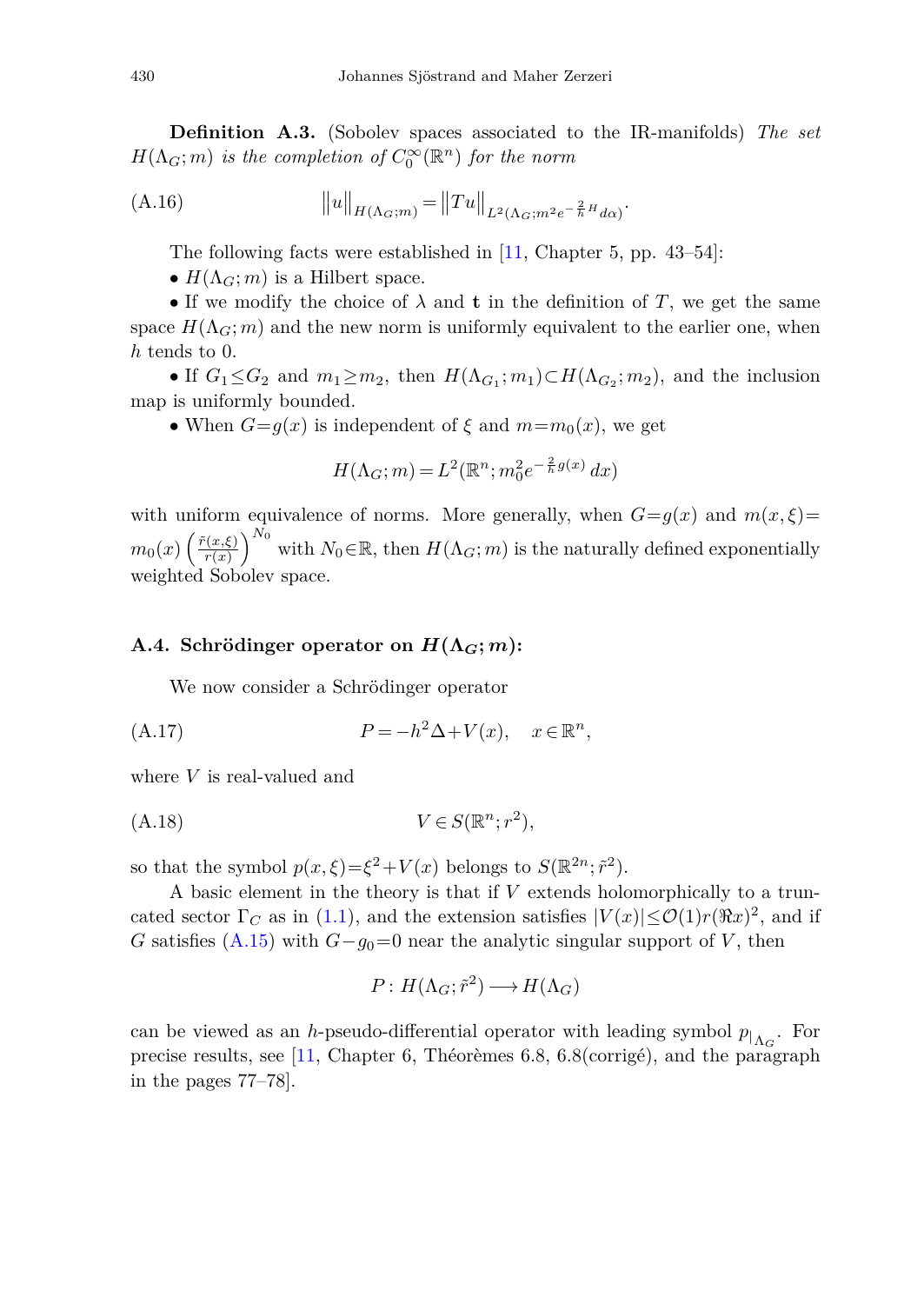### **A.5. Dilations**

<span id="page-46-2"></span>Let  $\varepsilon_0$  be a positive small constant. For  $\varepsilon \in ]0, \varepsilon_0]$ , we introduce the basic scale functions:

(A.19)  
\n
$$
R_{\varepsilon}(x) = (\varepsilon + x^{2})^{\frac{1}{2}}, \quad r_{\varepsilon}(x) = \frac{(\varepsilon + x^{2})^{\frac{1}{2}}}{(1 + x^{2})^{\frac{1}{2}}}
$$
\nand  $\tilde{r}_{\varepsilon}(x, \xi) = (r_{\varepsilon}(x)^{2} + \xi^{2})^{\frac{1}{2}}$ .

As above, with these scales, we define the notion of order functions and symbols. To emphasize the dependence on the parameter  $\varepsilon$ , we add it in the notations as follows:

<span id="page-46-3"></span>**Definition A.4.** (*ε*-Order functions)

**(a)** We say that  $m \in C^{\infty}(\mathbb{R}^{2n};0,+\infty)$  is an *ε*-order function if

(A.20) 
$$
\partial_x^{\alpha} \partial_{\xi}^{\beta} m(x,\xi) = \mathcal{O}(1) m(x,\xi) R_{\varepsilon}(x)^{-|\alpha|} \tilde{r}_{\varepsilon}(x,\xi)^{-|\beta|},
$$

for all  $\alpha, \beta \in \mathbb{N}^n$ .

**(b)** A function  $m=m(x) \in C^{\infty}(\mathbb{R}^n; ]0, +\infty[$ , independent of  $\xi$ , is an  $\varepsilon$ -order function if

<span id="page-46-1"></span>
$$
\partial_x^{\alpha} m(x) = \mathcal{O}(1) m(x) R_{\varepsilon}(x)^{-|\alpha|},
$$

for all  $\alpha \in \mathbb{N}^n$ .

We require the estimates to be uniform in  $\varepsilon$ . In the special case when  $\varepsilon$  is fixed  $=1$ , we get an order function in the sense of [\[11\]](#page-51-0).

**Definition A.5.** (*ε*-Symbol classes) Let *m* be an *ε*-order function.

<span id="page-46-0"></span>**(a)** We say that  $a \in C^{\infty}(\mathbb{R}^{2n})$  is an  $\varepsilon$ -symbol of order *m* and write  $a \in$  $S_{\varepsilon}(\mathbb{R}^{2n};m)$ , if for all  $\alpha, \beta \in \mathbb{N}^n$ ,

(A.21) 
$$
\partial_x^{\alpha} \partial_{\xi}^{\beta} a(x,\xi) = \mathcal{O}(1) m(x,\xi) R_{\varepsilon}(x)^{-|\alpha|} \tilde{r}_{\varepsilon}(x,\xi)^{-|\beta|} \quad on \ \mathbb{R}^{2n}.
$$

**(b)** We write  $a \in \dot{S}_\varepsilon(\mathbb{R}^{2n}, m)$  when  $(A.21)$  $(A.21)$  holds for all  $\alpha, \beta \in \mathbb{N}^n$  with  $|\alpha| + |\beta| > 0$ .

**(c)** If U is open subset of  $\mathbb{R}^{2n}$  we define  $S_{\varepsilon}(\mathcal{U}; m)$  similarly, replacing  $\mathbb{R}^{2n}$  by U.

Now return to our Schrödinger operator *P* as in Theorem [1.1.](#page-4-0) Let  $G = G^{\varepsilon}$  or Now return to our Schrödinger operator *P* as in Theorem 1.1. Let  $G = G^{\varepsilon}$  or  $G = G^{\frac{C_{\varepsilon}}{C}}$  be the local escape functions in Propositions [3.1,](#page-10-3) [4.1,](#page-13-5) [5.1,](#page-14-2) [5.2.](#page-15-2) At the end of Section [5](#page-13-0) we recalled how to extend *G* to a global escape function  $\tilde{G}$  satisfying [\(5.22\)](#page-16-1), [\(5.23\)](#page-16-2) away from a fixed neighborhood of (0*,* 0). We now drop the tilde and denote (5.23) away from a fixed neighborhood of (0,0). We now drop the tilde and denote by *G* (or  $G^{\varepsilon}$ ,  $G^{\frac{C_{\varepsilon}}{C}}$ ) this global escape function for which the above cited propositions hold near (0,0), in addition to [\(5.22\)](#page-16-1), [\(5.23\)](#page-16-2). We also have  $G\in S_{\varepsilon}(\mathbb{R}^{2n}; R_{\varepsilon} \tilde{r}_{\varepsilon})$  and we can arrange so that  $|\xi| \leq \mathcal{O}(1) r_{\varepsilon}(x)$  for  $(x,\xi) \in \text{supp } G$ .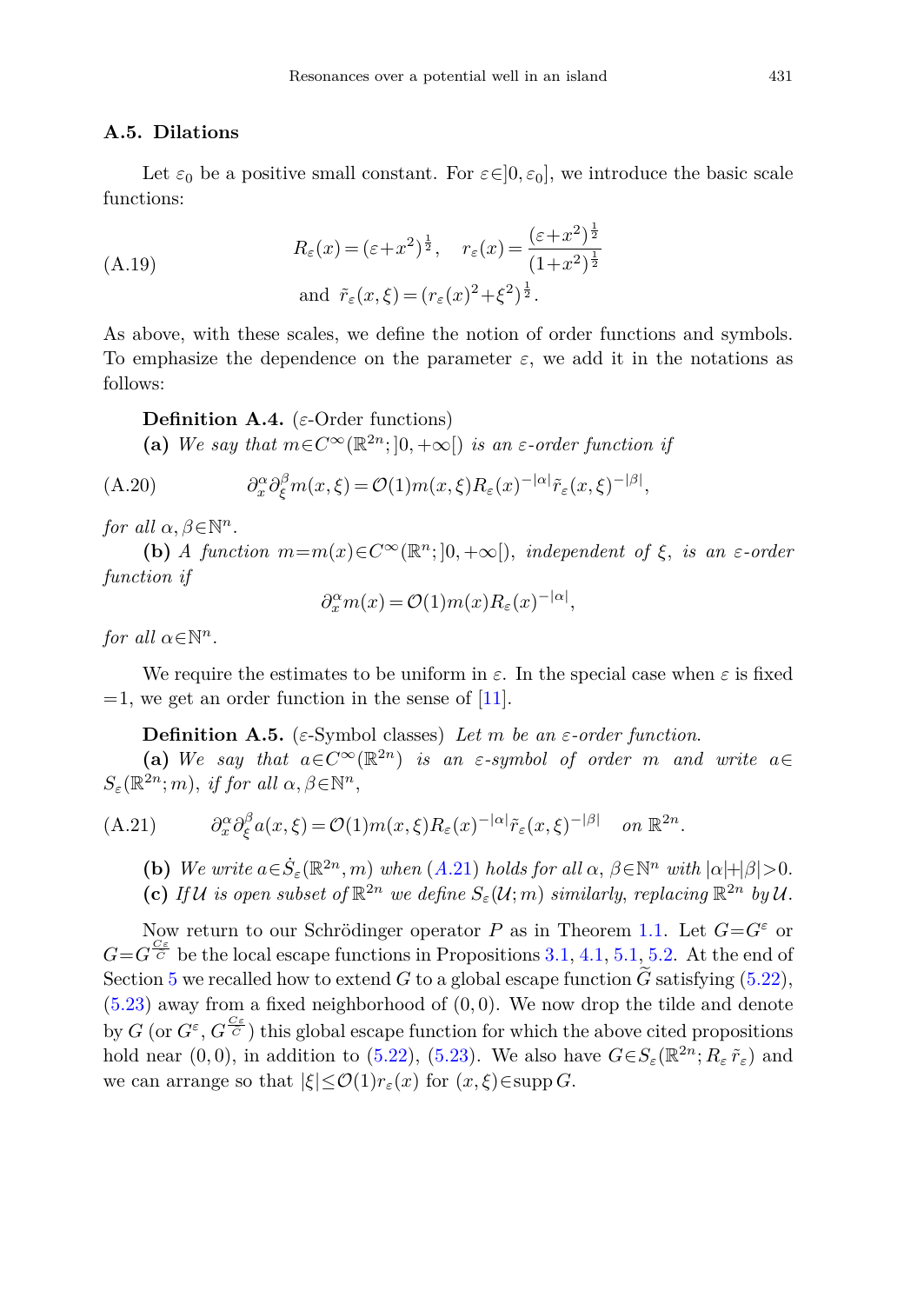We wish to apply [\[11\]](#page-51-0) to the operators  $P, P_{\varepsilon}$  and  $P_{\varepsilon}^{\text{ext}}$  given by [\(6.1\)](#page-16-3), [\(6.2\)](#page-16-4) and [\(8.5\)](#page-27-1) respectively with the scale functions  $R=R_{\varepsilon}$ ,  $r=r_{\varepsilon}$ ,  $\tilde{r}_{\varepsilon}$  given by [\(A.19\)](#page-46-2). Notice that these functions satisfy  $(A.1)$ ,  $(A.2)$ ,  $(A.4)$ . However  $(A.5)$  does not hold near *x*=0 and we only have

(A.22) 
$$
r_{\varepsilon}(x) \ge \sqrt{\varepsilon}, \quad R_{\varepsilon}(x)r_{\varepsilon}(x) \ge \varepsilon.
$$

In order to remedy for the failure of  $(A.5)$ , we make the change of variables

<span id="page-47-0"></span>
$$
x = \mu \, \tilde{x} \quad \text{with } \mu = \sqrt{\varepsilon}
$$

and introduce a new semi-classical parameter, by requiring that

(A.23) 
$$
hD_x = \mu \tilde{h} D_{\tilde{x}}, \quad \text{i.e., } \tilde{h} = \frac{h}{\mu^2}.
$$

Assuming from now on that

(A.24) 
$$
\varepsilon \ge h^{\frac{1}{2}-\alpha_0}, \text{ for some fixed } \alpha_0 > 0,
$$

we see that  $\tilde{h}$  tends to 0 when  $h$  goes to 0.

The corresponding dilation of a semi-classical operator  $Q=q(x,hD_x)$  is  $\widetilde{Q}=$  $q(\mu(\tilde{x}, \tilde{h}D_{\tilde{x}}))$ , whose semi-classical symbol (with respect to  $\tilde{h}$ ) is given by

(A.25) 
$$
\tilde{q}(\tilde{x}, \tilde{\xi}) = q(\mu \tilde{x}, \mu \tilde{\xi}).
$$

The balls  $B(x; R_{\varepsilon}(x))$  and  $B(\xi; \tilde{r}_{\varepsilon}(x,\xi))$  become  $B(\tilde{x}, \frac{1}{\mu}R_{\varepsilon}(\mu\tilde{x}))$  and  $B\left(\tilde{\xi}, \frac{1}{\mu}\tilde{r}_{\varepsilon}(\mu\tilde{x}, \mu\tilde{\xi})\right)$  respectively in the  $\tilde{x}, \tilde{\xi}$  coordinates. It is then natural to put:

(A.26) 
$$
R_{\varepsilon,\mu}(\tilde{x}) = \frac{1}{\mu} R_{\varepsilon}(\mu \tilde{x}), \quad r_{\varepsilon,\mu}(\tilde{x}) = \frac{1}{\mu} r_{\varepsilon}(\mu \tilde{x}),
$$

(A.27) 
$$
\tilde{r}_{\varepsilon,\mu}(\tilde{x},\tilde{\xi}) = \frac{1}{\mu} \tilde{r}_{\varepsilon}(\mu \tilde{x},\mu \tilde{\xi}) = \left(r_{\varepsilon,\mu}(\tilde{x})^2 + \tilde{\xi}^2\right)^{\frac{1}{2}}.
$$

Recalling that  $\mu=\sqrt{\varepsilon}$ , we get more explicitly,

<span id="page-47-1"></span>(A.28) 
$$
R_{\varepsilon,\mu}(\tilde{x}) = (1 + \tilde{x}^2)^{\frac{1}{2}}, \quad r_{\varepsilon,\mu}(\tilde{x}) = \frac{(1 + \tilde{x}^2)^{\frac{1}{2}}}{(1 + \varepsilon \tilde{x}^2)^{\frac{1}{2}}}.
$$

The rescaled functions satisfy  $(A.1)$ ,  $(A.2)$ ,  $((A.4))$  $((A.4))$  $((A.4))$  and  $(A.5)$ :

$$
(A.29) \t\t \partial_{\tilde{x}}^{\alpha} R_{\varepsilon,\mu} = \mathcal{O}(1) R_{\varepsilon,\mu}^{1-|\alpha|}, \quad \partial_{\tilde{x}}^{\alpha} r_{\varepsilon,\mu} = \mathcal{O}(1) r_{\varepsilon,\mu} R_{\varepsilon,\mu}^{-|\alpha|}.
$$

$$
(A.30) \t\t r_{\varepsilon,\mu}(\tilde{x}) \ge 1 \quad \text{and} \quad r_{\varepsilon,\mu}(\tilde{x}) R_{\varepsilon,\mu}(\tilde{x}) \ge 1.
$$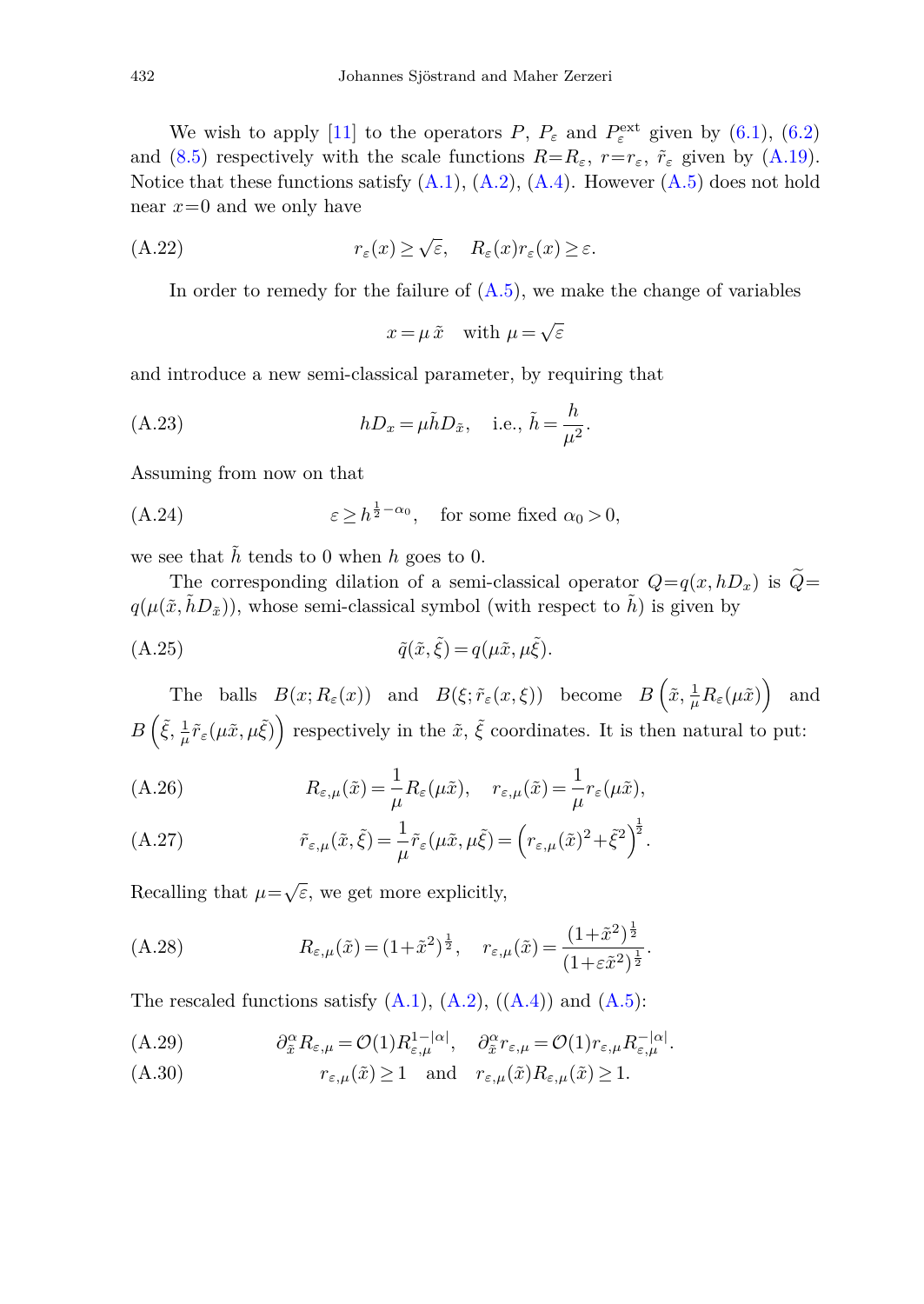Let  $S_{\varepsilon,\mu}(\bullet; m_{\varepsilon,\mu})$  denote the symbol space  $S(\bullet; m)$ , defined as above, but now with respect to the scales  $r_{\varepsilon,\mu}$ ,  $R_{\varepsilon,\mu}$ ,  $\tilde{r}_{\varepsilon,\mu}$  (from now on  $\mu$ -scales for short), with  $m_{\varepsilon,\mu}$  being an order function:  $m_{\varepsilon,\mu} \in S_{\varepsilon,\mu}(\bullet; m_{\varepsilon,\mu}).$ 

If *m* is an order function for the scales  $r_{\varepsilon}$ ,  $R_{\varepsilon}$ ,  $\tilde{r}_{\varepsilon}$  (from now on  $\varepsilon$ -scales) and  $a \in S_{\varepsilon}(\bullet; m_{\varepsilon})$  and if we define

(A.31) 
$$
a_{\mu}(\tilde{x}, \tilde{\xi}) = a(\mu(\tilde{x}, \tilde{\xi})), \quad m_{\varepsilon, \mu}(\tilde{x}, \tilde{\xi}) = m_{\varepsilon}(\mu(\tilde{x}, \tilde{\xi})),
$$

then  $m_{\mu}$  is an order function for the  $\mu$ -scales and  $a_{\varepsilon,\mu} \in S_{\varepsilon,\mu}(m_{\mu})$ .

Consider an FBI-transform *T* as in  $(A.10)$ – $(A.14)$  and let *G*,  $g_0$  be as in the corresponding discussion so that  $(A.15)$  holds with respect to the  $\varepsilon$ -scales. In  $(A.14)$ we make the change of variables,

<span id="page-48-2"></span>
$$
\alpha = \mu \, \widetilde{\alpha}, \quad y = \mu \, \widetilde{y}
$$

and define  $\tilde{u}(\tilde{y})$  by

$$
(A.32) \t u(y) = \mu^{\frac{n}{2}} \tilde{u}(\tilde{y}),
$$

so that the map

<span id="page-48-0"></span>
$$
\begin{cases} L^2(\mathbb{C}^n; dy) \longrightarrow L^2(\mathbb{C}^n; d\tilde{y}) \\ u(\bullet) \longmapsto \tilde{u}(\tilde{\bullet}) \end{cases}
$$
 is unitary.

We have  $\frac{1}{h} \phi(\alpha, y) = \frac{1}{h} \phi_{\mu}(\tilde{\alpha}, \tilde{y}),$  where

<span id="page-48-1"></span>
$$
\phi_\mu(\widetilde{\alpha},\widetilde{y})=\frac{1}{\mu^2}\,\phi(\mu\widetilde{\alpha},\mu\widetilde{y})=(\widetilde{\alpha}_x-\widetilde{y})\cdot\widetilde{\alpha}_\xi+i\frac{\widetilde{\lambda}(\widetilde{\alpha})}{2}\,(\widetilde{\alpha}_x-\widetilde{y})^2,
$$

and  $\tilde{\lambda}(\tilde{\alpha}) = \lambda(\frac{\tilde{\alpha}}{\mu})$ <br> **I** Lagrangian m  $\frac{\alpha}{\mu}$ ) $\in$ *S*<sub>*ε*,*μ*</sub>( $\Lambda$ *G<sub><i>μ*</sub>; *R*<sub>*ε*,*μ*</sub>) is elliptic and positive. Here  $\Lambda$ <sub>*G<sub>μ</sub>* is the</sub> **I**-Lagrangian manifold associated to the escape function  $G_\mu$  (in the  $\mu$ -scales) given by [\(A.39\)](#page-49-2) below. We have

(A.33) 
$$
Tu(\alpha; h) = T_{\mu}\tilde{u}(\tilde{\alpha}; \tilde{h}),
$$

where

(A.34)  
\n
$$
T_{\mu}\tilde{u}(\tilde{\alpha};\tilde{h}) = \int e^{\frac{i}{\hbar}\tilde{\phi}(\alpha,y)} \mathbf{t}_{\mu}(\tilde{\alpha},\tilde{y};\tilde{h}) \chi_{\tilde{\alpha}}(\tilde{y}) \tilde{u}(\tilde{y}) d\tilde{y},
$$
\n(A.35)  
\n
$$
\tilde{\chi}_{\tilde{\alpha}}(\tilde{y}) = \chi_{\alpha}(y),
$$

$$
\widetilde{\chi}_{\widetilde{\alpha}}(\widetilde{y}) = \chi_{\alpha}(y),
$$

and

$$
(A.36) \t\t t\mu(\widetilde{\alpha}, \widetilde{y}; \widetilde{h}) = \mu^{\frac{3n}{2}} \mathbf{t}(\alpha, y; h) = \mu^{\frac{3n}{2}} \mathbf{t}(\mu \widetilde{\alpha}, \mu \widetilde{y}; \mu^2 \widetilde{h}).
$$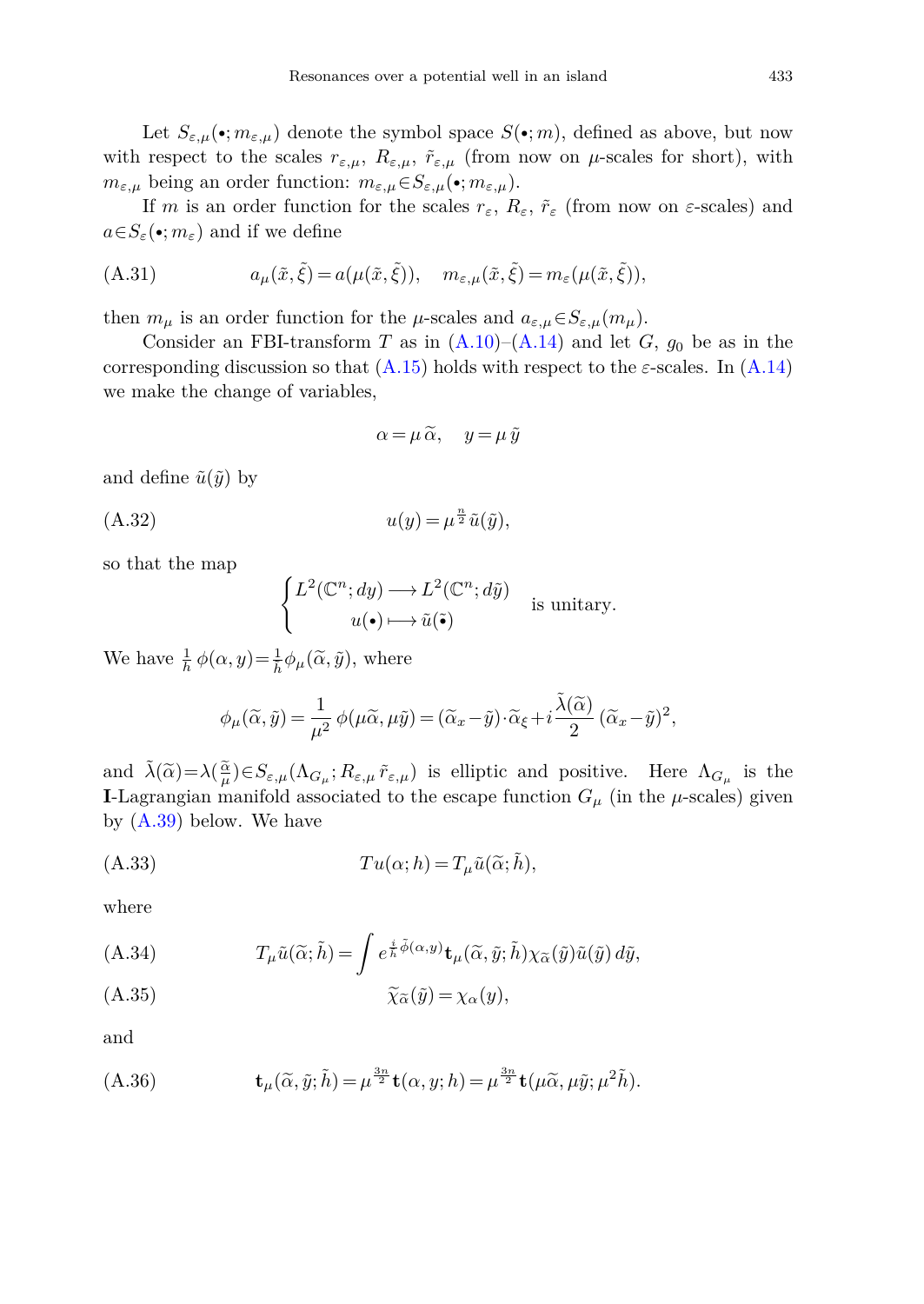The function  $\tilde{\chi}$  has the same cut-off properties in the *μ*-scales as  $\chi_{\alpha}$  in the *ε*-scales. Moreover,  $\mathbf{t}_{\mu}$  is affine linear in  $\tilde{y}$  and

$$
(A.37) \t t_{\mu} \in \tilde{h}^{-\frac{3n}{4}} S_{\varepsilon,\mu}(\Lambda_{G_{\mu}}; R_{\varepsilon,\mu}^{-\frac{n}{4}} \tilde{r}_{\varepsilon,\mu}^{\frac{n}{4}}).
$$

From [\(A.12\)](#page-43-3) we get by straight forward calculation,

$$
(A.38) \qquad \qquad \left| \det \left( \mathbf{t}_{\mu} \ \partial_{\tilde{y}_1} \mathbf{t}_{\mu} \ ... \ \partial_{\tilde{y}_n} \mathbf{t}_{\mu} \right) \right| \asymp R_{\varepsilon,\mu}^{-n} \left( \tilde{h}^{-\frac{3n}{4}} R_{\varepsilon,\mu}^{-\frac{n}{4}} \tilde{r}_{\varepsilon,\mu}^{\frac{n}{4}} \right)^{n+1},
$$

which is analogous to  $(A.12)$ .

Let  $G \in S(\mathbb{R}^{2n}; R_{\varepsilon} \tilde{r}_{\varepsilon})$  be real-valued. Define  $G_{\mu}$  by

(A.39) 
$$
\frac{1}{h}G(\alpha) = \frac{1}{\tilde{h}}G_{\mu}(\tilde{\alpha}), \text{ i.e. } G_{\mu}(\tilde{\alpha}) = \frac{1}{\mu^2}G\left(\frac{\tilde{\alpha}}{\mu}\right).
$$

Then

<span id="page-49-2"></span><span id="page-49-0"></span>
$$
G_{\mu} \in \mu^{-2} S_{\varepsilon,\mu} \left( \mathbb{R}^{2n}; (\mu R_{\varepsilon,\mu}) \left( \mu \tilde{r}_{\varepsilon,\mu} \right) \right) = S_{\varepsilon,\mu} \left( \mathbb{R}^{2n}; R_{\varepsilon,\mu} \tilde{r}_{\varepsilon,\mu} \right).
$$

If  $(A.15)$  holds for the *ε*-scales, then it also holds for  $G_\mu$ ,  $g_{0,\mu}$  for the *μ*-scales with  $g_{0,\mu}(\tilde{\alpha}_x) = \mu^{-2}g_0(\mu \tilde{\alpha}_x).$ 

With  $H$  as in  $(A.9)$  we get by straight forward calculation,

(A.40) 
$$
H(\alpha) = \mu^2 H_\mu(\widetilde{\alpha}),
$$

where

<span id="page-49-3"></span>
$$
H_{\mu}(\widetilde{\alpha}) = G_{\mu}(\Re \widetilde{\alpha}) - \Re \widetilde{\alpha}_{\xi} \cdot \partial_{\xi} G_{\mu}(\Re \widetilde{\alpha}).
$$

Since the weights  $R_{\varepsilon,\mu}$ ,  $r_{\varepsilon,\mu}$ ,  $\tilde{r}_{\varepsilon,\mu}$  satisfy [\(A.1\)](#page-41-1), [\(A.2\)](#page-41-2), [\(A.4\)](#page-41-4) and [\(A.5\)](#page-42-2) we can define the Sobolev spaces  $\Lambda_{G_\mu}$ ,  $H(\Lambda_{G_\mu}; m_{\varepsilon,\mu})$ , associated to the IR-manifolds as in Defi-nition [A.3.](#page-45-0) In view of [\(A.33\)](#page-48-1) this allows us to define the spaces  $H(\Lambda_G; m)$  for the scales  $r_{\varepsilon}$ ,  $R_{\varepsilon}$ ,  $\tilde{r}_{\varepsilon}$ :

We say that  $u \in H(\Lambda_G; m_\varepsilon)$  if  $\tilde{u} \in H(\Lambda_{G_\mu}; m_{\varepsilon,\mu})$  with  $m \longleftrightarrow m_{\varepsilon,\mu}, u \longleftrightarrow \tilde{u}$  and  $G \leftrightarrow G_\mu$  related as above, see [\(A.31\)](#page-48-2), [\(A.32\)](#page-48-0) and [\(A.39\)](#page-49-2).

For  $u \in H(\Lambda_G; m_\varepsilon)$  we choose the norm

$$
||u||_{H(\Lambda_G;m_\varepsilon)} = ||Tu||_{L^2(\Lambda_G;m_\varepsilon^2 e^{-\frac{2}{h}H} d\alpha)}.
$$

Defining similarly

$$
\big\|\tilde{u}\big\|_{H(\Lambda_{G_\mu};m_{\varepsilon,\mu})}=\big\|T_\mu\tilde{u}\big\|_{L^2(\Lambda_{G_\mu};m^2_{\varepsilon,\mu}e^{-\frac{2}{\tilde{h}}H_\mu}\,d\widetilde{\alpha})},
$$

<span id="page-49-1"></span>we find,

(A.41) 
$$
||u||_{H(\Lambda_G;m_\varepsilon)} = \mu^n ||\tilde{u}||_{H(\Lambda_{G_\mu};m_{\varepsilon,\mu})},
$$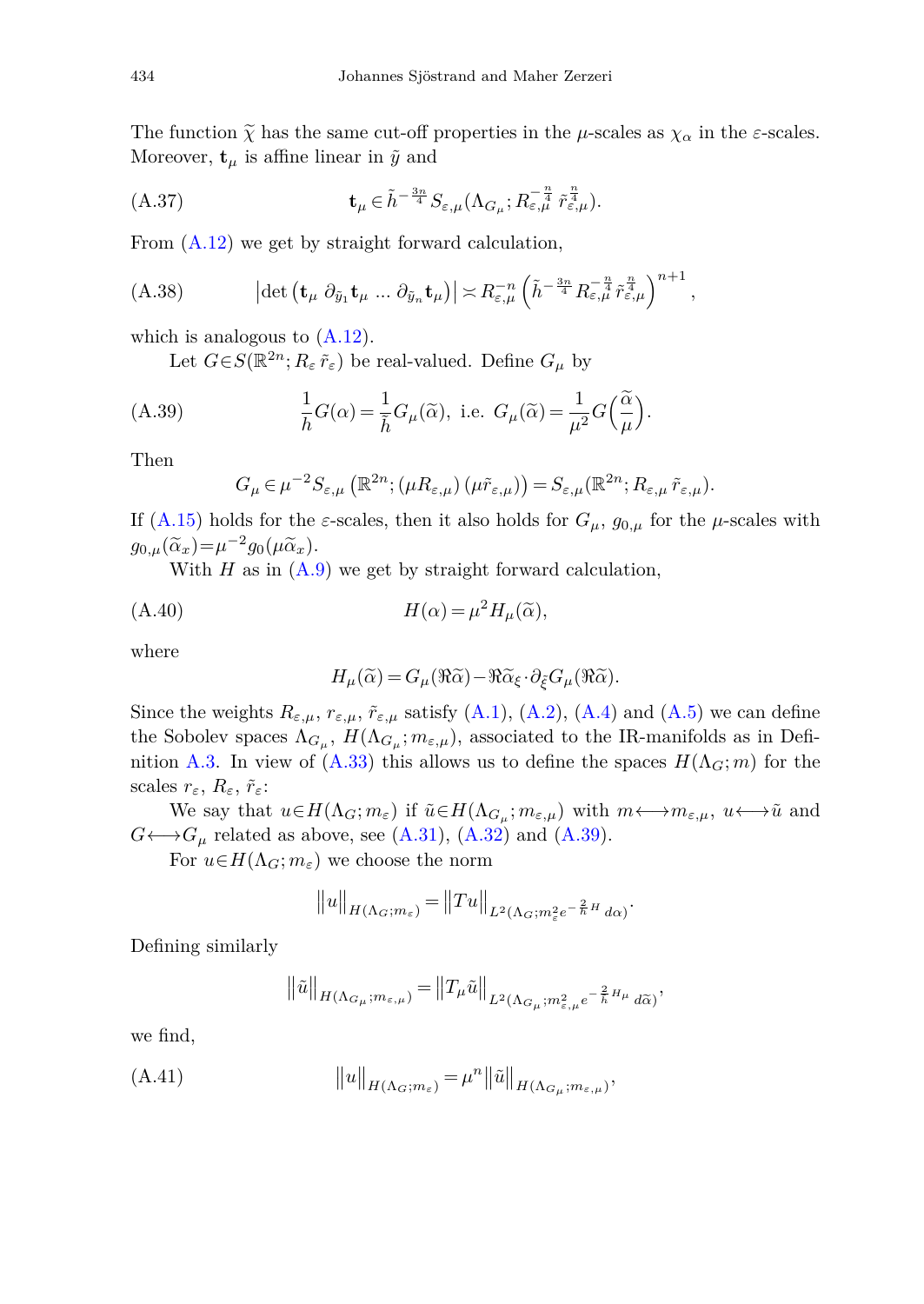since  $d\alpha = \mu^{2n} d\tilde{\alpha}$  and the relationships between the different involved quantities (See  $(A.31)$ ,  $(A.32)$ ,  $(A.39)$  and  $(A.40)$ ).

In conclusion, the changes of variables above allow us to replace the scales  $r_{\varepsilon}$ ,  $R_{\varepsilon}$ ,  $\tilde{r}_{\varepsilon}$  that do not satisfy [\(A.5\)](#page-42-2) by the scales  $r_{\varepsilon,\mu}$ ,  $R_{\varepsilon,\mu}$ ,  $\tilde{r}_{\varepsilon,\mu}$  that do so, and we can then apply the theory of [\[11](#page-51-0)].

#### **B. Volume functions**

<span id="page-50-0"></span>Recall that  $\omega(E)$  is defined by [\(1.16\)](#page-3-2) or [\(1.17\)](#page-3-6) when  $E\leq 0$ . The saddle point being  $x=0$ , we choose coordinates as in the beginning of Section [3.](#page-8-0) We extend  $\omega(E)$  to small positive values of *E* by replacing  $\mathscr{U}_0$  in [\(1.16\)](#page-3-2) or [\(1.17\)](#page-3-6) with  $\mathscr{U}_0 :=$ {*x*∈neigh( $\overline{\mathscr{U}}_0$ ,  $\mathbb{R}^n$ ); *x<sub>n</sub>*≤0 when *x*∈neigh(0,  $\mathbb{R}^n$ )}. Then [\(1.18\)](#page-3-7) remains valid again with  $\mathscr{U}_0$  replaced by  $\widetilde{\mathscr{U}_0}$  and this gives a nice  $C^1$ -extension of  $\omega(E)$  to  $E \in \text{neigh}(0, \mathbb{R})$ . The volume  $\omega_{\varepsilon}(E)$  in [\(7.5\)](#page-23-4), can be written

(B.1) 
$$
\omega_{\varepsilon}(E) = \int_{\widetilde{\mathscr{U}_0}} \left( \int_{p_{\varepsilon}(x,\xi) \le E} d\xi \right) dx.
$$

Recall that  $p_{\varepsilon}$  is given by [\(4.8\)](#page-11-8), [\(4.3\)](#page-11-6). Assume for simplicity that  $\chi(x,0) \geq \chi(x,\xi)$ for all  $\xi \in \mathbb{R}^n$ . Then, since

$$
p_{\varepsilon}(x,\xi) = \xi^2 + V(x) + \chi_{\varepsilon}(x,\xi),
$$

where  $\chi_{\varepsilon}$  is given by [\(4.3\)](#page-11-6), we have

(B.2) 
$$
\xi^2 + V(x) \le p_\varepsilon(x,\xi) \le \xi^2 + V(x) + \chi_\varepsilon(x,0)
$$

<span id="page-50-1"></span>and it follows that

(B.3) 
$$
C_n \int_{\widetilde{\mathscr{U}_0}} \left( E - (V(x) + \chi_{\varepsilon}(x,0)) \right)_+^{\frac{n}{2}} dx \leq \omega_{\varepsilon}(E) \leq C_n \int_{\widetilde{\mathscr{U}_0}} \left( E - V(x) \right)_+^{\frac{n}{2}} dx,
$$

where  $C_n = \text{vol}(B_{\mathbb{R}^n}(0,1)) = \frac{\pi^{\frac{n}{2}}}{\Gamma(\frac{n}{2}+1)}$ , and the last member is  $\omega(E)$  by [\(1.17\)](#page-3-6). Using that  $[0,1] \ni t \longmapsto (E - (V(x) + t \chi_{\varepsilon}(x,0)))_+^{\frac{n}{2}}$  is a convex function, we get

$$
(E - V(x))_{+}^{n} - (E - (V(x) + \chi_{\varepsilon}(x, 0)))_{+}^{n} \leq \frac{n}{2} (E - V(x))_{+}^{n} - 1 \chi_{\varepsilon}(x, 0)
$$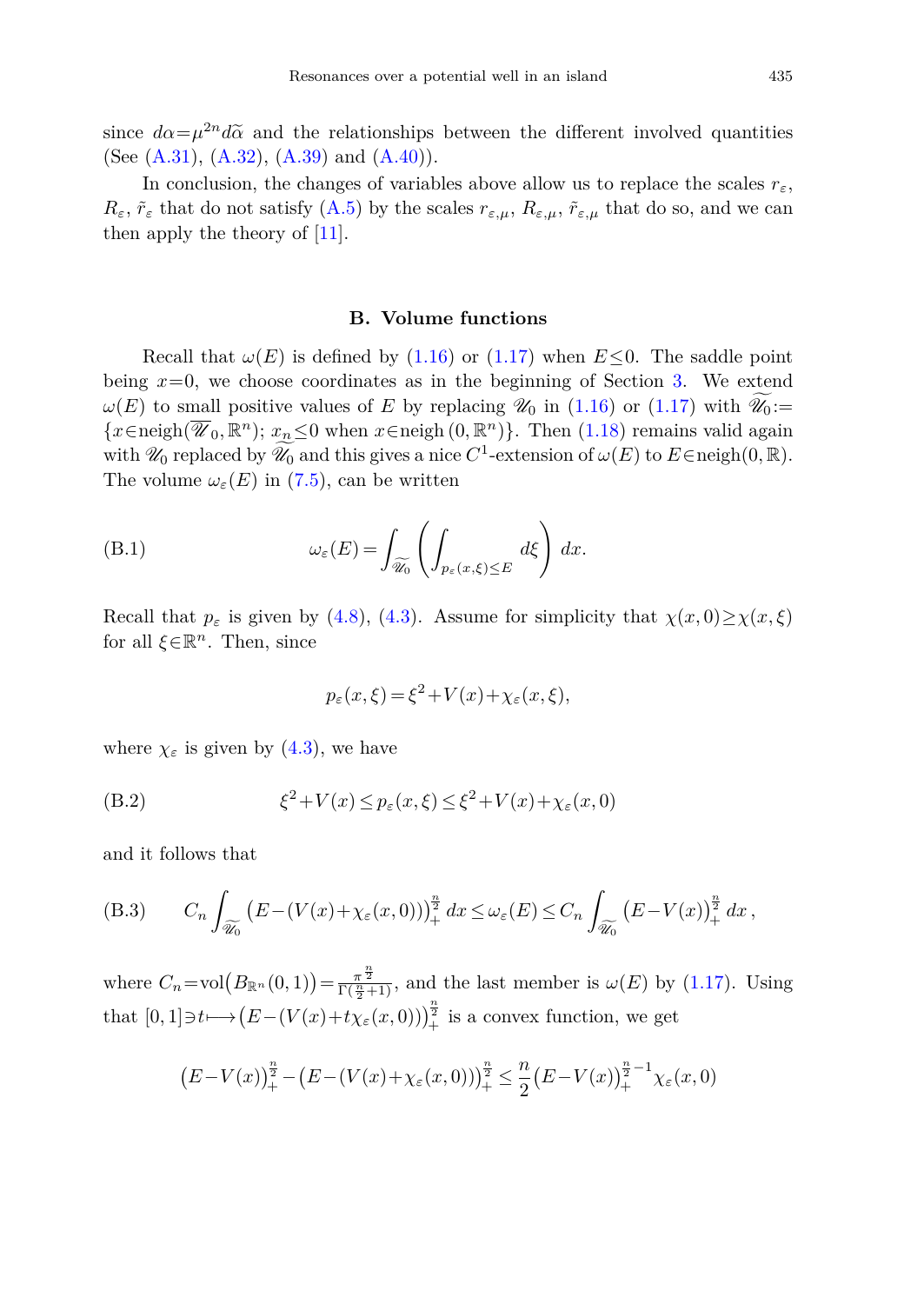so by  $(B.3)$ :

$$
\begin{aligned} 0 \le \omega(E) - \omega_{\varepsilon}(E) &\le \frac{\pi^{\frac{n}{2}}}{\Gamma(\frac{n}{2})} \int_{\widetilde{\mathscr{U}_0}} \left( E - V(x) \right)_+^{\frac{n}{2} - 1} \chi_{\varepsilon}(x, 0) \, dx \\ &\le \mathcal{O}(1) \int_{\widetilde{\mathscr{U}_0}} \chi_{\varepsilon}(x, 0) \, dx \\ &\le \mathcal{O}(\varepsilon) \varepsilon^{\frac{n}{2}} \\ &\le \mathcal{O}(1) \varepsilon^2 \,. \end{aligned}
$$

## **References**

- <span id="page-51-6"></span>1. BONY, J.-F., FUJIIÉ, S., RAMOND, T. and ZERZERI, M., WKB Solutions Near an Unstable Equilibrium and Applications, in *Nonlinear Physical Systems – Spectral Analysis, Stability and Bifurcations*, pp. 15–39, ISTE, Wiley, 2014.
- <span id="page-51-1"></span>2. Combes, J.-M., Duclos, P., Klein, M. and Seiler, R., The shape resonance, *Commun. Math. Phys.* **110** (1987), 215–236.
- <span id="page-51-10"></span>3. Datchev, K. and Jin, L., Exponential lower resolvent bounds far away from trapped sets, *J. Spectr. Theory* **10** (1987), 617–649. 2020.
- <span id="page-51-14"></span>4. Dimassi, M. and Sjöstrand, J., *Spectral asymptotics in the semi-classical limit*, Cambridge University Press, Cambridge, 1999.
- <span id="page-51-8"></span>5. Duyckaerts, T., Grigis, A. and Martinez, A., Resonance widths for general Helmholtz resonators with straight neck, *Duke Math. J.* **165** (2016), 2793– 2810.
- <span id="page-51-11"></span>6. Dyatlov, S. and Zworski, M., *Mathematical Theory of Scattering Resonances*, Graduate Studies in Mathematics **200**, Am. Math. Soc., Providence, 2019.
- <span id="page-51-2"></span>7. Fujiié, S., Lahmar-Benbernou, A. and Martinez, A., Width of shape resonances for non globally analytic potentials, *J. Math. Soc. Jpn.* **63** (2011), 1–78.
- <span id="page-51-7"></span>8. Fujilé, S. and RAMOND, T., Matrice de scattering et résonances associeées à une orbite hétérocline, *Ann. IHP, Phys. Théor.* **69** (1998), 31–82.
- <span id="page-51-12"></span>9. Gérard, C. and Sjöstrand, J., Semiclassical resonances generated by a closed trajectory of hyperbolic type, *Commun. Math. Phys.* **108** (1987), 391–421.
- <span id="page-51-13"></span>10. Gohberg, I.-C. and Krein, M.-G., *Introduction to the theory of linear non-selfadjoint operators*, Translations of mathematical monographs **18**, Am. Math. Soc., Providence, R.I., 1969.
- <span id="page-51-0"></span>11. Helffer, B. and Sjöstrand, J., *Résonances en limite semiclassique*, Bull. de la SMF. 114(3), Mémoire **24/25**, 1986.
- <span id="page-51-3"></span>12. HITRIK, M., MANTILE, A. and SJÖSTRAND, J., Adiabatic Evolution and shape resonances. *Preprint*, 2017. arXiv:[1711.07583](http://arxiv.org/abs/1711.07583).
- <span id="page-51-4"></span>13. Martinez, A., Resonance free domains for non globally analytic potentials, *Ann. Henri Poincaré* **3** (2002), 739–756.
- <span id="page-51-5"></span>14. Nakamura, S., Stefanov, P. and Zworski, M., Resonance expansions of propagators in the presence of potential barriers, *J. Funct. Anal.* **205** (2003), 180–205.
- <span id="page-51-9"></span>15. Sjöstrand, J., Resonances for bottles and trace formulae, *Math. Nachr.* **221** (2001), 95–149.